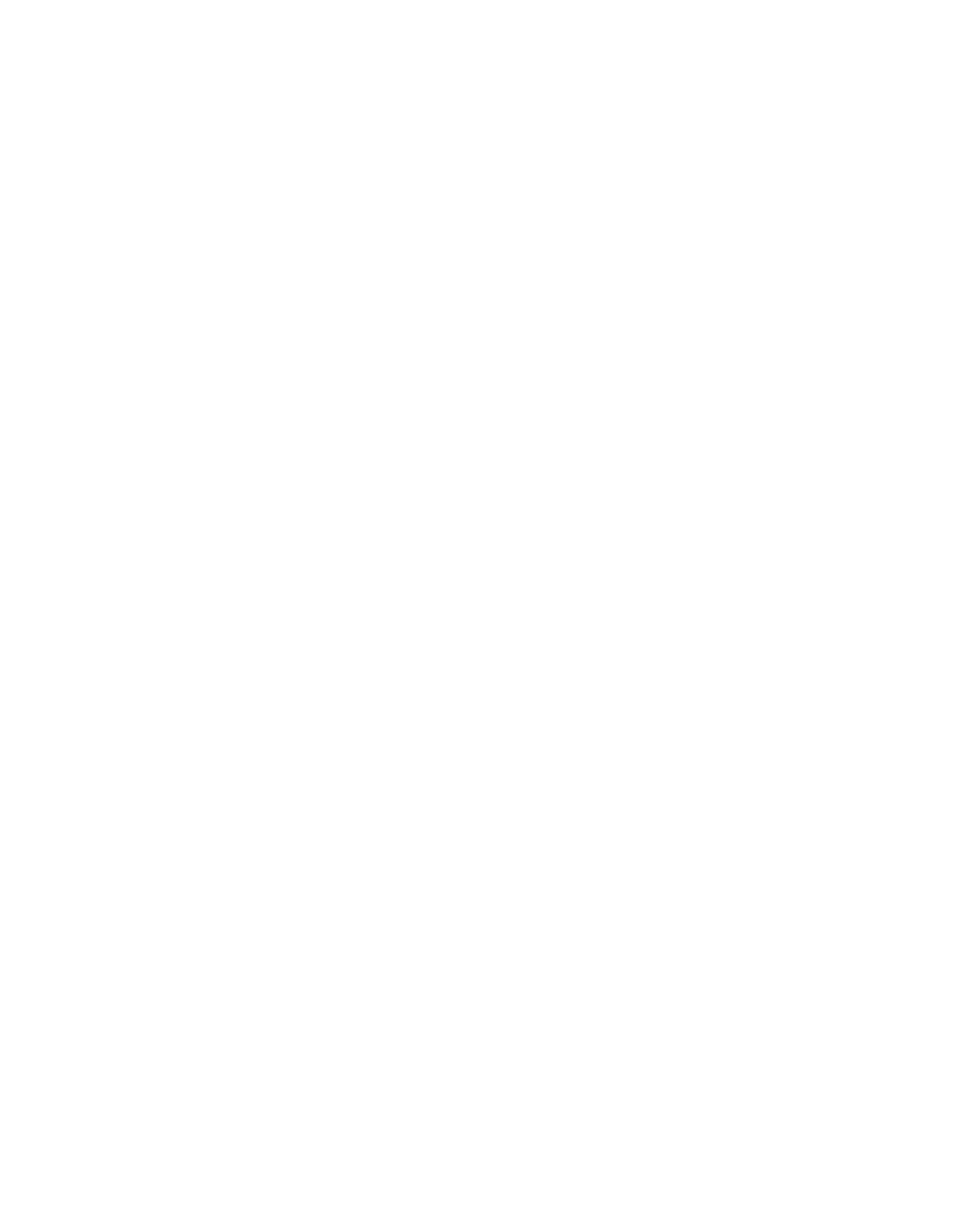# **TABLE CONTENTS**

# **PAGE**

| Regulation of Derivatives Transactions, Including Options and Futures Contracts |
|---------------------------------------------------------------------------------|
|                                                                                 |
|                                                                                 |
|                                                                                 |
|                                                                                 |
|                                                                                 |
|                                                                                 |
|                                                                                 |
|                                                                                 |
|                                                                                 |
|                                                                                 |
|                                                                                 |
|                                                                                 |
|                                                                                 |
|                                                                                 |
|                                                                                 |
|                                                                                 |
|                                                                                 |
|                                                                                 |
|                                                                                 |
|                                                                                 |
|                                                                                 |
|                                                                                 |
|                                                                                 |
|                                                                                 |
| <b>FUND NAMES.</b>                                                              |
|                                                                                 |
|                                                                                 |
|                                                                                 |
|                                                                                 |
|                                                                                 |
|                                                                                 |
|                                                                                 |
|                                                                                 |
|                                                                                 |
|                                                                                 |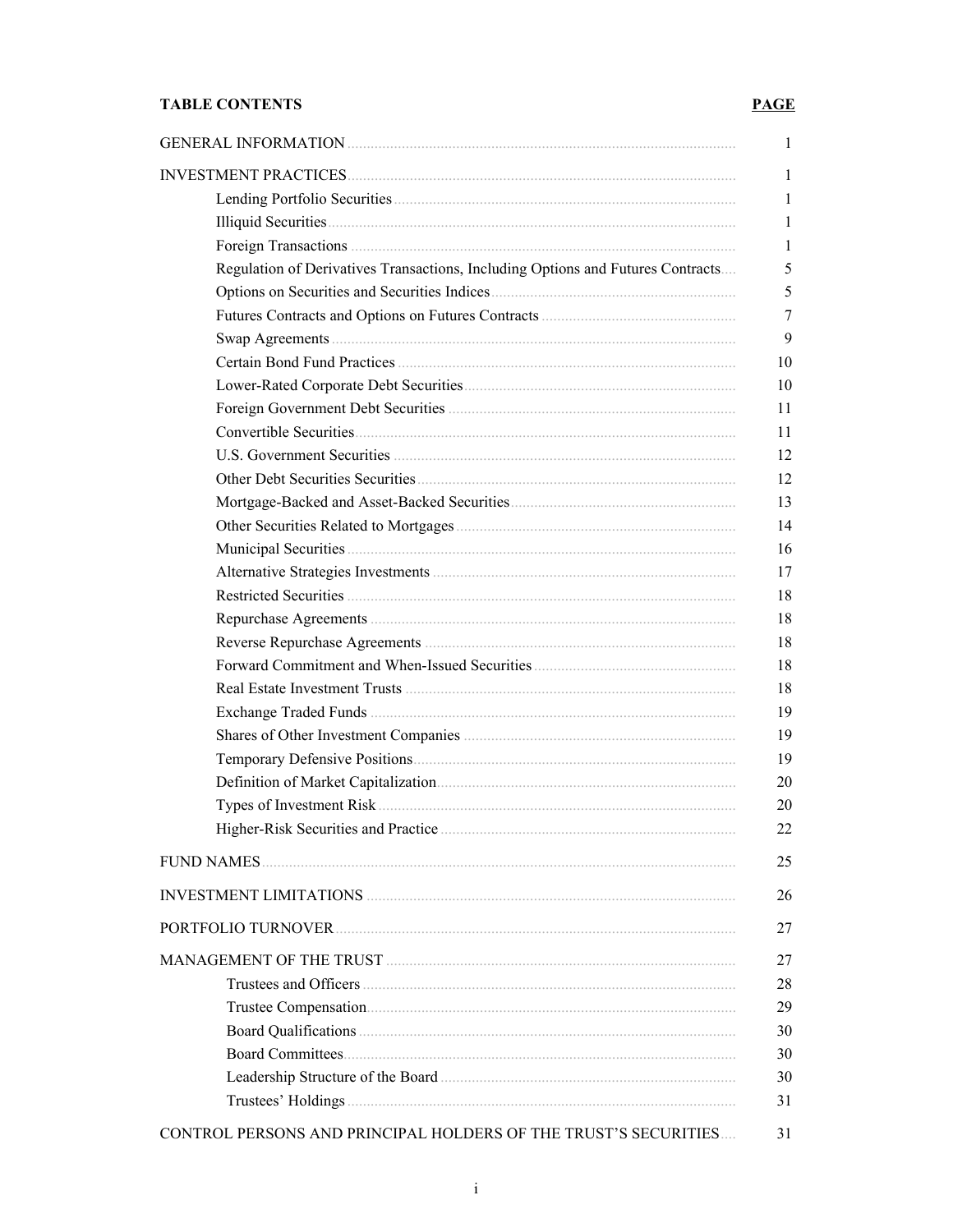# **TABLE OF CONTENTS (continued)**

# **PAGE**

|                                                              | 31       |
|--------------------------------------------------------------|----------|
|                                                              | 33       |
|                                                              | 36       |
|                                                              | 36       |
|                                                              | 37       |
|                                                              | 37       |
|                                                              | 37<br>38 |
|                                                              | 39       |
|                                                              | 41       |
|                                                              | 41       |
|                                                              | 42       |
|                                                              | 43       |
|                                                              | 43       |
|                                                              | 43       |
|                                                              | 43       |
|                                                              | 44       |
|                                                              | 44       |
|                                                              | 44       |
|                                                              | 44       |
|                                                              | 44       |
|                                                              | 45       |
|                                                              | 45       |
|                                                              | 46       |
|                                                              | 48       |
|                                                              | 48       |
| FINANCIAL STATEMENTS                                         | 48       |
| APPENDIX A - SUMMARY OF PROXY VOTING POLICIES AND PROCEDURES | A-1      |
|                                                              | $B-1$    |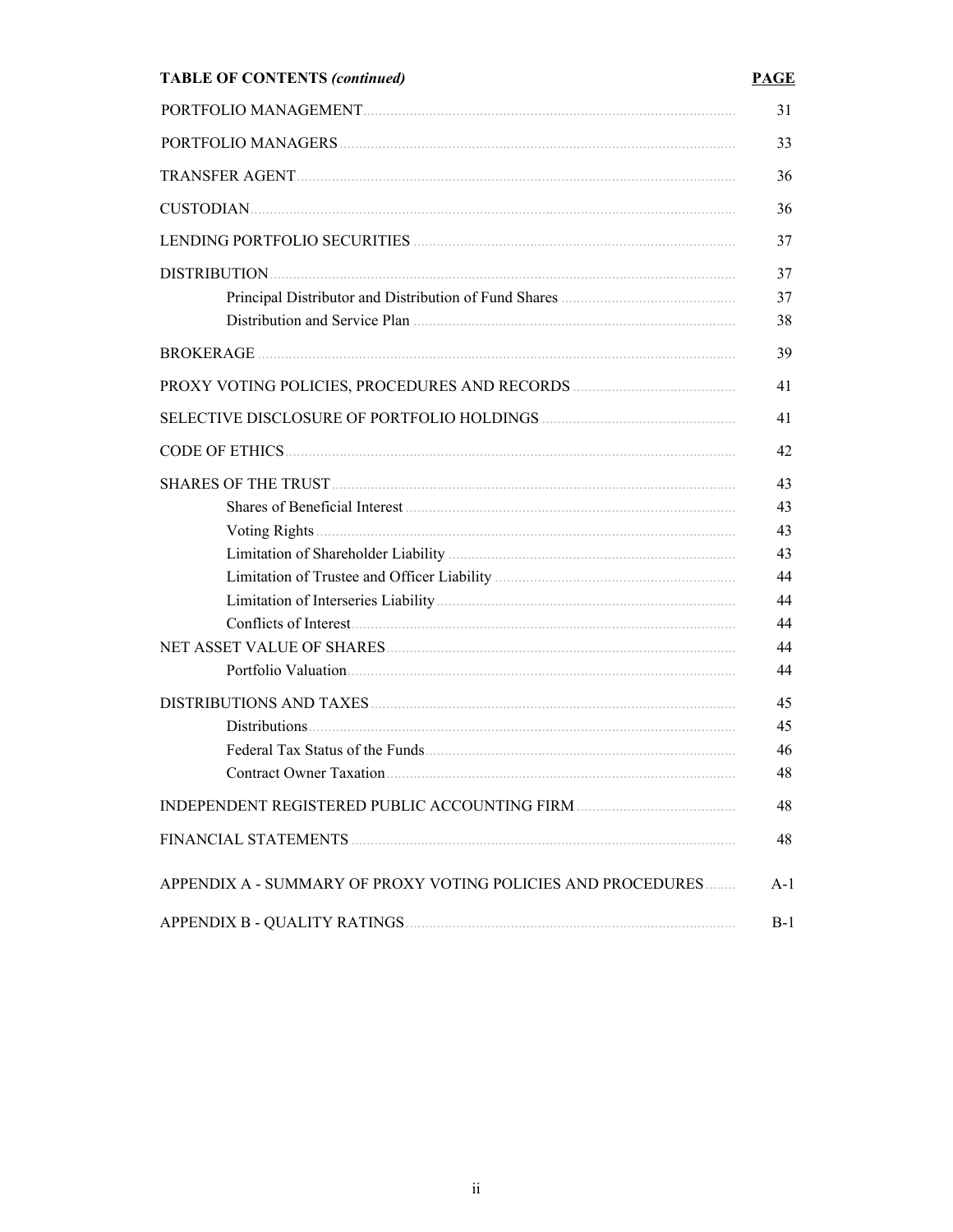## <span id="page-4-0"></span>**GENERAL INFORMATION**

The Ultra Series Fund (the "Trust") is a diversified, open-end management investment company consisting of separate investment portfolios or funds (each, a "fund") each of which has a different investment objective and policies. Each fund is a diversified, open-end management investment company, commonly known as a mutual fund. The funds described in the prospectuses and this Statement of Additional Information ("SAI") are the **Conservative Allocation, Moderate Allocation and Aggressive Allocation Funds (collectively, the "Target Allocation Funds")**, the **Core Bond, High Income, Diversified Income, Large Cap Value, Large Cap Growth, Mid Cap, and International Stock Funds (collectively, the "Core Funds"), and the Madison Target Retirement 2020, Madison Target Retirement 2030, Madison Target Retirement 2040 and Madison Target Retirement 2050 Funds (collectively, the "Target Date Funds").**

The Trust was organized under the laws of the Commonwealth of Massachusetts on September 16, 1983 and is a Massachusetts business trust. As a Massachusetts business trust, the Trust's operations are governed by its Amended and Restated Declaration of Trust dated May 1, 2012, as amended from time to time (the "Declaration of Trust").

## **INVESTMENT PRACTICES**

The prospectuses describe the investment objective and policies of each of the funds. The following information is provided for those investors wishing to have more comprehensive information than that contained in the prospectuses.

Since each **Target Allocation** and **Target Date Funds** will invest in shares of other investment companies, except as disclosed in the prospectuses, to the extent that an investment practice noted below describes specific securities, if a **Target Allocation** or **Target Date Funds** invests in those securities, it does so indirectly, through its investment in underlying funds.

#### **Lending Portfolio Securities**

Each fund, except the **Target Date Funds**, may lend portfolio securities. Loans will be made only in accordance with guidelines established by the Board of Trustees of the Trust (the "Board" or the "Board of Trustees") and on the request of broker-dealers or institutional investors deemed qualified, and only when the borrower agrees to maintain cash or U.S. government securities as collateral with a fund equal at all times to at least 102% of the value of domestic securities and 105% of the value of non-domestic securities, based upon the prior days market value for securities loaned. A fund will continue to receive interest or dividends, in the form of substitute payments which may not be as beneficial from a tax perspective to the fund as the actual interest or dividend payment, on the securities loaned and will, at the same time, earn an agreed-upon amount of interest on the collateral which will be invested in readily marketable short-term high quality government securities. A fund will retain the right to call the loaned securities and may call loaned voting securities if important shareholder meetings are imminent. Such security loans will not be made if, as a result, the aggregate of such loans exceeds 33⅓% of the value of a fund's assets. The fund may terminate such loans at any time.

The primary risk associated with securities lending is loss associated with investment of cash and non-cash collateral. To mitigate this risk, the funds will invest collateral only in high quality government securities. A secondary risk is if the borrower defaults on its obligation to return the securities loaned because of insolvency or other reasons. To mitigate the risk, loans will be made only to firms deemed by the funds' investment adviser, Madison Asset Management, LLC ("Madison" or "Investment Adviser"), to be in good financial standing and will not be made unless, in Madison's judgment, the consideration to be earned from such loans would justify the risk. The fund could experience delays and costs in recovering securities loaned or in gaining access to the collateral. Under the funds' agreement with State Street Bank and Trust Company, the fund's securities lending agent, the securities lending agent has provided a limited indemnification in the event of a borrower default. The funds do not have a master netting agreement.

#### **Illiquid Securities**

Each fund may invest in illiquid securities (i.e., securities that are not readily marketable) as a non-principal investment strategy up to the percentage limits described below in the "Higher-Risk Securities and Practices" section. In accordance with Rule 22e-4 under the Investment Company Act of 1940, as amended (the "1940 Act"), the funds are subject to the guidelines set forth in the Trust's liquidity risk management program. The term "illiquid security" is defined as a security that Madison reasonably expects cannot be sold or disposed of in current market conditions in seven calendar days or less without the sale or disposition significantly changing the market value of the security.

#### **Foreign Transactions**

*Foreign Securities.* Each fund may invest in foreign securities. Investing in foreign securities is a principal investment strategy of the **International Stock Fund** (refer to the applicable prospectus for more information). The percentage limitations on each fund's investment in foreign securities are set forth in the prospectuses and below in the "Higher-Risk Securities and Practices" section.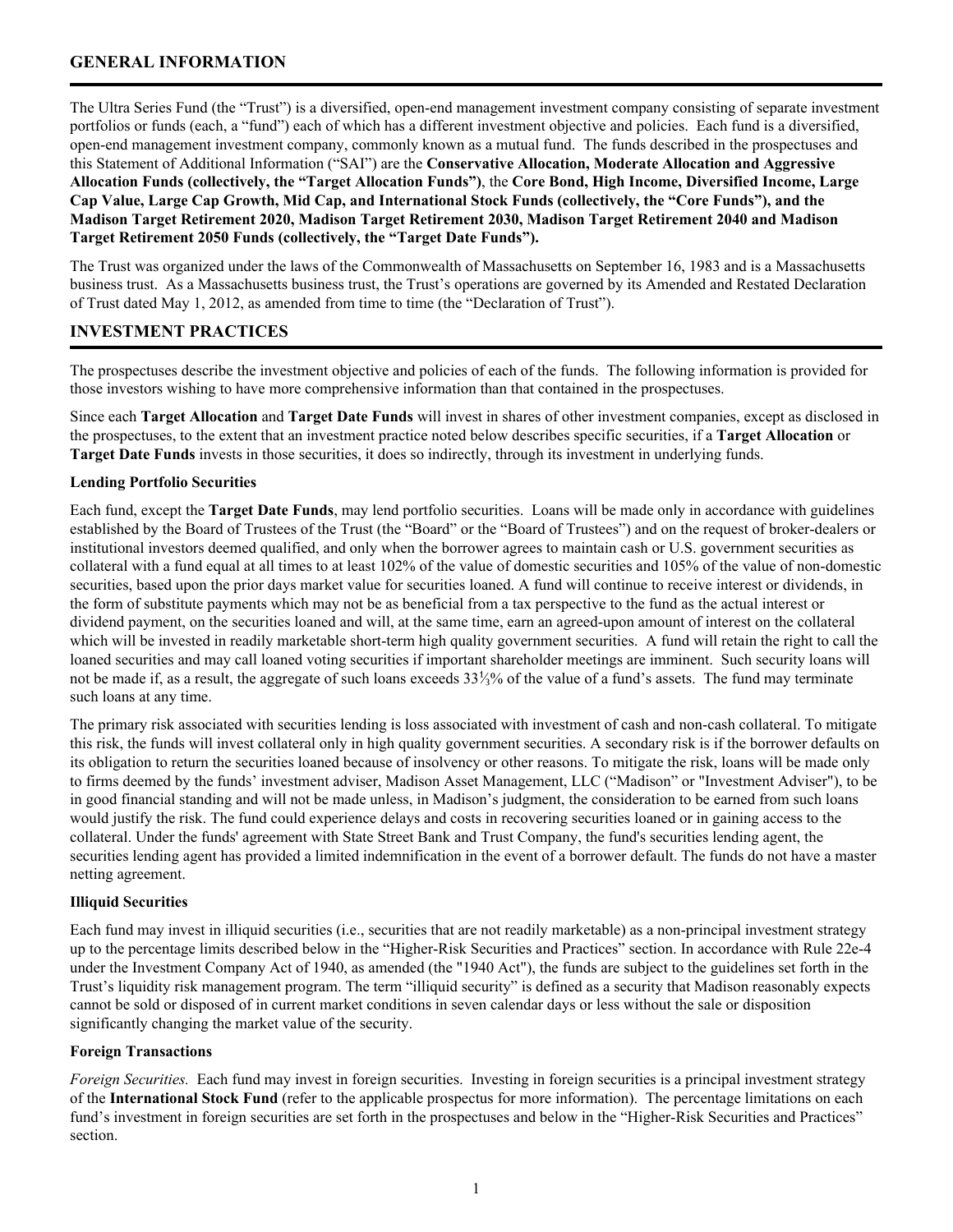Foreign securities refers to securities that are: (i) issued by companies organized outside the U.S. or whose principal operations are outside the U.S., or issued by foreign governments or their agencies or instrumentalities ( "foreign issuers"); (ii) principally traded outside of the U.S.; and/or (iii) quoted or denominated in a foreign currency ("non-dollar securities").

Foreign securities may offer potential benefits that are not available from investments exclusively in securities of domestic issuers or dollar-denominated securities. Such benefits may include the opportunity to invest in foreign issuers that appear to offer better opportunity for long-term capital appreciation, more income or current earnings than investments in domestic issuers, the opportunity to invest in foreign countries with economic policies or business cycles different from those of the U.S. and the opportunity to invest in foreign securities markets that do not necessarily move in a manner parallel to U.S. markets.

Investing in foreign securities involves significant risks that are not typically associated with investing in U.S. dollar-denominated securities or in securities of domestic issuers. Such investments may be affected by changes in currency exchange rates, changes in foreign or U.S. laws or restrictions applicable to such investments and in exchange control regulations *(e.g.*, currency blockage). Some foreign stock markets may have substantially less volume than, for example, the New York Stock Exchange and securities of some foreign issuers may be less liquid than securities of comparable domestic issuers. Commissions and dealer mark-ups on transactions in foreign investments may be higher than for similar transactions in the U.S. In addition, clearance and settlement procedures may be different in foreign countries and, in certain markets, on certain occasions, such procedures have been unable to keep pace with the volume of securities transactions, thus making it difficult to conduct such transactions.

Foreign issuers are not generally subject to uniform accounting, auditing and financial reporting standards comparable to those applicable to domestic companies. There may be less publicly available information about a foreign issuer than about a domestic one. In addition, there is generally less government regulation of stock exchanges, brokers, and listed and unlisted issuers in foreign countries than in the U.S. Furthermore, with respect to certain foreign countries, there is a possibility of expropriation or confiscatory taxation, imposition of withholding taxes on dividend or interest payments, limitations on the removal of funds or other assets of the fund making the investment, or political or social instability or diplomatic developments which could affect investments in those countries.

Investments in short-term debt obligations issued either by foreign issuers or foreign financial institutions or by foreign branches of U.S. financial institutions (collectively, "foreign money market securities") present many of the same risks as other foreign investments. In addition, foreign money market securities present interest rate risks similar to those attendant to an investment in domestic money market securities.

*Investments in ADRs, EDRs, GDRs and SDRs.* Many securities of foreign issuers are represented by American Depositary Receipts ("ADRs"), European Depositary Receipts ("EDRs"), Global Depositary Receipts ("GDRs") and Swedish Depositary Receipts ("SDRs").

ADRs are receipts typically issued by a U.S. financial institution or trust company which represent the right to receive securities of foreign issuers deposited in a domestic bank or a foreign correspondent bank. Prices of ADRs are quoted in U.S. dollars, and ADRs are traded in the U.S. on exchanges or over-the-counter and are sponsored and issued by domestic banks. In general, there is a large, liquid market in the U.S. for ADRs quoted on a national securities exchange or the NASDAQ Global Market. The information available for ADRs is subject to the accounting, auditing and financial reporting standards of the domestic market or exchange on which they are traded, which standards are more uniform and more exacting than those to which many foreign issuers may be subject.

EDRs, GDRs and SDRs are receipts evidencing an arrangement with a non-U.S. bank similar to that for ADRs and are designed for use in non-U.S. securities markets. EDRs are typically issued in bearer form and are designed for trading in the European markets. GDRs, including SDRs, are issued either in bearer or registered form, are designed for trading on a global basis. EDRs and GDRs are not necessarily quoted in the same currency as the underlying security.

Depositary receipts do not eliminate all the risk inherent in investing in the securities of foreign issuers. To the extent that a fund acquires depositary receipts through banks which do not have a contractual relationship with the foreign issuer of the security underlying the receipt to issue and service such depositary receipts, there may be an increased possibility that the fund would not become aware of and be able to respond to corporate actions such as stock splits or rights offerings involving the foreign issuer in a timely manner. The market value of depositary receipts is dependent upon the market value of the underlying securities and fluctuations in the relative value of the currencies in which the receipts and the underlying are quoted. In addition, the lack of information may result in inefficiencies in the valuation of such instruments. However, by investing in depositary receipts rather than directly in the stock of foreign issuers, a fund will avoid currency risks during the settlement period for either purchases or sales.

*Investments in Emerging Markets.* Each fund may invest in securities of issuers located in countries with emerging economies and/or securities markets, often referred to as "emerging markets." For this purpose, emerging markets are those not normally associated with generally recognized developed markets identified by industry observers such as Standard and Poor's ("S&P") or Morgan Stanley Capital International ("MSCI"). Political and economic structures in many of these countries may be undergoing significant evolution and rapid development, and such countries may lack the social, political and economic stability characteristic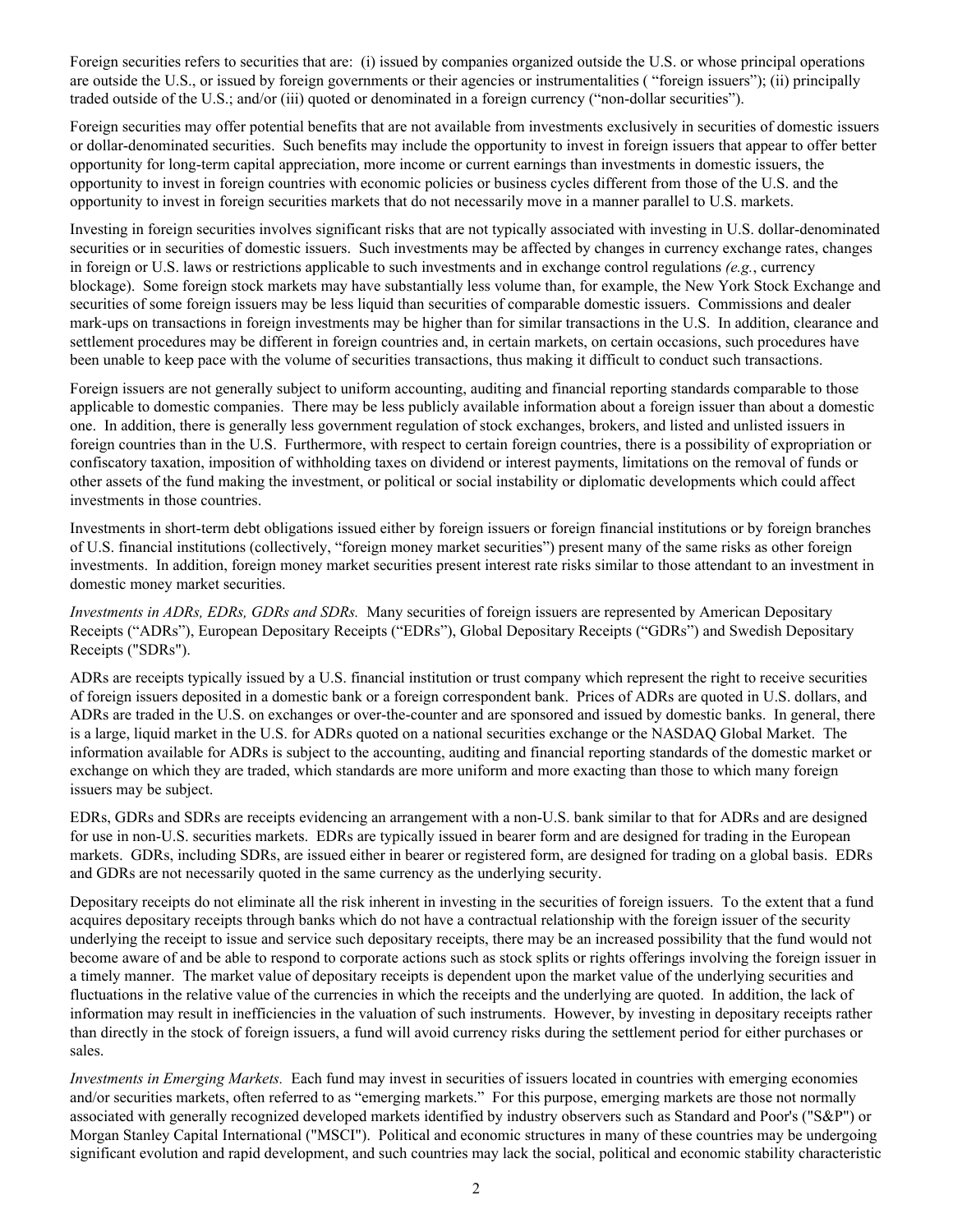of more developed countries. Certain of these countries may have in the past failed to recognize private property rights and have at times nationalized or expropriated the assets of private companies. As a result, the risks of foreign investment generally, including the risks of nationalization or expropriation of assets, may be heightened. In addition, unanticipated political or social developments may affect the values of a fund's investments in those countries and the availability to the fund of additional investments in those countries.

The small size and inexperience of the securities markets in certain of these countries and the limited volume of trading in securities in those countries may also make investments in such countries illiquid and more volatile than investments in more developed markets, and the funds may be required to establish special custody or other arrangements before making certain investments in those countries. There may be little financial or accounting information available with respect to issuers located in certain of such countries, and it may be difficult as a result to assess the value or prospects of an investment in such issuers.

A fund's purchase or sale of portfolio securities in certain emerging markets may be constrained by limitations as to daily changes in the prices of listed securities, periodic trading or settlement volume and/or limitations on aggregate holdings of foreign investors. Such limitations may be computed based on aggregate trading volume by or holdings of a fund, Madison or its affiliates and each such person's respective clients and other service providers. A fund may not be able to sell securities in circumstances where price, trading or settlement volume limitations have been reached.

Foreign investment in certain emerging securities markets is restricted or controlled to varying degrees that may limit investment in such countries or increase the administrative cost of such investments. For example, certain countries may restrict or prohibit investment opportunities in issuers or industries important to national interests. Such restrictions may affect the market price, liquidity and rights of securities that may be purchased by a fund.

Settlement procedures in emerging markets are frequently less developed and reliable than those in the U.S. and may involve a fund's delivery of securities before receipt of payment for their sale. In addition, significant delays are common in certain markets in registering the transfer of securities. Settlement or registration problems may make it more difficult for a fund to value its portfolio assets and could cause a fund to miss attractive investment opportunities, to have its assets uninvested or to incur losses due to the failure of a counterparty to pay for securities that the fund has delivered or due to the fund's inability to complete its contractual obligations.

Currently, there is no market or only a limited market for many management techniques and instruments with respect to the currencies and securities markets of emerging market countries. Consequently, there can be no assurance that suitable instruments for hedging currency and market related risks will be available at the times when the Investment Adviser of the fund wishes to use them.

*Sovereign Debt.* The **Core Bond Fund** may invest in sovereign debt, which may trade at a substantial discount from face value. The funds may hold and trade sovereign debt of emerging market countries in appropriate circumstances and participate in debt conversion programs. Emerging country sovereign debt involves a high degree of risk, is generally lower-quality debt, and is considered speculative in nature. The issuer or governmental authorities that control sovereign debt repayment ("sovereign debtors") may be unable or unwilling to repay principal or interest when due in accordance with the terms of the debt. A sovereign debtor's willingness or ability to repay principal and interest due in a timely manner may be affected by, among other factors, its cash flow situation, the extent of its foreign reserves, the availability of sufficient foreign exchange on the date a payment is due, the relative size of the debt service burden to the economy as a whole, the sovereign debtor's policy towards the International Monetary Fund (the "IMF") and the political constraints to which the sovereign debtor may be subject. Sovereign debtors may also be dependent on expected disbursements from foreign governments, multilateral agencies and others abroad to reduce principal and interest arrearage on their debt. The commitment of these third parties to make such disbursements may be conditioned on the sovereign debtor's implementation of economic reforms or economic performance and the timely service of the debtor's obligations. The sovereign debtor's failure to meet these conditions may cause these third parties to cancel their commitments to provide funds to the sovereign debtor, which may further impair the debtor's ability or willingness to timely service its debts. In certain instances, the **International Stock Fund** may invest in sovereign debt that is in default as to payments of principal or interest. Under these circumstances, the funds may incur additional expenses in connection with any restructuring of the issuer's obligations or in otherwise enforcing its rights thereunder.

*Supranational Entities.* The **Core Bond Fund** may invest in securities issued by supranational entities, such as the International Bank for Reconstruction and Development (commonly called the "World Bank"), the Asian Development Bank and the Inter-American Development Bank. The governmental members of these supranational entities are "stockholders" that typically make capital contributions to support or promote such entities' economic reconstruction or development activities and may be committed to make additional capital contributions if the entity is unable to repay its borrowings. A supranational entity's lending activities may be limited to a percentage of its total capital, reserves and net income. There can be no assurance that the constituent governments will be able or willing to honor their commitments to those entities, with the result that the entity may be unable to pay interest or repay principal on its debt securities, and the fund may lose money on such investments. Obligations of a supranational entity that are denominated in foreign currencies will also be subject to the risks associated with investments in foreign currencies, as described in the section "Foreign Currency Transactions."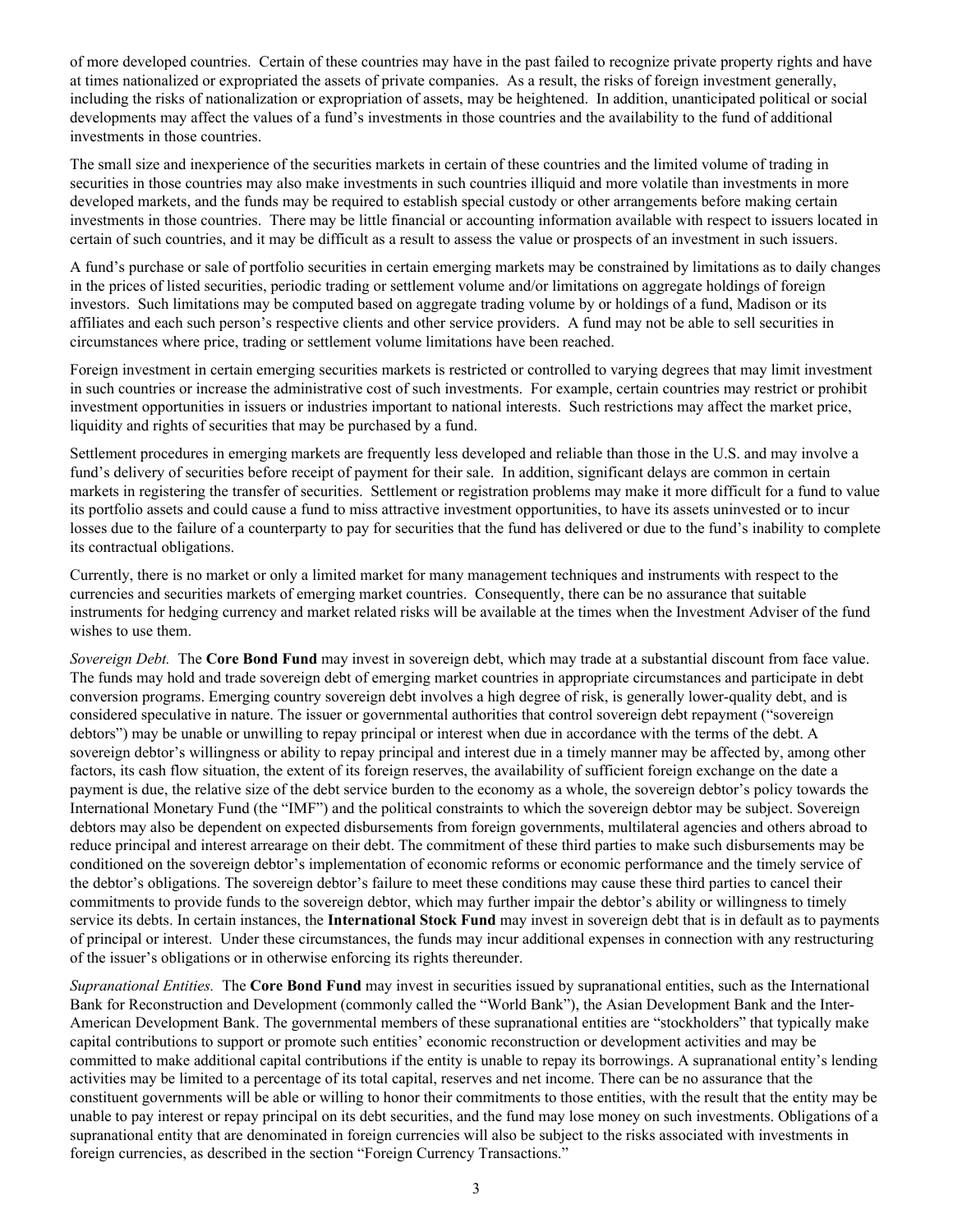*Foreign Currency Transactions.* Because investment in foreign issuers will usually involve currencies of foreign countries, and because each fund may have currency exposure independent of their securities positions, the value of the assets of these funds, as measured in U.S. dollars, will be affected by changes in foreign currency exchange rates. An issuer of securities purchased by a fund may be domiciled in a country other than the country in whose currency the instrument is denominated or quoted.

Currency exchange rates may fluctuate significantly over short periods of time causing, along with other factors, a fund's net asset value ("NAV") to fluctuate as well. They generally are determined by the forces of supply and demand in the foreign exchange markets and the relative merits of investments in different countries, actual or anticipated changes in interest rates and other complex factors, as seen from an international perspective. Currency exchange rates also can be affected unpredictably by intervention by U.S. or foreign governments or central banks, or the failure to intervene, or by currency controls or political developments in the U.S. or abroad. The market in forward foreign currency exchange contracts and other privately negotiated currency instruments offers less protection against defaults by the other party to such instruments than is available for currency instruments traded on an exchange. To the extent that a substantial portion of a fund's total assets, adjusted to reflect the fund's net position after giving effect to currency transactions, is denominated or quoted in the currencies of foreign countries, the fund will be more susceptible to the risk of adverse economic and political developments within those countries.

In addition to investing in securities denominated or quoted in a foreign currency, certain of the funds may engage in a variety of foreign currency management techniques. These funds may hold foreign currency received in connection with investments in foreign securities when, in the judgment of the fund's Investment Adviser, it would be beneficial to convert such currency into U.S. dollars at a later date, based on anticipated changes in the relevant exchange rate. These funds will incur costs in connection with conversions between various currencies.

*Forward Foreign Currency Exchange Contracts.* Each fund may also purchase or sell forward foreign currency exchange contracts for defensive or hedging purposes when the fund's Investment Adviser anticipates that the foreign currency will appreciate or depreciate in value, but securities denominated or quoted in that currency do not present attractive investment opportunities and are not held in the fund's portfolio. In addition, these funds may enter into forward foreign currency exchange contracts in order to protect against anticipated changes in future foreign currency exchange rates and may engage in crosshedging by using forward contracts in a currency different from that in which the hedged security is denominated or quoted if the fund's Investment Adviser determines that there is a pattern of correlation between the two currencies.

These funds may enter into contracts to purchase foreign currencies to protect against an anticipated rise in the U.S. dollar price of securities it intends to purchase. They may enter into contracts to sell foreign currencies to protect against the decline in value of its foreign currency denominated or quoted portfolio securities, or a decline in the value of anticipated dividends from such securities, due to a decline in the value of foreign currencies against the U.S. dollar. Contracts to sell foreign currency could limit any potential gain which might be realized by a fund if the value of the hedged currency increased.

If a fund enters into a forward foreign currency exchange contract to buy foreign currency for any purpose, the fund will be required to place cash or liquid securities in a segregated account with the fund's custodian in an amount equal to the value of the fund's total assets committed to the consummation of the forward contract. If the value of the securities placed in the segregated account declines, additional cash or securities will be placed in the segregated account so that the value of the account will equal the amount of a fund's commitment with respect to the contract.

Forward contracts are subject to the risk that the counterparty to such contract will default on its obligations. Since a forward foreign currency exchange contract is not guaranteed by an exchange or clearinghouse, a default on the contract would deprive a fund of unrealized profits, transaction costs or the benefits of a currency hedge or force the fund to cover its purchase or sale commitments, if any, at the current market price. A fund will not enter into such transactions unless the credit quality of the unsecured senior debt or the claims-paying ability of the counterparty is considered to be investment grade by the fund's Investment Adviser.

Forward foreign currency exchange contract transactions are considered transactions in derivative securities. The Investment Adviser must obtain the explicit approval of the Board of Trustees prior to engaging in derivative transactions of this type.

*Options on Foreign Currencies.* Each fund may also purchase and sell (write) put and call options on foreign currencies for the purpose of protecting against declines in the U.S. dollar value of foreign portfolio securities and anticipated dividends on such securities and against increases in the U.S. dollar cost of foreign securities to be acquired. These funds may use options on currency to cross-hedge, which involves writing or purchasing options on one currency to hedge against changes in exchange rates for a different currency, if there is a pattern of correlation between the two currencies. As with other kinds of option transactions, however, the writing of an option on foreign currency will constitute only a partial hedge, up to the amount of the premium received. A fund could be required to purchase or sell foreign currencies at disadvantageous exchange rates, thereby incurring losses. The purchase of an option on foreign currency may constitute an effective hedge against exchange rate fluctuations; however, in the event of exchange rate movements adverse to a fund's position, the fund may forfeit the entire amount of the premium plus related transaction costs. In addition, these funds may purchase call or put options on currency to seek to increase total return when the fund's Investment Adviser anticipates that the currency will appreciate or depreciate in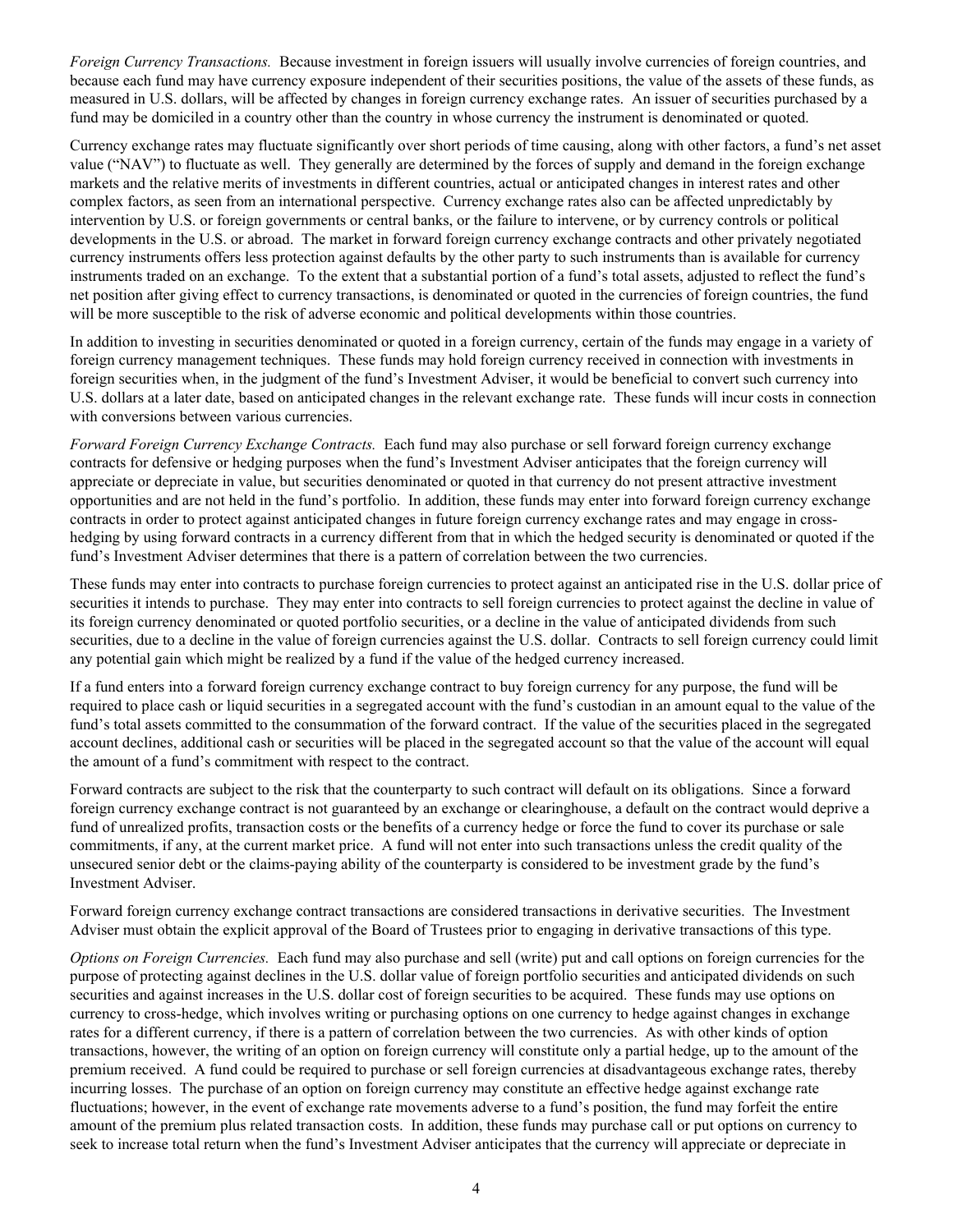<span id="page-8-0"></span>value, but the securities quoted or denominated in that currency do not present attractive investment opportunities and are not held in the fund's portfolio. When purchased or sold to increase total return, options on currencies are considered speculative. Options on foreign currencies to be written or purchased by these funds will be traded on U.S. and foreign exchanges or over-the-counter. See the "Options on Securities and Securities Indices*-*Risks Associated with Options Transactions" section, below, for a discussion of the liquidity risks associated with options transactions.

Foreign currency options are considered derivative securities. The Investment Adviser must obtain the explicit approval of the Board of Trustees prior to engaging in derivative transactions of this type.

*Special Risks Associated with Options on Currency.* An exchange traded options position may be closed out only on an options exchange which provides a secondary market for an option of the same series. Although a fund will generally purchase or write only those options for which there appears to be an active secondary market, there is no assurance that a liquid secondary market on an exchange will exist for any particular option, or at any particular time. For some options, no secondary market on an exchange may exist. In such event, it might not be possible to effect closing transactions in particular options, with the result that a fund would have to exercise its options in order to realize any profit and would incur transaction costs upon the sale of underlying securities pursuant to the exercise of put options. If a fund as a covered call option writer is unable to effect a closing purchase transaction in a secondary market, it will not be able to identify the underlying currency (or security quoted or denominated in that currency) until the option expires or it delivers the underlying currency upon exercise.

There is no assurance that higher than anticipated trading activity or other unforeseen events might not, at times, render certain of the facilities of the Options Clearing Corporation inadequate, and thereby result in the institution by an exchange of special procedures which may interfere with the timely execution of customers' orders.

Each fund may purchase and write over-the-counter options to the extent consistent with its limitation on investments in restricted securities. See the "Higher-Risk Securities and Practices" section, below, for each fund's limitations on investments in restricted securities. Trading in over-the-counter options is subject to the risk that the other party will be unable or unwilling to close-out options purchased or written by a fund.

The amount of the premiums which a fund may pay or receive may be adversely affected as new or existing institutions, including other investment companies, engage in or increase their option purchasing and writing activities.

#### **Regulation of Derivatives Transactions, Including Options and Futures Contracts**

The regulation of derivatives markets in the United States is a rapidly changing area of law and is subject to modification by government and judicial action. New laws and regulations may negatively impact the funds by increasing transaction or regulatory compliance costs, limiting the availability of certain derivatives, or otherwise adversely affecting the value or performance of derivatives the funds trade. On October 28, 2020, the SEC adopted Rule 18f-4 (the "Derivatives Rule") under the 1940 Act which, following an implementation period, will replace existing SEC guidance with an updated framework for registered funds' use of derivatives. The scheduled compliance date for the Derivatives Rule is August 19, 2022. Among other changes, the Derivatives Rule will require funds to trade derivatives and certain other instruments that create future payment or delivery obligations subject to a value-at-risk leverage limit, develop and implement a derivatives risk management program and new testing requirements, and comply with new requirements related to board and SEC reporting. However, an exemption from certain requirements is available if a fund qualifies as a "limited derivatives user," which the Derivatives Rule defines as a fund that limits its derivatives exposure to 10% of its net assets. A fund that qualifies as a "limited derivatives user" must adopt written policies and procedures that are reasonably designed and tailored to manage the fund's specific derivatives risks and detail how the fund intends to comply with the 10% limitation. The funds expect to qualify as limited derivatives users. Complying with the Derivatives Rule may increase the cost of a fund's investments and cost of doing business. Other potentially adverse regulatory obligations can develop suddenly and without notice.

#### **Options on Securities and Securities Indices**

*Writing Options.* Each fund may write (sell) covered call and put options on any securities in which it may invest. A call option written by a fund obligates such fund to sell specified securities to the holder of the option at a specified price if the option is exercised at any time before the expiration date. All call options written by a fund are covered, which means that such fund will effectively own the securities subject to the option so long as the option is outstanding. A fund's purpose in writing covered call options is to realize greater income than would be realized on portfolio securities transactions alone. However, a fund may forgo the opportunity to profit from an increase in the market price of the underlying security.

A put option written by a fund would obligate such fund to purchase specified securities from the option holder at a specified price if the option is exercised at any time before the expiration date. All put options written by a fund would be covered, which means that such fund would have deposited with its custodian cash or liquid securities with a value at least equal to the exercise price of the put option. The purpose of writing such options is to generate additional income for a fund. However, in return for the option premium, a fund accepts the risk that it will be required to purchase the underlying securities at a price in excess of the securities' market value at the time of purchase.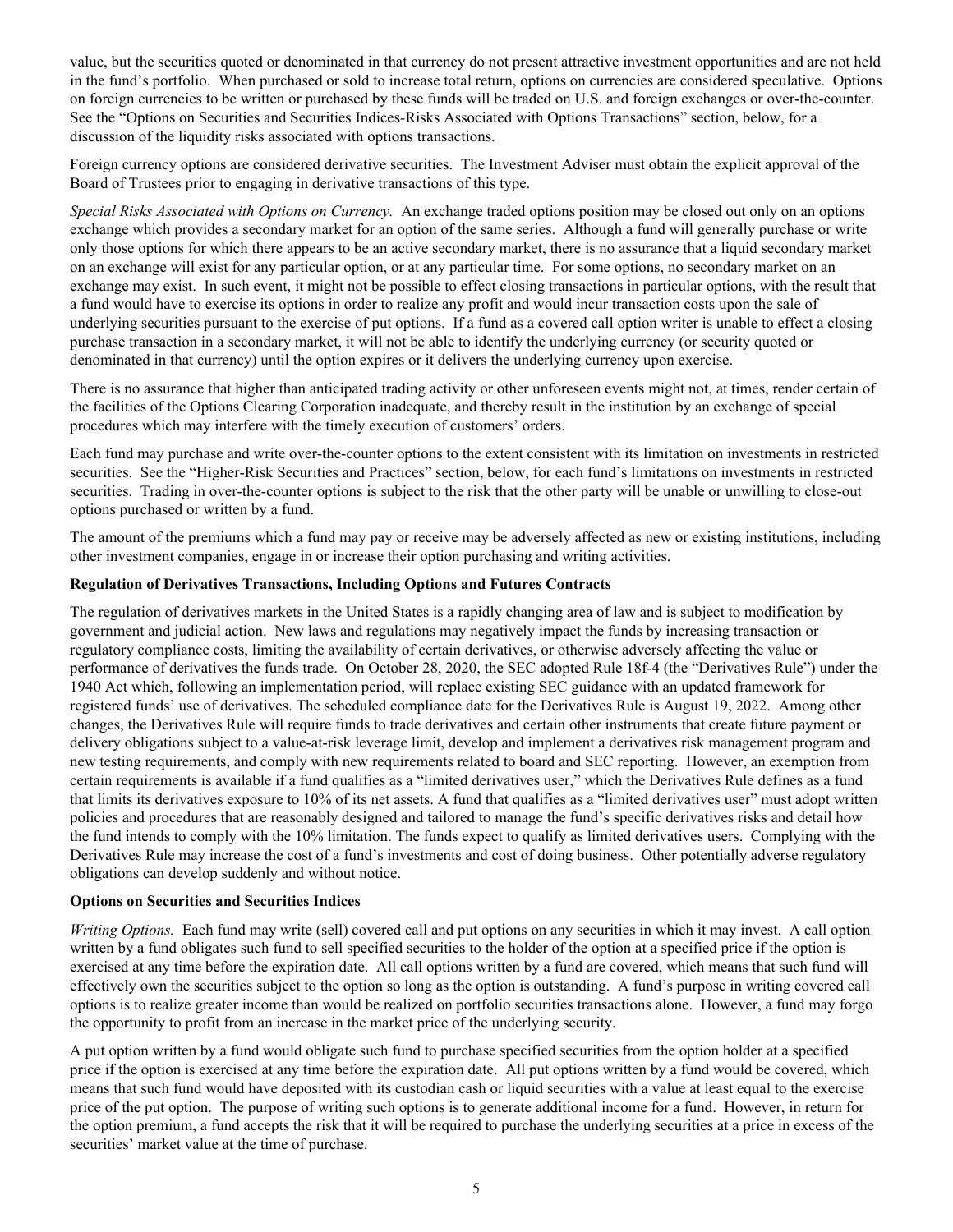In addition, in the Investment Adviser's discretion, a written call option or put option may be covered by maintaining cash or liquid securities (either of which may be denominated in any currency) in a segregated account with the fund's custodian, by entering into an offsetting forward contract and/or by purchasing an offsetting option which, by virtue of its exercise price or otherwise, reduces a fund's net exposure on its written option position.

Each fund may also write and sell covered call and put options on any securities index composed of securities in which it may invest. Options on securities indices are similar to options on securities, except that the exercise of securities index options requires cash payments and does not involve the actual purchase or sale of securities. In addition, securities index options are designed to reflect price fluctuations in a group of securities or segment of the securities market rather than price fluctuations in a single security.

A fund may cover call options on a securities index by owning securities whose price changes are expected to be similar to those of the underlying index, or by having an absolute and immediate right to acquire such securities without additional cash consideration (or for additional cash consideration held in a segregated account by its custodian) upon conversion or exchange of other securities in its portfolio. A fund may cover call and put options on a securities index by maintaining cash or liquid securities with a value equal to the exercise price in a segregated account with its custodian. Writing and selling options on securities indices is considered transacting in derivative securities. The Investment Adviser must obtain the explicit approval of the Board of Trustees prior to engaging in derivative transactions of this type.

A fund may terminate its obligations under an exchange-traded call or put option by purchasing an option identical to the one it has written. Obligations under over-the-counter options may be terminated only by entering into an offsetting transaction with the counterparty to such option. Such purchases are referred to as "closing purchase" transactions.

*Purchasing Options*. Each fund may purchase put and call options on any securities in which it may invest or options on any securities index based on securities in which it may invest. A fund would also be able to enter into closing sale transactions in order to realize gains or minimize losses on options it had purchased.

A fund would normally purchase call options in anticipation of an increase in the market value of securities of the type in which it may invest. The purchase of a call option would entitle a fund, in return for the premium paid, to purchase specified securities at a specified price during the option period. A fund would ordinarily realize a gain if, during the option period, the value of such securities exceeded the sum of the exercise price, the premium paid and transaction costs; otherwise such a fund would realize a loss on the purchase of the call option.

A fund would normally purchase put options in anticipation of a decline in the market value of securities in its portfolio ("protective puts") or in securities in which it may invest. The purchase of a put option would entitle a fund, in exchange for the premium paid, to sell specified securities at a specified price during the option period. The purchase of protective puts is designed to offset or hedge against a decline in the market value of a fund's securities. Put options may also be purchased by a fund for the purpose of affirmatively benefiting from a decline in the price of securities which it does not own. A fund would ordinarily realize a gain if, during the option period, the value of the underlying securities decreased below the exercise price sufficiently to cover the premium and transaction costs; otherwise such a fund would realize no gain or loss on the purchase of the put option. Gains and losses on the purchase of protective put options would tend to be offset by countervailing changes in the value of the underlying portfolio securities.

A fund would purchase put and call options on securities indices for the same purpose as it would purchase options on individual securities.

*Yield Curve Options*. The **Core Bond, High Income** and **Diversified Income Funds** may enter into options on the yield "spread," or yield differential between two securities. Such transactions are referred to as "yield curve" options. In contrast to other types of options, a yield curve option is based on the difference between the yields of designated securities, rather than the prices of the individual securities, and is settled through cash payments. Accordingly, a yield curve option is profitable to the holder if this differential widens (in the case of a call) or narrows (in the case of a put), regardless of whether the yields of the underlying securities increase or decrease.

These three funds may purchase or write yield curve options for the same purposes as other options on securities. For example, a fund may purchase a call option on the yield spread between two securities if it owns one of the securities and anticipates purchasing the other security and wants to hedge against an adverse change in the yield between the two securities. A fund may also purchase or write yield curve options in an effort to increase its current income if, in the judgment of the Investment Adviser, the fund will be able to profit from movements in the spread between the yields of the underlying securities. The trading of yield curve options is subject to all of the risks associated with the trading of other types of options. In addition, however, such options present risk of loss even if the yield of one of the underlying securities remains constant, if the spread moves in a direction or to an extent which was not anticipated.

Yield curve options written by the **Core Bond**, **High Income** and **Diversified Income Funds** will be "covered." A call (or put) option is covered if a fund holds another call (or put) option on the spread between the same two securities and maintains in a segregated account with its custodian cash or liquid securities sufficient to cover the fund's net liability under the two options.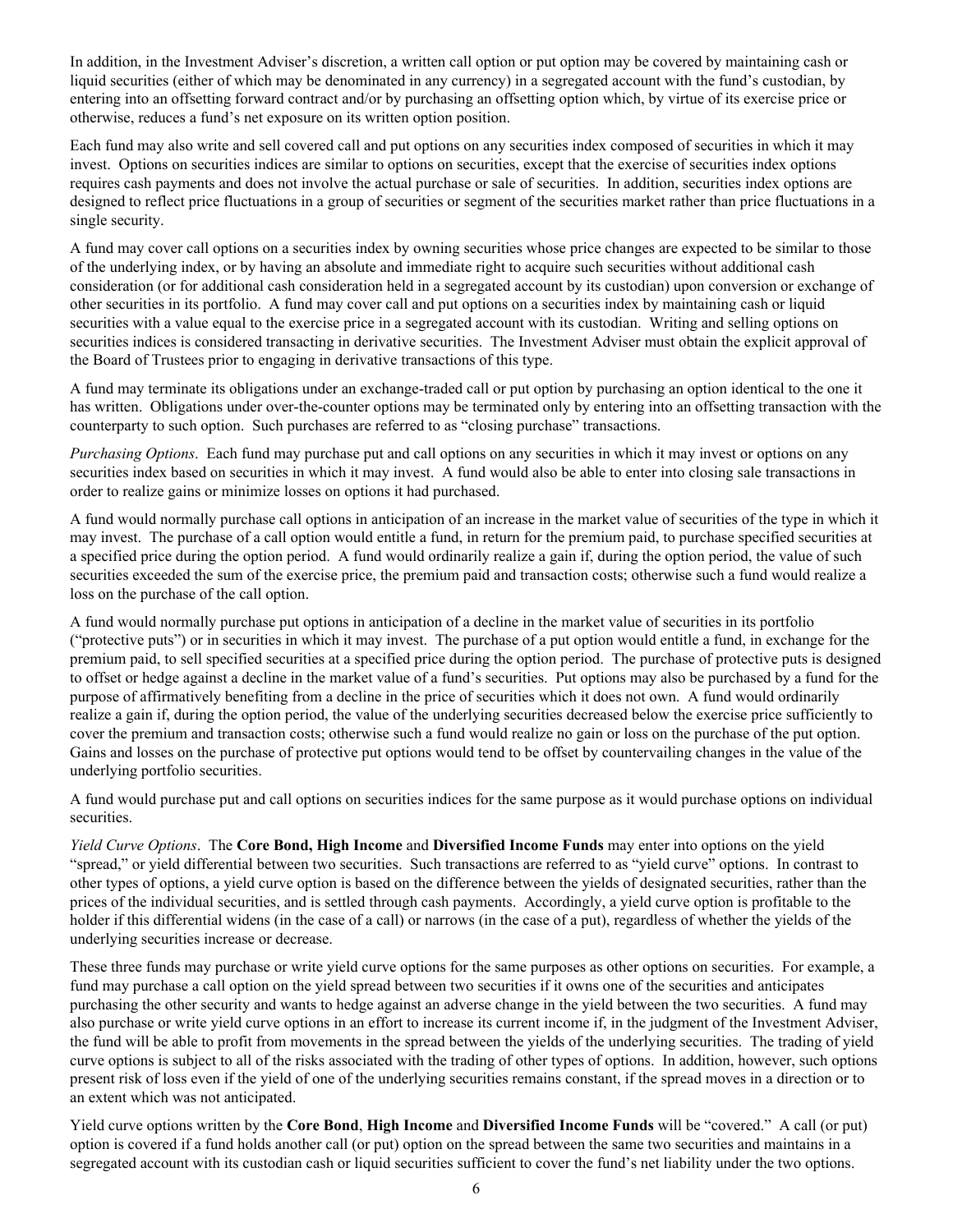<span id="page-10-0"></span>Therefore, a fund's liability for such a covered option is generally limited to the difference between the amount of the fund's liability under the option written by the fund less the value of the option held by the fund. Yield curve options may also be covered in such other manner as may be in accordance with the requirements of the counterparty with which the option is traded and applicable laws and regulations. Yield curve options are traded over-the-counter, and because they have been only recently introduced, established trading markets for these options have not yet developed.

Yield curve options are considered derivative securities. The Investment Adviser must obtain the explicit approval of the Board of Trustees prior to engaging in derivative transactions of this type.

*Risks Associated with Options Transactions.*There is no assurance that a liquid secondary market on an options exchange will exist for any particular exchange-traded option or at any particular time. If a fund is unable to effect a closing purchase transaction with respect to covered options it has written, the fund will not be able to sell the underlying securities or dispose of assets held in a segregated account until the options expire or are exercised. Similarly, if a fund is unable to effect a closing sale transaction with respect to options it has purchased, it will have to exercise the options in order to realize any profit and will incur transaction costs upon the purchase or sale of underlying securities.

Reasons for the absence of a liquid secondary market on an exchange include the following: (i) there may be insufficient trading interest in certain options; (ii) restrictions may be imposed by an exchange on opening transactions or closing transactions or both; (iii) trading halts, suspensions or other restrictions may be imposed with respect to particular classes or series of options; (iv) unusual or unforeseen circumstances may interrupt normal operations on an exchange; (v) the facilities of an exchange or the Options Clearing Corporation may not at all times be adequate to handle current trading volume; or (vi) one or more exchanges could, for economic or other reasons, decide or be compelled at some future date to discontinue the trading of options (or a particular class or series of options), in which event the secondary market on that exchange (or in that class or series of options) would cease to exist, although outstanding options on that exchange that had been issued by the Options Clearing Corporation as a result of trades on that exchange would continue to be exercisable in accordance with their terms.

Each fund may purchase and sell both options that are traded on U.S. and foreign exchanges and options traded over-the-counter with broker-dealers who make markets in these options. The ability to terminate over-the-counter options is more limited than with exchange-traded options and may involve the risk that broker-dealers participating in such transactions will not fulfill their obligations. Until such time as the staff of the SEC changes its position, the funds will treat purchased over-the counter options and all assets used to cover written over-the-counter options as illiquid securities, except that with respect to options written with primary dealers in U.S. Government securities pursuant to an agreement requiring a closing purchase transaction at a formula price, the amount of illiquid securities may be calculated with reference to the formula.

Transactions by a fund in options on securities and stock indices will be subject to limitations established by each of the exchanges, boards of trade or other trading facilities governing the maximum number of options in each class which may be written or purchased by a single investor or group of investors acting in concert. Thus, the number of options which a fund may write or purchase may be affected by options written or purchased by other investment advisory clients of the Investment Adviser. An exchange, board of trade or other trading facility may order the liquidations of positions found to be in excess of these limits, and it may impose certain other sanctions.

The writing and purchase of options is a highly specialized activity which involves investment techniques and risks different from those associated with ordinary portfolio securities transactions. The successful use of protective puts for hedging purposes depends in part on the Investment Adviser's ability to predict future price fluctuations and the degree of correlation between the options and securities markets.

#### **Futures Contracts and Options on Futures Contracts**

The **Core Bond Fund** may purchase and sell futures contracts and purchase and write options on futures contracts. The fund may purchase and sell futures contracts based on various securities (such as U.S. Government securities), securities indices, foreign currencies and other financial instruments and indices. The fund will engage in futures or related options transactions only for bona fide hedging purposes as defined below or for purposes of seeking to increase total returns to the extent permitted by regulations of the Commodity Futures Trading Commission (the "CFTC"), including applicable registration requirements. All futures contracts entered into by a fund are traded on U.S. exchanges or boards of trade that are licensed and regulated by the CFTC or on foreign exchanges.

*Futures Contracts*. A futures contract may generally be described as an agreement between two parties to buy and sell particular financial instruments for an agreed price during a designated month (or to deliver the final cash settlement price, in the case of a contract relating to an index or otherwise not calling for physical delivery at the end of trading in the contract).

When interest rates are rising or securities prices are falling, a fund can seek through the sale of futures contracts to offset a decline in the value of its current portfolio securities. When rates are falling or prices are rising, a fund, through the purchase of futures contracts, can attempt to secure better rates or prices than might later be available in the market when it effects anticipated purchases. Similarly, a fund can sell futures contracts on a specified currency to protect against a decline in the value of such currency and its portfolio securities which are denominated in such currency. Funds can purchase futures contracts on foreign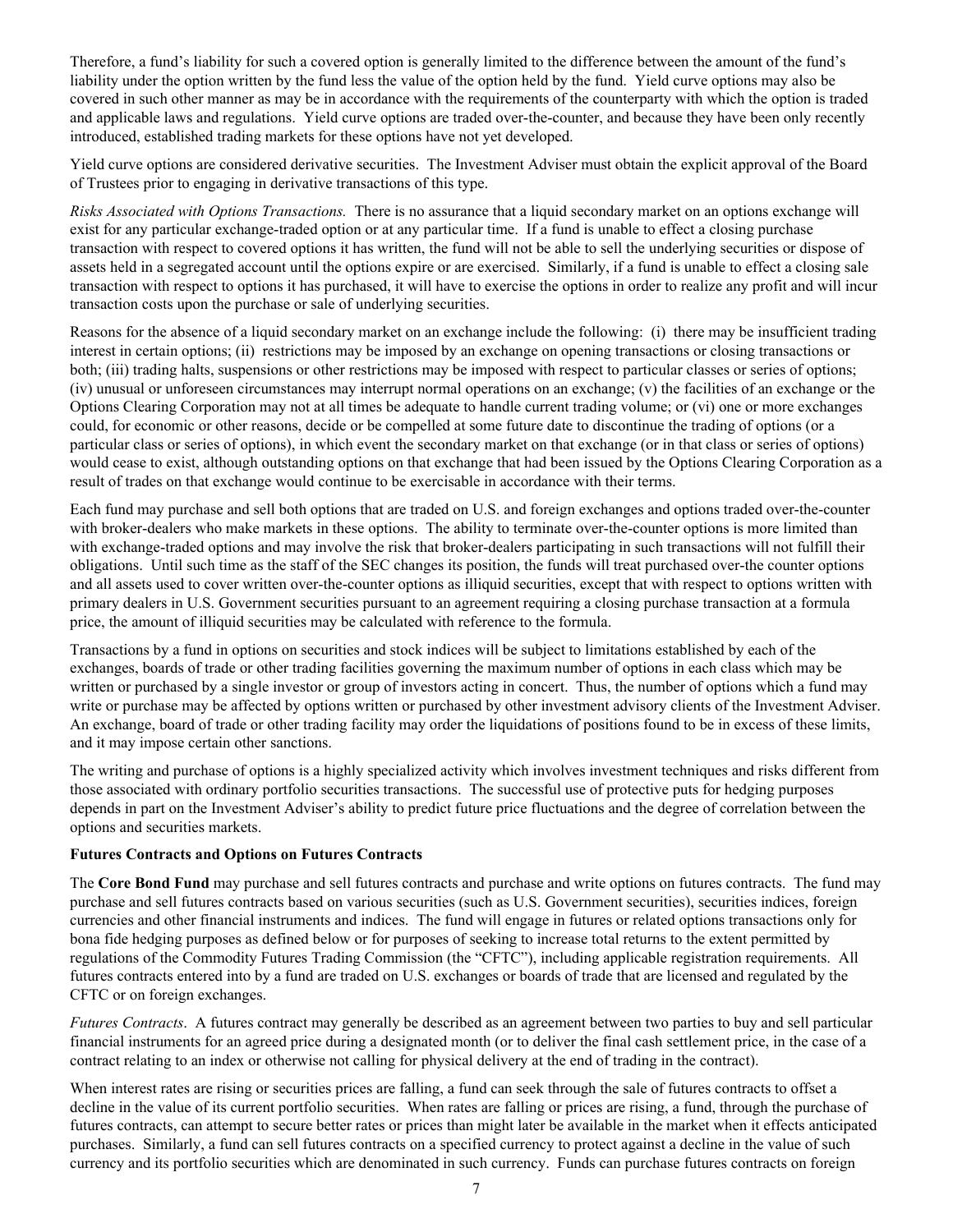currency to fix the price in U.S. dollars of a security denominated in such currency that such fund has acquired or expects to acquire.

Positions taken in the futures markets are not normally held to maturity, but are instead liquidated through offsetting transactions which may result in a profit or a loss. While a fund's futures contracts on securities or currency will usually be liquidated in this manner, it may instead make or take delivery of the underlying securities or currency whenever it appears economically advantageous for the fund to do so. A clearing corporation (associated with the exchange on which futures on a security or currency are traded) guarantees that, if still open, the sale or purchase will be performed on the settlement date.

*Hedging Strategies.* Hedging by use of futures contracts seeks to establish more certainty of (than would otherwise be possible) the effective price, rate of return or currency exchange rate on securities that the fund owns or proposes to acquire. The fund may, for example, take a "short" position in the futures market by selling futures contracts in order to hedge against an anticipated rise in interest rates or a decline in market prices or foreign currency rates that would adversely affect the U.S. dollar value of the fund's portfolio securities. Such futures contracts may include contracts for the future delivery of securities held by a fund or securities with characteristics similar to those of the fund's portfolio securities. Similarly, the fund may sell futures contracts on a currency in which its portfolio securities are denominated or in one currency to hedge against fluctuations in the value of securities denominated in a different currency if there is an established historical pattern of correlation between the two currencies.

If, in the opinion of the Investment Adviser, there is a sufficient degree of correlation between price trends for the fund's portfolio securities and futures contracts based on other financial instruments, securities indices or other indices, the fund may also enter into such futures contracts as part of its hedging strategy. Although under some circumstances prices of securities in the fund's portfolio may be more or less volatile than prices of such futures contracts, the Investment Adviser will attempt to estimate the extent of this difference in volatility based on historical patterns and to compensate for it by having the fund enter into a greater or lesser number of futures contracts or by attempting to achieve only a partial hedge against price changes affecting the fund's securities portfolio. When hedging of this character is successful, any depreciation in the value of portfolio securities will substantially be offset by appreciation in the value of the futures position. On the other hand, any unanticipated appreciation in the value of the fund's portfolio securities would be substantially offset by a decline in the value of the futures position.

On other occasions, the fund may take a "long" position by purchasing such futures contracts. This would be done, for example, when the fund anticipates the subsequent purchase of particular securities when it has the necessary cash, but expects the prices or currency exchange rates then available in the applicable market to be less favorable than prices or rates that are currently available.

*Options on Futures Contracts*. The acquisition of put and call options on futures contracts will give the fund the right (but not the obligation) for a specified price, to sell or to purchase, respectively, the underlying futures contract at any time during the option period. As the purchaser of an option on a futures contract, the fund obtains the benefit of the futures position if prices move in a favorable direction but limits its risk of loss in the event of an unfavorable price movement to the loss of the premium and transaction costs.

The writing of a call option on a futures contract generates a premium which may partially offset a decline in the value of the fund's assets. By writing a call option, the fund becomes obligated, in exchange for the premium, to sell a futures contract which may have a value higher than the exercise price. Conversely, the writing of a put option on a futures contract generates a premium, which may partially offset an increase in the price of securities that the fund intends to purchase. However, the fund becomes obligated to purchase a futures contract, which may have a value lower than the exercise price. Thus, the loss incurred by the fund in writing options on futures is potentially unlimited and may exceed the amount of the premium received. The fund will incur transaction costs in connection with the writing of options on futures.

The holder or writer of an option on a futures contract may terminate its position by selling or purchasing an offsetting option on the same series. There is no guarantee that such closing transactions can be effected. The fund's ability to establish and close out positions on such options will be subject to the development and maintenance of a liquid market.

*Other Considerations.* Where permitted, the fund will engage in futures transactions and in related options transactions for hedging purposes or to seek to increase total return. The fund will determine that the price fluctuations in the futures contracts and options on futures used for hedging purposes are substantially related to price fluctuations in securities held by the fund or which it expects to purchase. Except as stated below, each fund's futures transactions will be entered into for traditional hedging purposes, that is to say, futures contracts will be used to protect against a decline in the price of securities (or the currency in which they are denominated) that the fund owns, or futures contracts will be purchased to protect the fund against an increase in the price of securities (or the currency in which they are denominated) it intends to purchase. As evidence of this hedging intent, the fund expects that on most of the occasions on which it takes a long futures or option position (involving the purchase of a futures contract), the fund will have purchased, or will be in the process of purchasing equivalent amounts of related securities (or assets denominated in the related currency) in the cash market at the time when the futures or option position is closed out. However, in particular cases, when it is economically advantageous for a fund to do so, a long futures position may be terminated or an option may expire without the corresponding purchase of securities or other assets.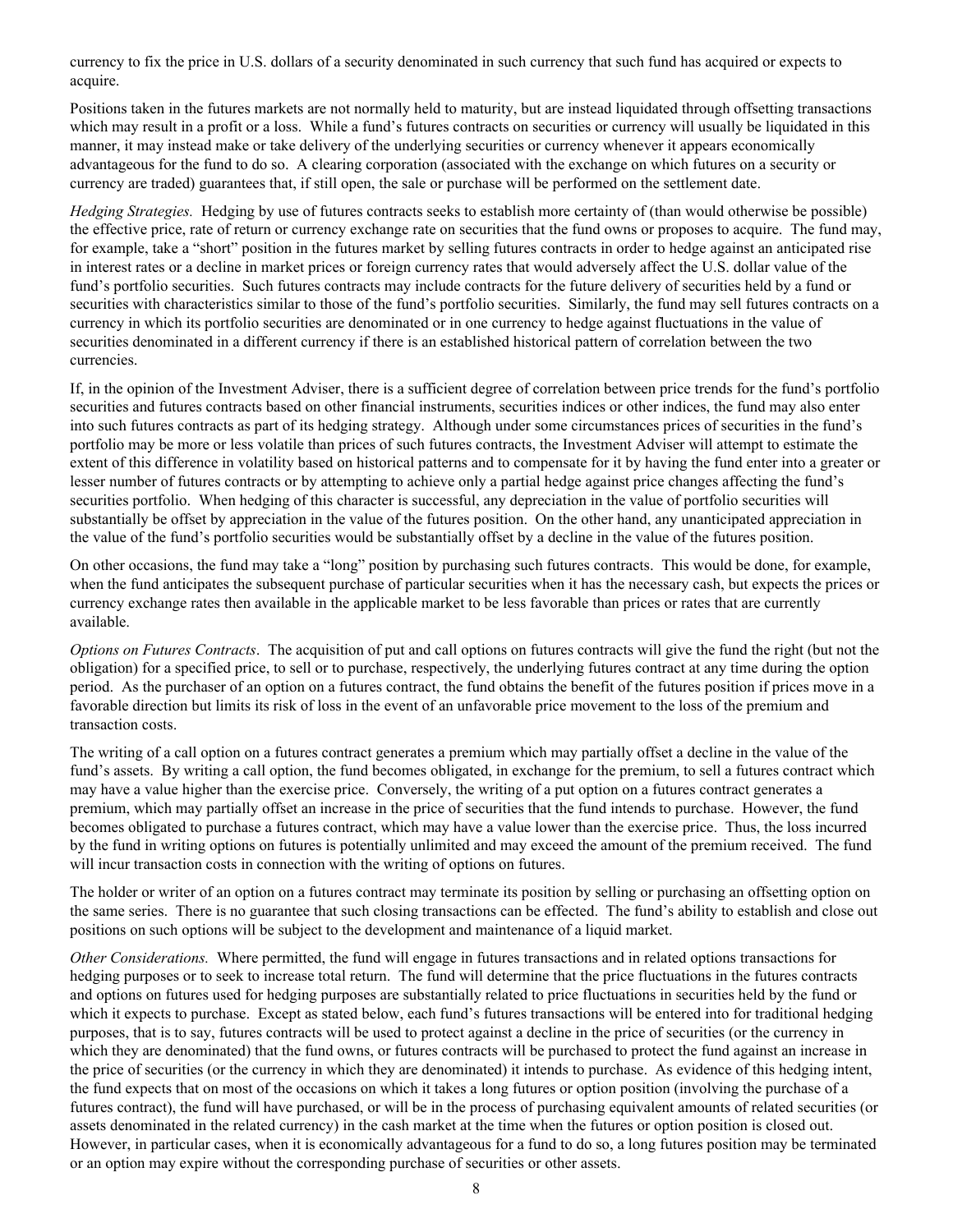<span id="page-12-0"></span>The CFTC, a federal agency, regulates trading activity in futures contracts and related options contracts pursuant to the Commodity Exchange Act, as amended (the "CEA"). The CFTC requires the registration of a commodity pool operator ("CPO"), which is defined as any person engaged in a business which is of the nature of an investment trust, syndicate or a similar form of enterprise, and who, in connection therewith, solicits, accepts or receives from others funds, securities or property for the purpose of trading in a commodity for future delivery on or subject to the rules of any contract market. The CFTC has adopted Rule 4.5, which provides an exclusion from the definition of commodity pool operator for any registered investment company which files a notice of eligibility. The Investment Adviser, on behalf of the **Core Bond Fund**, which may invest in futures transactions and related options transactions, has filed a notice of eligibility claiming exclusion from the status of CPO and, therefore, is not subject to registration or regulation as a CPO under the CEA. Prior to engaging in such transactions, should the eligibility for continuing the claim of exclusion no longer be available, the fund may be subject to registration or regulation as a CPO if no other exclusion from these requirements are then available.

As permitted, the fund will engage in transactions in futures contracts and in related options transactions only to the extent such transactions are consistent with the requirements of the Internal Revenue Code of 1986, as amended (the "Code"), for maintaining its qualification as a regulated investment company for federal income tax purposes (see the "Distributions and Taxes" section, below).

Transactions in futures contracts and options on futures involve brokerage costs, require margin deposits and, in the case of contracts and options obligating a fund to purchase securities or currencies, require the fund to segregate with its custodian cash or liquid securities in an amount equal to the underlying value of such contracts and options.

While transactions in futures contracts and options on futures may reduce certain risks, such transactions themselves entail certain other risks. Thus, unanticipated changes in interest rates, securities prices or currency exchange rates may result in a poorer overall performance for the fund than if it had not entered into any futures contracts or options transactions. In the event of an imperfect correlation between a futures position and portfolio position which is intended to be protected, the desired protection may not be obtained and the fund may be exposed to risk of loss.

Perfect correlation between the fund's futures positions and portfolio positions may be difficult to achieve. The only futures contracts available to hedge a fund's portfolio are various futures on U.S. Government securities, securities indices and foreign currencies. In addition, it is not possible for a fund to hedge fully or perfectly against currency fluctuations affecting the value of securities denominated in foreign currencies because the value of such securities is likely to fluctuate as a result of independent factors not related to currency fluctuations.

#### **Swap Agreements**

The **Core Bond Fund** and **High Income Fund** may enter into interest rate, credit default, index, currency exchange rate and total return swap agreements for hedging purposes in attempts to obtain a particular desired return at a lower cost to the fund than if the fund had invested directly in an instrument that yielded the desired return, and to seek to increase the fund's total return. The funds may also enter into special interest rate swap arrangements such as caps, floors and collars for both hedging purposes and to seek to increase total return. The funds would typically use interest rate swaps to shorten the effective duration of their portfolios.

Swap agreements are contracts entered into by institutional investors for periods ranging from a few weeks to more than one year. In a standard "swap" transaction, two parties agree to exchange the returns (or differentials in rates of return) earned or realized on particular predetermined investments or instruments. The gross returns to be exchanged or "swapped" between the parties are calculated with respect to a "notional amount" (*i.e.*, the return on or increase in value of a particular dollar amount invested at a particular interest rate), in a particular foreign currency, or in a "basket" of securities representing a particular index. The "notional amount" of the swap agreement is only a fictive basis on which to calculate the obligations the parties to a swap agreement have agreed to exchange. A fund's obligations (or rights) under a swap agreement are equal only to the amount to be paid or received under the agreement based on the relative values of the positions held by each party (the "net amount"). A fund's obligations under a swap agreement are accrued daily (offset against any amounts owing to the fund) and any accrued but unpaid net amounts owed to a swap counterparty are covered by the maintenance of a segregated assets.

Interest rate swaps involve the exchange by a fund with another party of their respective commitments to pay or receive interest, such as an exchange of fixed rate payments for floating rate payments. Credit default swaps involve a contract by a fund with another party to transfer the credit exposure of a specific commitment between the parties. Currency swaps involve the exchange by a fund with another party of their respective rights to make or receive payments in specified currencies. A total return swap involves an agreement in which one party makes payments based on a set rate, either fixed or variable, while the other party makes payments based on the return of an underlying asset, which includes both the income it generates and any capital gains. The underlying asset that is used is usually an equities index, loan or a basket of assets. The purchase of an interest rate cap entitles the purchaser to receive from the seller of the cap payments of interest on a notional amount equal to the amount by which a specified index exceeds a stated interest rate. The purchase of an interest rate floor entitles the purchaser to receive from the seller of the floor payments of interest on a notional amount equal to the amount by which a specified index falls below a stated interest rate. An interest rate collar is the combination of a cap and a floor that preserves a certain return within a stated range of interest rates. Since interest rate swaps, currency swaps and interest rate caps, floors and collars are individually negotiated, the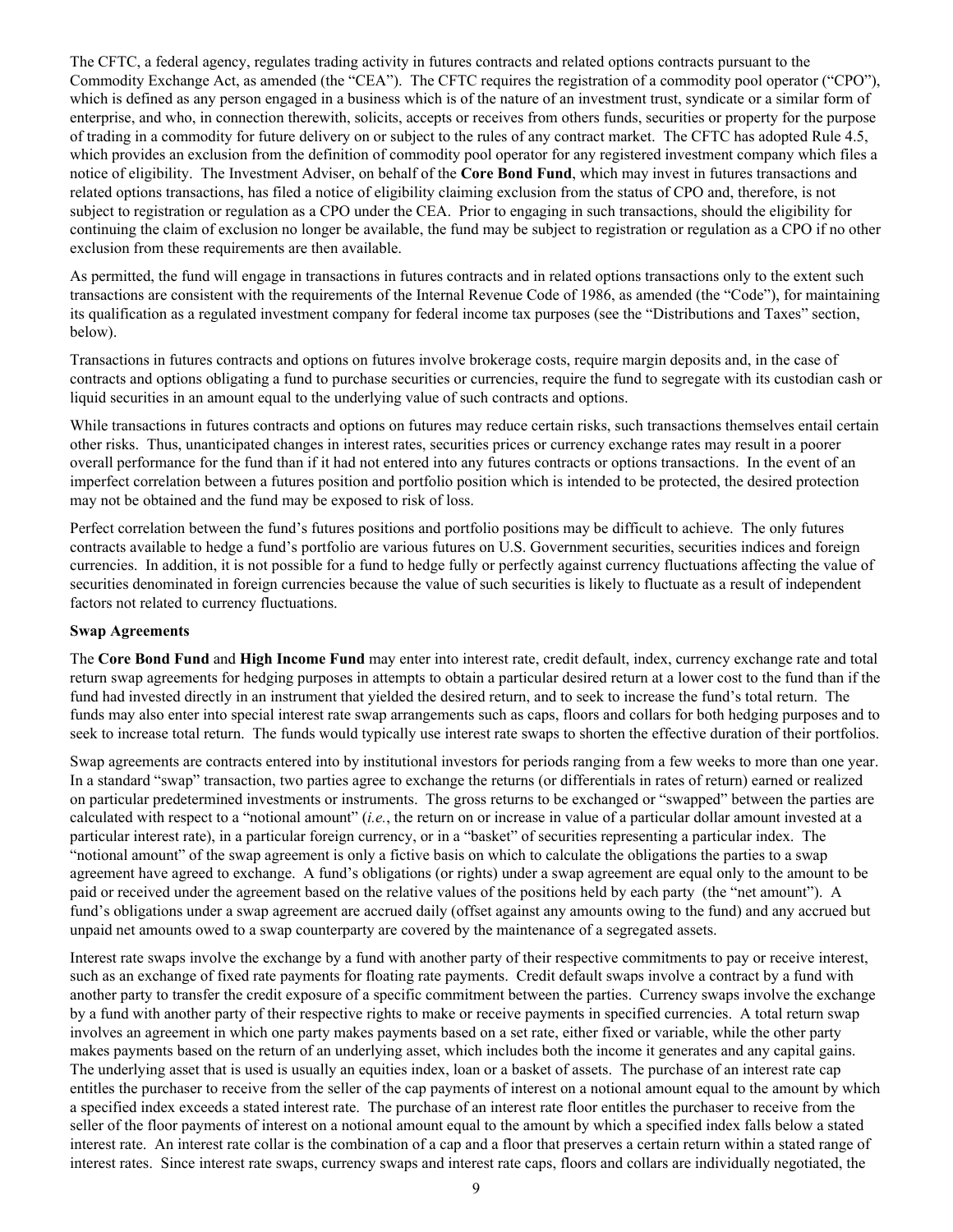<span id="page-13-0"></span>funds expect to achieve an acceptable degree of correlation between their portfolio investments and their interest rate or currency swap positions entered into for hedging purposes.

The funds may only enter into interest rate swaps on a net basis, which means the two payment streams are netted out, with the fund receiving or paying, as the case may be, only the net amount of the two payments. Interest rate swaps do not involve the delivery of securities, or underlying assets or principal. Accordingly, the risk of loss with respect to interest rate swaps is limited to the net amount of interest payments that the fund is contractually obligated to make. If the other party to an interest rate swap defaults, a fund's risk of loss consists of the net amount of interest payments that the fund is contractually entitled to receive. In contrast, currency swaps usually involve the delivery of the entire principal value of one designated currency in exchange for the other designated currency. Therefore, the entire principal value of a currency swap is subject to the risk that the other party to the swap will default on its contractual delivery obligations.

To the extent the funds engage in such activity, the Trust would maintain in a segregated account with its custodian, cash or liquid securities equal to the net amount, if any, of the excess of each fund's obligations over its entitlements with respect to swap transactions. The funds will not enter into swap transactions unless the unsecured commercial paper, senior debt or claims paying ability of the other party is considered investment grade by the Investment Adviser. If there is a default by the other party to such a transaction, the funds will have contractual remedies pursuant to the agreement related to the transaction.

The use of interest rate, credit default and currency swaps (including caps, floors and collars) is a highly specialized activity which involves investment techniques and risks different from those associated with traditional portfolio securities activities. If the Investment Adviser is incorrect in its forecasts of market values, interest rates and currency exchange rates, the investment performance of the funds would be less favorable than it would have been if this investment technique were not used.

In as much as swaps are entered into for good faith hedging purposes or are offset by segregated assets, the funds' Investment Adviser does not believe that swaps constitute senior securities as defined in the 1940 Act, as amended, and, accordingly, will not treat swaps as being subject to the funds' borrowing restrictions. The swap market has grown substantially in recent years with a large number of banks and investment banking firms acting both as principals and as agents utilizing standardized swap documentation. As a result, the swap market has become relatively liquid compared with the markets for other similar instruments which are traded in the interbank market. Nevertheless, the staff of the SEC takes the position that currency swaps are illiquid investments subject to a fund's 15% limitation on such investments.

In recent years, the SEC and the CFTC have adopted rules creating a new, comprehensive regulatory framework for swaps transactions. Under the new rules, certain swaps transactions are required to be executed on a regulated trading platform and cleared through a derivatives clearing organization. Additionally, the new rules impose other requirements on the parties entering into swaps transactions, including requirements relating to posting margin, and reporting and documenting swaps transactions. Funds engaging in swaps transactions may incur additional expense as a result of these new regulatory requirements. For these reasons, the Investment Adviser must obtain the explicit approval of the Board of Trustees prior to engaging in swap transactions for the **Core Bond Fund** and **High Income Fund**.

#### **Certain Bond Fund Practices**

The **Core Bond**, **High Income** and **Diversified Income Funds** may invest all or a portion of their assets in debt securities. As stated in the applicable prospectus, the **Core Bond** and **Diversified Income Funds** will emphasize investment grade securities. The **High Income Fund** may invest all of its assets in non-investment grade securities. See the "Lower-Rated Corporate Debt Securities" section, below, for a description of these securities and their attendant risks, as well as Appendix B.

These funds may also make use of certain derivatives, such as options, to manage risks and returns, including the risk of fluctuating interest rates. These instruments will be used to control risk and obtain additional income and not with a view toward speculation. The **Core Bond** and **Diversified Income Funds** will invest only in options which are exchange-traded or sold overthe-counter. The **High Income Fund** may invest in any non-U.S. options.

In the debt securities market, purchases of some issues are occasionally made under firm (forward) commitment agreements. The purchase of securities under such agreements can involve risk of loss due to changes in the market rate of interest between the commitment date and the settlement date. As a matter of operating policy, no fund will commit itself to forward commitment agreements in an amount in excess of 25% of total assets and will not engage in such agreements for leveraging purposes.

#### **Lower-Rated Corporate Debt Securities**

Each fund may make certain investments in corporate debt obligations that are unrated or rated below investment grade (i.e., ratings of BB or lower by Standard & Poor's or Ba or lower by Moody's). Bonds rated BB or Ba or below by Standard & Poor's or Moody's (or comparable unrated securities) are commonly referred to as "lower-rated" or "high yield" securities, or as "junk bonds," and are considered speculative with regard to principal and interest payments. In some cases, such bonds may be highly speculative with a high probability of default. As a result, investment in such bonds will entail greater speculative risks than those associated with investment in investment-grade bonds (*i.e.*, bonds rated AAA, AA, A or BBB by Standard & Poor's or Aaa, Aa, A or Baa by Moody's). See  $\Delta$ ppendix  $\overline{B}$  for more information.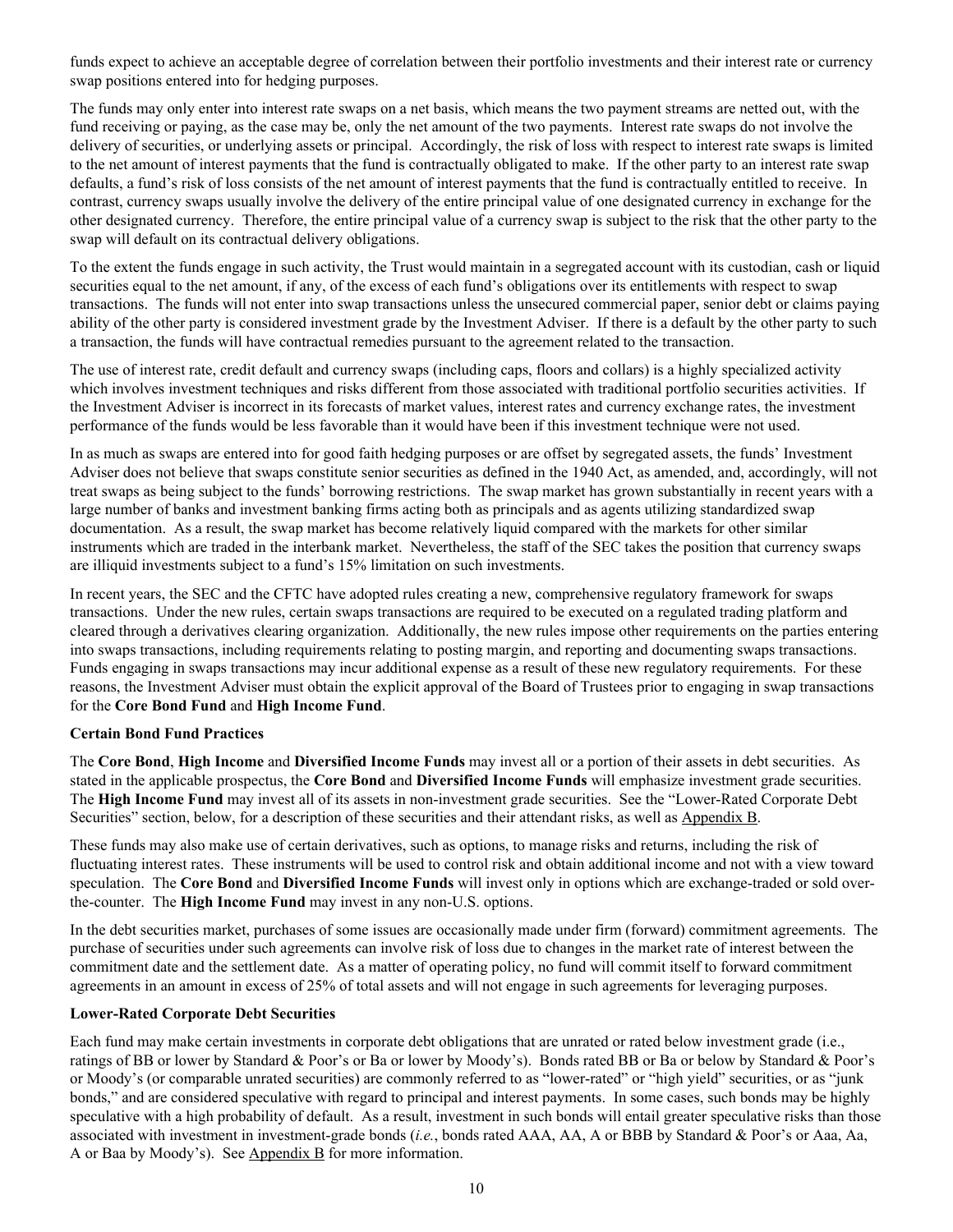<span id="page-14-0"></span>Factors having an adverse impact on the market value of lower rated securities will have an adverse effect on a fund's NAV to the extent it invests in such securities. In addition, a fund may incur additional expenses to the extent it is required to seek recovery upon a default in payment of principal or interest on its portfolio holdings.

The secondary market for junk bond securities may not be as liquid as the secondary market for more highly rated securities, a factor which may have an adverse effect on a fund's ability to dispose of a particular security when necessary to meet its liquidity needs. Under adverse market or economic conditions, the secondary market for junk bond securities could contract further, independent of any specific adverse changes in the condition of a particular issuer. As a result, a fund's Investment Adviser could find it more difficult to sell these securities or may be able to sell the securities only at prices lower than if such securities were widely traded. Prices realized upon the sale of such lower rated or unrated securities, under these circumstances, may be less than the prices used in calculating a fund's NAV.

Since investors generally perceive that there are greater risks associated with lower-rated debt securities, the yields and prices of such securities may tend to fluctuate more than those of higher rated securities. In the lower quality segments of the fixed-income securities market, changes in perceptions of issuers' creditworthiness tend to occur more frequently and in a more pronounced manner than do changes in higher quality segments of the fixed-income securities market resulting in greater yield and price volatility.

Another factor which causes fluctuations in the prices of fixed-income securities is the supply and demand for similarly rated securities. In addition, the prices of fixed-income securities fluctuate in response to the general level of interest rates. Fluctuations in the prices of portfolio securities subsequent to their acquisition will not affect cash income from such securities but will be reflected in a fund's NAV.

Lower-rated (and comparable non-rated) securities tend to offer higher yields than higher-rated securities with the same maturities because the historical financial condition of the issuers of such securities may not have been as strong as that of other issuers. Since lower rated securities generally involve greater risks of loss of income and principal than higher-rated securities, investors should consider carefully the relative risks associated with investment in securities which carry lower ratings and in comparable non-rated securities. In addition to the risk of default, there are the related costs of recovery on defaulted issues. A fund's Investment Adviser will attempt to reduce these risks through diversification of these funds' portfolios and by analysis of each issuer and its ability to make timely payments of income and principal, as well as broad economic trends in corporate developments.

### **Foreign Government Debt Securities**

Each fund may invest in debt obligations of foreign governments and governmental agencies, including those of countries with emerging economies and/or securities markets. Investment in sovereign debt obligations involves special risks not present in debt obligations of corporate issuers. The issuer of the debt or the governmental authorities that control the repayment of the debt may be unable or unwilling to repay principal or interest when due in accordance with the terms of such debt, and the funds may have limited recourse in the event of a default. Periods of economic uncertainty or market stress may result in the volatility of market prices of sovereign debt, and in turn the fund's NAV, to a greater extent than the volatility inherent in debt obligations of U.S. issuers. A sovereign debtor's willingness or ability to repay principal and pay interest in a timely manner may be affected by, among other factors, its cash flow situation, the extent of its foreign currency reserves, the availability of sufficient foreign exchange on the date a payment is due, the relative size of the debt service burden to the economy as a whole, the sovereign debtor's policy toward principal international lenders and the political constraints to which a sovereign debtor may be subject.

#### **Convertible Securities**

Each fund may invest in convertible securities. Convertible securities may include corporate notes or preferred stock but are ordinarily a long-term debt obligation of the issuer convertible at a stated conversion rate into common stock of the issuer. As with all debt and income-bearing securities, the market value of convertible securities tends to decline as interest rates increase and, conversely, to increase as interest rates decline. Convertible securities generally offer lower interest or dividend yields than non-convertible securities of similar quality. However, when the market price of the common stock underlying a convertible security exceeds the conversion price, the price of the convertible security tends to reflect the value of the underlying common stock. As the market price of the underlying common stock declines, the convertible security tends to trade increasingly on a yield basis, and thus may not decline in price to the same extent as the underlying common stock. Convertible securities rank senior to common stocks in an issuer's capital structure and are consequently of higher quality and entail less risk than the issuer's common stock. In evaluating a convertible security, a fund's Investment Adviser gives primary emphasis to the attractiveness of the underlying common stock. The convertible debt securities in which the **High Income Fund** invests are not subject to any minimum rating criteria. The convertible debt securities in which any other fund may invest are subject to the same rating criteria as that fund's investments in non-convertible debt securities. Convertible debt securities, the market yields of which are substantially below prevailing yields on non-convertible debt securities of comparable quality and maturity, are treated as equity securities for the purposes of a fund's investment policies or restrictions.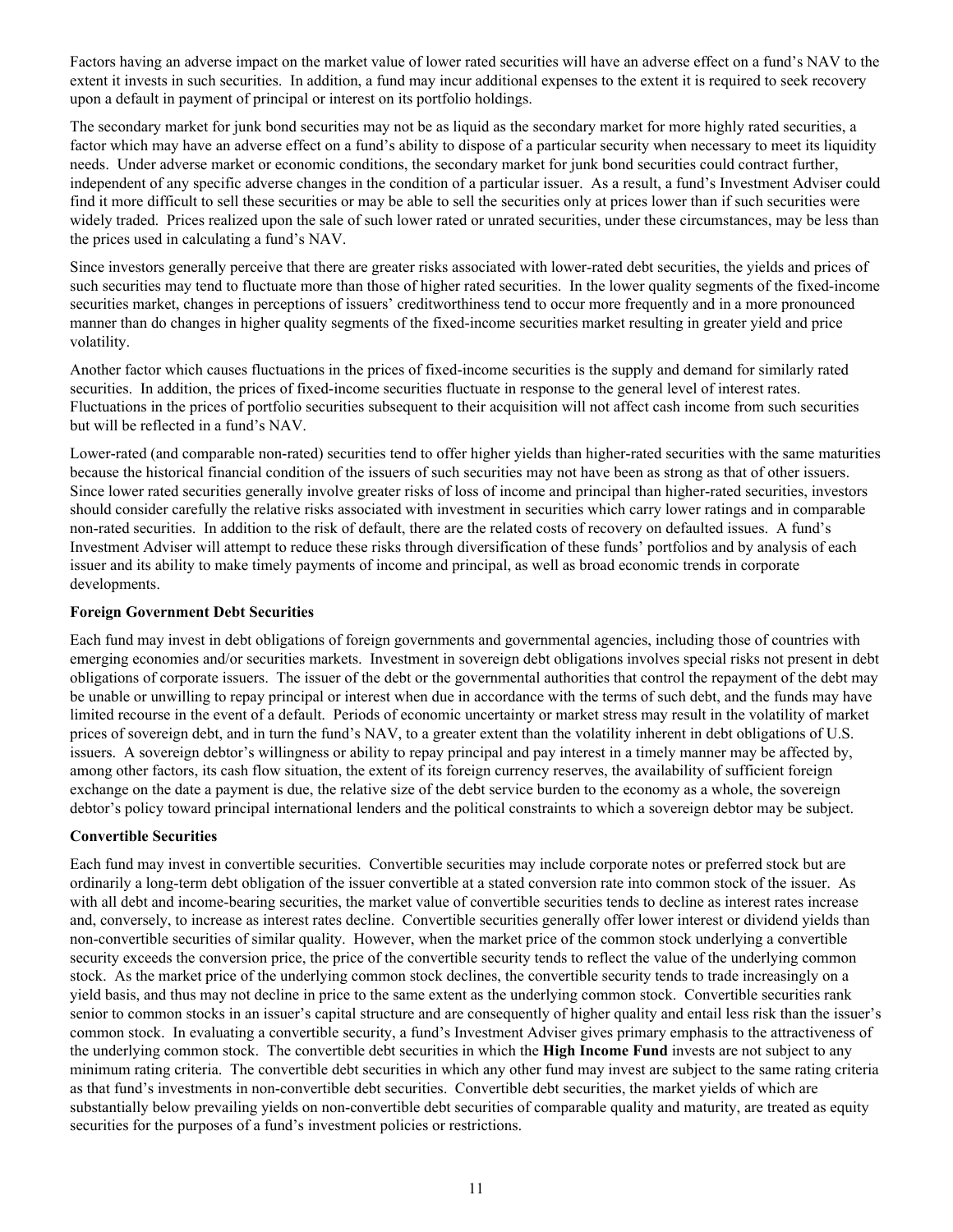### <span id="page-15-0"></span>**U.S. Government Securities**

Each fund may purchase U.S. Government securities (subject to certain restrictions regarding mortgage-backed securities described in the "Mortgage-Backed (Mortgage Pass-Through) Securities" section, below). U.S. Government securities are obligations issued or guaranteed by the U.S. Government, its agencies, authorities or instrumentalities.

Certain U.S. Government securities, including U.S. Treasury bills, notes and bonds, and Government National Mortgage Association ("Ginnie Mae") certificates, are backed by the full faith and credit guarantee of the U.S. Government. Certain other U.S. Government securities, issued or guaranteed by federal agencies or government sponsored enterprises, do not have the full faith and credit guarantee of the U.S. Government, but may be supported by the right of the issuer to borrow from the U.S. Treasury.

Pass-through securities that are issued by Ginnie Mae, the Federal Home Loan Mortgage Corporation ("Freddie Mac"), and the Federal National Mortgage Association ("Fannie Mae") are mortgage-backed securities which provide monthly payments which are, in effect, a "pass-through" of the monthly interest and principal payments (including any prepayments) made by individual borrowers on the pooled mortgage loans.

Collateralized mortgage obligations ("CMOs") in which a fund may invest are securities that are collateralized by a portfolio of mortgages or mortgage-backed securities. Each fund may invest in separately traded principal and interest components of securities guaranteed or issued by the U.S. Treasury if such components are traded independently under the Separate Trading of Registered Interest and Principal of Securities program ("STRIPS").

Each fund may acquire securities issued or guaranteed as to principal and interest by the U.S. Government, its agencies, authorities or instrumentalities in the form of custody receipts. Such receipts evidence ownership of future interest payments, principal payments or both on certain notes or bonds issued by the U.S. Government, its agencies, authorities or instrumentalities. For certain securities law purposes, custody receipts are not considered obligations of the U.S. Government.

### **Other Debt Securities**

*Zero Coupon, Deferred Interest, Pay-in-Kind and Capital Appreciation Bonds*. The **Core Bond**, **High Income** and **Diversified Income Funds** may invest in zero coupon bonds as well as in capital appreciation bonds ("CABs"), deferred interest and pay-inkind bonds. Zero coupon, deferred interest, pay-in-kind and CABs are debt obligations which are issued at a significant discount from face value. The original discount approximates the total amount of interest the bonds will accrue and compound over the period until maturity or the first interest accrual date at a rate of interest reflecting the market rate of the security at the time of issuance.

Zero coupon bonds are debt obligations that do not entitle the holder to any periodic payments of interest prior to maturity or provide for a specified cash payment date when the bonds begin paying current interest. As a result, zero coupon bonds are generally issued and traded at a significant discount from their face value. The discount approximates the present value amount of interest the bonds would have accrued and compounded over the period until maturity. CABs are distinct from traditional zero coupon bonds because the investment return is considered to be in the form of compounded interest rather than accreted original issue discount. For this reason, the initial principal amount of a CAB would be counted against a municipal issuer's statutory debt limit, rather than the total par value, as is the case for a traditional zero coupon bond.

Zero coupon bonds benefit the issuer by mitigating its initial need for cash to meet debt service, but generally provide a higher rate of return to compensate investors for the deferment of cash interest or principal payments. Such securities are often issued by companies that may not have the capacity to pay current interest and so may be considered to have more risk than current interestbearing securities. In addition, the market price of zero coupon bonds generally is more volatile than the market prices of securities that provide for the periodic payment of interest. The market prices of zero coupon bonds are likely to fluctuate more in response to changes in interest rates than those of interest-bearing securities having similar maturities and credit quality.

Zero coupon bonds carry the additional risk that, unlike securities that provide for the periodic payment of interest to maturity, the fund will realize no cash until a specified future payment date unless a portion of such securities is sold. If the issuer of such securities defaults, the fund may obtain no return at all on its investment. In addition, the fund's investment in zero coupon bonds may require it to sell certain of its portfolio securities to generate sufficient cash to satisfy certain income distribution requirements.

While zero coupon bonds do not require the periodic payment of interest, deferred interest bonds generally provide for a period of delay before the regular payment of interest begins. Although this period of delay is different for each deferred interest bond, a typical period is approximately one-third of the bond's term to maturity. Pay-in-kind securities are securities that have interest payable by the delivery of additional securities. Such investments benefit the issuer by mitigating its initial need for cash to meet debt service, but some also provide a higher rate of return to attract investors who are willing to defer receipt of such cash. Such investments experience greater volatility in market value due to changes in interest rates than debt obligations which provide for regular payments of interest. A fund will accrue income on such investments for tax and accounting purposes, as required, which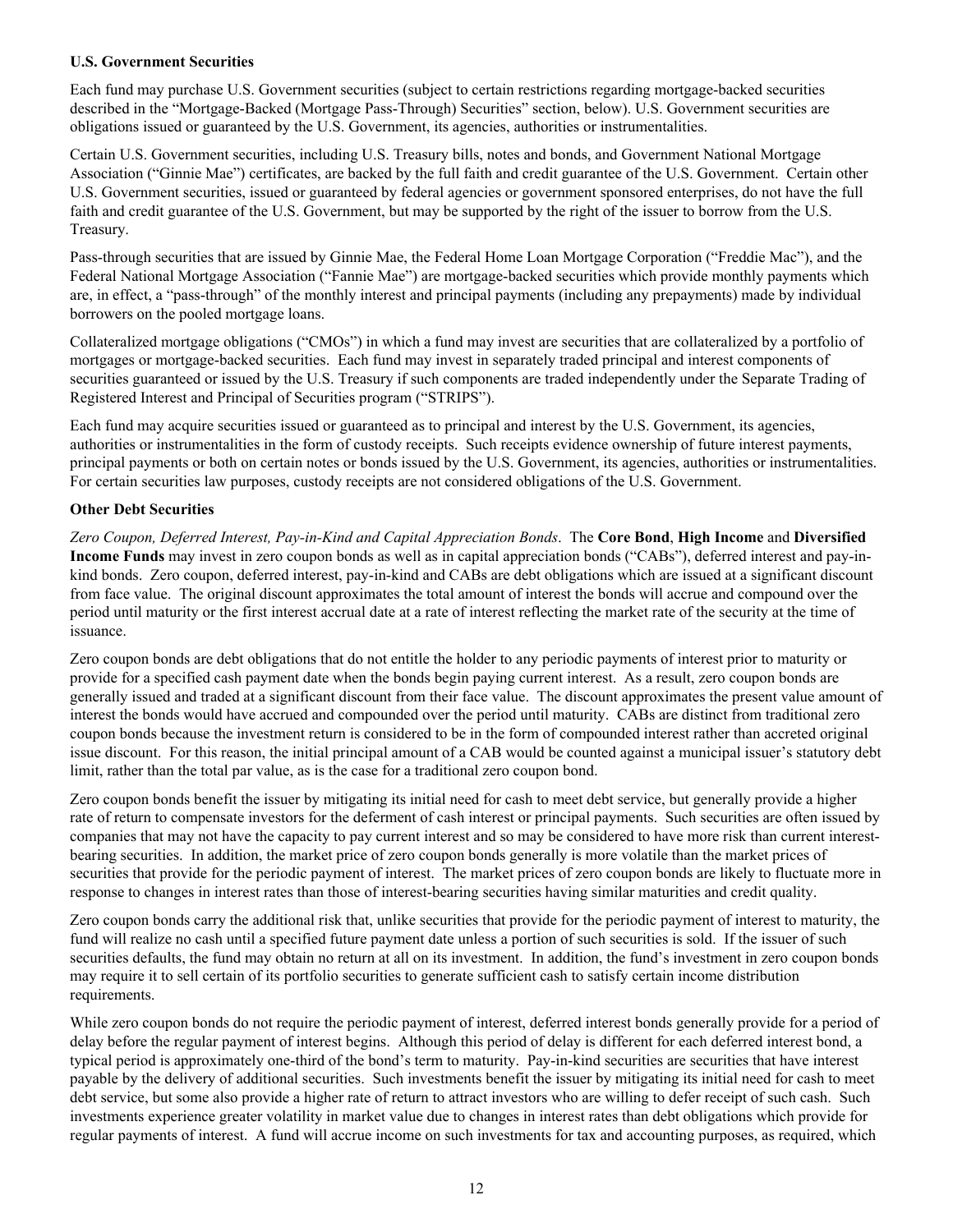<span id="page-16-0"></span>is distributable to shareholders and which, because no cash is received at the time of accrual, may require the liquidation of other portfolio securities to satisfy the fund's distribution obligations.

*Structured Securities*. The **Core Bond**, **High Income** and **Diversified Income Funds** may invest in structured securities. The value of the principal of and/or interest on such securities is determined by reference to changes in the value of specific currencies, interest rates, commodities, indices or other financial indicators (the "Reference") or the relative change in two or more References. The interest rate or the principal amount payable upon maturity or redemption may be increased or decreased depending upon changes in the applicable Reference. The terms of the structured securities may provide that in certain circumstances no principal is due at maturity and, therefore, may result in the loss of the fund's investment. Structured securities may be positively or negatively indexed, so that appreciation of the Reference may produce an increase or decrease in the interest rate or value of the security at maturity. In addition, changes in interest rates or the value of the security at maturity may be a multiple of changes in the value of the Reference. Consequently, structured securities may entail a greater degree of market risk than other types of fixed-income securities. Structured securities may also be more volatile, less liquid and more difficult to accurately price than less complex fixed-income investments.

Structured securities are considered transactions in derivative securities. The Investment Adviser must obtain the explicit approval of the Board of Trustees prior to engaging in derivative transactions of this type.

#### **Mortgage-Backed (Mortgage Pass-Through) Securities**

The **Core Bond**, **High Income**, and **Diversified Income Funds** may invest in mortgage-backed, or mortgage pass-through, securities, which are securities representing interests in "pools" of mortgage loans. Monthly payments of interest and principal by the individual borrowers on mortgages are passed through to the holders of the securities (net of fees paid to the issuer or guarantor of the securities) as the mortgages in the underlying mortgage pools are paid off. The average lives of these securities are variable when issued because their average lives depend on interest rates. The average life of these securities is likely to be substantially shorter than their stated final maturity as a result of unscheduled principal prepayments. Prepayments on underlying mortgages result in a loss of anticipated interest, and all or part of a premium if any has been paid, and the actual yield (or total return) to the holder of a pass-through security may be different than the quoted yield on such security. Mortgage prepayments generally increase with falling interest rates and decrease with rising interest rates. Like other fixed income securities, when interest rates rise, the value of a mortgage pass-through security generally will decline; however, when interest rates are declining, the value of mortgage pass-through securities with prepayment features may not increase as much as that of other fixed income securities due to increased principal prepayments.

Interests in pools of mortgage-related securities differ from other forms of debt securities, which normally provide for periodic payment of interest in fixed amounts with principal payments at maturity or specified call dates. Instead, these securities provide a monthly payment which consists of both interest and principal payments. In effect, these payments are a "pass-through" of the monthly payments made by the individual borrowers on their mortgage loans, net of any fees paid to the issuer or guarantor of such securities. Additional payments are caused by prepayments of principal resulting from the sale, refinancing or foreclosure of the underlying property, net of fees or costs which may be incurred. Some mortgage pass-through securities (such as securities issued by Ginnie Mae), are described as "modified pass-through." These securities entitle the holder to receive all interest and principal payments owned on the mortgages in the mortgage pool, net of certain fees, at the scheduled payment dates regardless of whether the mortgagor actually makes the payment.

The principal governmental guarantor of mortgage pass-through securities is Ginnie Mae, which is a wholly owned U.S. Government corporation within the Department of Housing and Urban Development. Ginnie Mae is authorized to guarantee, with the full faith and credit of the U.S. Government, the timely payment of principal and interest on securities issued by institutions approved by Ginnie Mae (such as savings and loan institutions, commercial banks and mortgage bankers) and backed by pools of Federal Housing Administration-insured or Veteran's Administration (VA)-guaranteed mortgages. These guarantees, however, do not apply to the market value or yield of mortgage pass-through securities. Ginnie Mae securities are often purchased at a premium over the maturity value of the underlying mortgages. This premium is not guaranteed and will be lost if prepayment occurs.

Government-related guarantors (i.e., whose guarantees are not backed by the full faith and credit of the U.S. Government) include Fannie Mae and Freddie Mac. Fannie Mae is a government-sponsored corporation owned entirely by private stockholders. It is subject to general regulation by the Secretary of Housing and Urban Development. Fannie Mae purchases conventional residential mortgages (i.e., mortgages not insured or guaranteed by any governmental agency) from a list of approved seller/ servicers which include state and federally-chartered savings and loan associations, mutual savings banks, commercial banks, credit unions and mortgage bankers. Pass-through securities issued by Fannie Mae are guaranteed as to timely payment by Fannie Mae of principal and interest.

Freddie Mac was created by Congress in 1970 as a corporate instrumentality of the U.S. Government for the purpose of increasing the availability of mortgage credit for residential housing. Freddie Mac issues Participation Certificates ("PCs") which represent interest in conventional mortgages (i.e., not federally insured or guaranteed) from Freddie Mac's national portfolio. Freddie Mac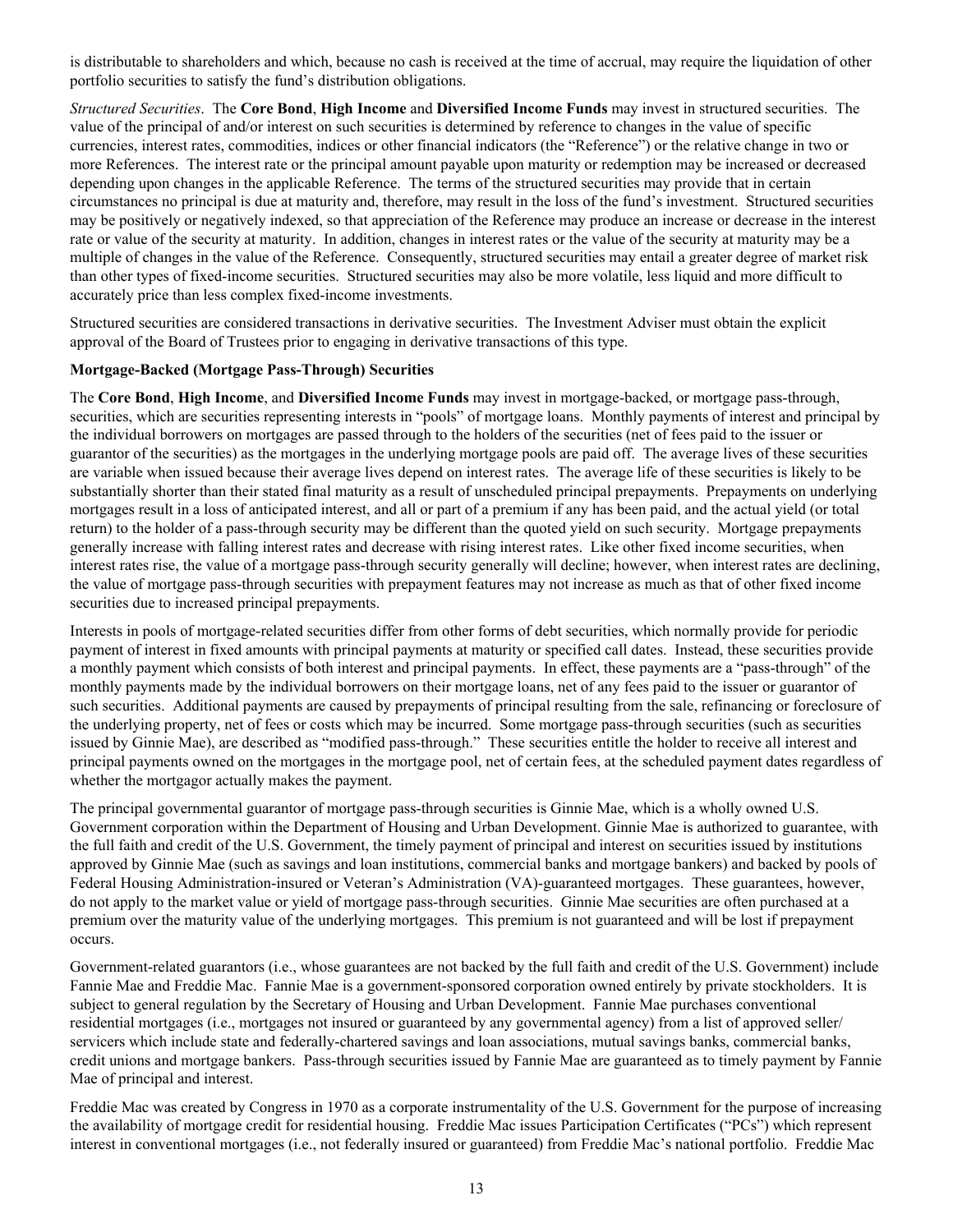<span id="page-17-0"></span>guarantees timely payment of interest and ultimate collection of principal regardless of the status of the underlying mortgage loans.

The obligations of Fannie Mae and Freddie Mac are not guaranteed by the U.S. Government. Fannie Mae and Freddie Mac were placed into conservatorship by the Federal Housing Finance Agency ("FHFA"), an independent regulator, in 2008, and FHFA succeeded to all of their rights, titles, powers, and privileges. At the time Fannie Mae and Freddie Mac were placed in conservatorship, the U.S. Treasury established preferred stock purchase agreements pursuant to which the U.S. Treasury will contribute cash capital to maintain a positive net worth in each enterprise. These agreements were amended in December 2009 to permit the U.S. Treasury's funding commitment to increase as necessary to accommodate any cumulative reduction in net worth of the enterprises for a three-year period. FHFA has the right to transfer or sell any asset or liability of Fannie Mae or Freddie Mac without any approval, assignment or consent, although FHFA has stated that it has no present intention to do so. In addition, holders of mortgage-backed securities issued by Fannie Mae or Freddie Mac may not enforce certain rights related to such securities against FHFA, or the enforcement of such rights may be delayed, during the conservatorship. On June 3, 2019, FHFA's "Single Security Initiative" intended to maximize liquidity for both Fannie Mae and Freddie Mac mortgage-backed securities in the To-Be-Announced ("TBA") market, Fannie Mae and Freddie Mac started issuing uniform mortgage-backed securities ("UMBS") in place of their separate offerings of TBA-eligible mortgage-backed securities. The issuance of UMBS may not achieve the intended results and may have unanticipated or adverse effects on the market for mortgage-backed securities.

Recently, the Trump Administration and FHFA have made it a policy priority to end these conservatorships. Proposals to end the conservatorships have included recapitalization initiatives, the use of loss-absorbing instruments, and regulatory capital and liquidity requirements to ensure that Fannie Mae and Freddie Mac can operate in a safe and sound manner without posing systemic risk to the economy. Furthermore, the existing preferred stock purchase agreements may be amended and further credit enhancements may be provided by guarantors chartered by FHFA and other sources of first-loss private capital to ensure that payments on mortgage-backed securities remain supported. However, the success of any such reforms, whether accomplished through legislation or administrative rulemaking, depends on a number of political, economic, and other factors, which may or may not materialize. For example, future presidential or congressional elections may result in legal and regulatory changes to government-sponsored enterprises' participation in the mortgage industry being reprioritized, revised, or abandoned altogether, and new guarantors and other sources of capital may not enter the secondary market for residential mortgage loans and mortgagebacked securities if reform efforts fail to reduce Fannie Mae's and Freddie Mac's competitive advantages. Accordingly, no assurances can be given that any existing credit support under the preferred stock purchase agreements will continue to remain in place or that any proposed new credit enhancement proposals will be implemented.

Credit unions, commercial banks, savings and loan institutions, private mortgage insurance companies, mortgage bankers and other secondary market issuers also create pass-through pools of mortgage loans. Such issuers may also be the originators and/or servicers of the underlying mortgage-related securities. Pools created by such non-governmental issuers generally offer a higher rate of interest than government and government-related pools because there are no direct or indirect government or agency guarantees of payments in the former pools. However, timely payment of interest and principal of mortgage loans in these pools may be supported by various forms of insurance or guarantees, including individual loan, title, pool and hazard insurance and letters of credit. The insurance and guarantees are issued by governmental entities, private insurers and the mortgage poolers. There can be no assurance that the private insurers or guarantors can meet their obligations under the insurance policies or guarantee arrangements. The **High Income Fund** may also buy mortgage-related securities without insurance or guarantees.

#### **Other Securities Related to Mortgages**

*CMOs and Multiclass Pass-Through Securities.* The **Core Bond, High Income** and **Diversified Income Funds** may invest a portion of their assets in CMOs, which are debt obligations collateralized by mortgage loans or mortgage pass-through securities. The following is a description of CMOs and types of CMOs but is not intended to be an exhaustive or exclusive list of each type of CMO a fund may invest in. Typically, CMOs are collateralized by certificates issued by Ginnie Mae, Fannie Mae or Freddie Mac, but also may be collateralized by whole loans or private mortgage pass-through securities (such collateral collectively hereinafter referred to as "Mortgage Assets"). The funds listed above may also invest a portion of their assets in multiclass passthrough securities which are equity interests in a trust composed of Mortgage Assets. Unless the context indicates otherwise, all references herein to CMOs include multiclass pass-through securities. Payments of principal of and interest on the Mortgage Assets, and any reinvestment income thereon, provide the funds to pay debt service on the CMOs or make scheduled distributions on the multiclass pass-through securities. CMOs may be issued by agencies or instrumentalities of the United States government or by private originators of, or investors in, mortgage loans, including credit unions, savings and loan associations, mortgage banks, commercial banks, investment banks and special purpose subsidiaries of the foregoing. The issuer of a series of CMOs may elect to be treated as a Real Estate Mortgage Investment Conduit ("REMIC").

In a CMO, a series of bonds or certificates are usually issued in multiple classes with different maturities. Each class of CMOs, often referred to as a "tranche," is issued at a specific fixed or floating coupon rate and has a stated maturity or final distribution date. Principal prepayments on the Mortgage Assets may cause the CMOs to be retired substantially earlier than their stated maturities or final distribution dates, resulting in a loss of all or a part of the premium if any has been paid. Interest is paid or accrues on all classes of the CMOs on a monthly, quarterly or semiannual basis. The principal of and interest on the Mortgage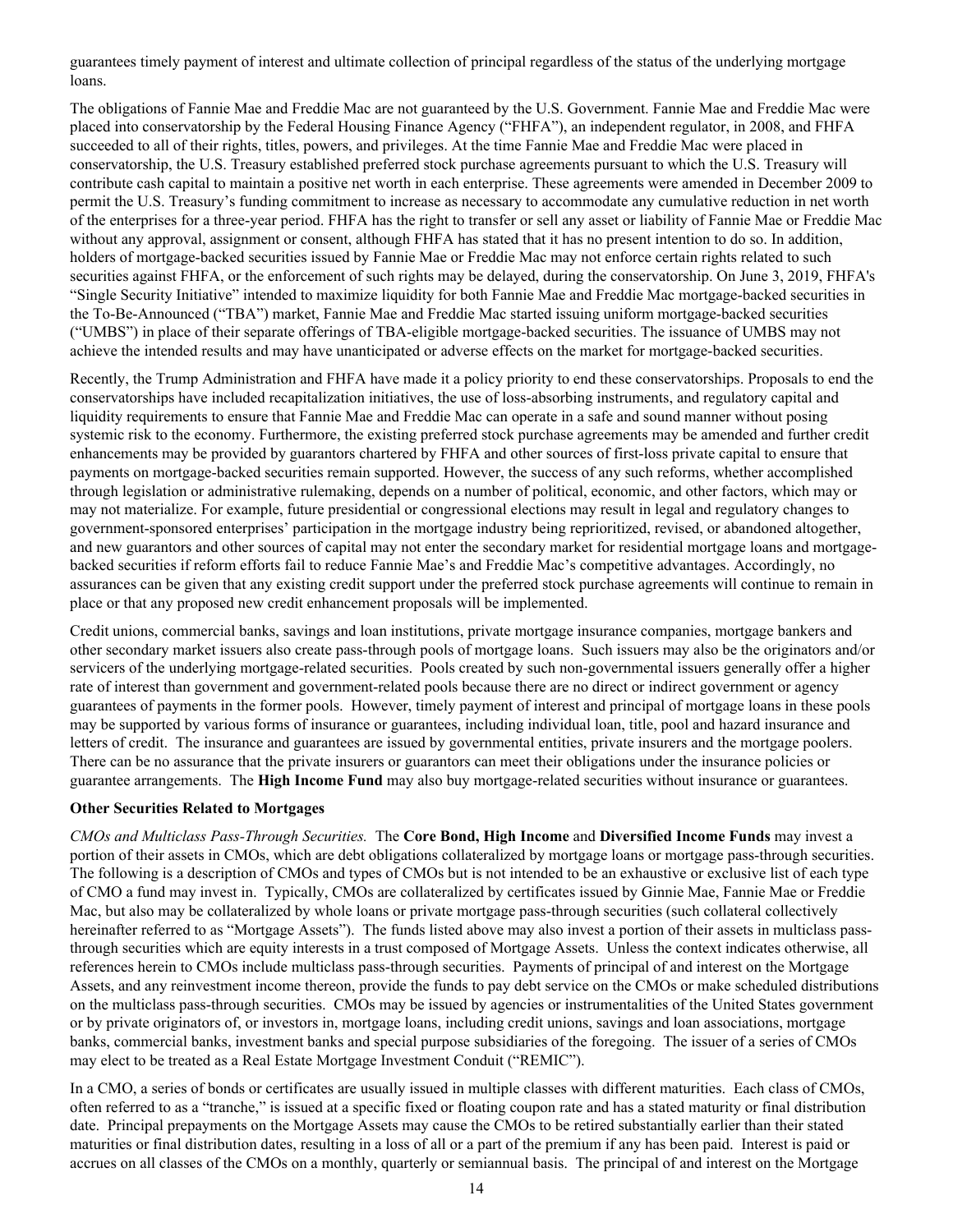<span id="page-18-0"></span>Assets may be allocated among the several classes of a series of a CMO in innumerable ways. In a common structure, payments of principal, including any principal pre-payments, on the Mortgage Assets are applied to the classes of the series of a CMO in the order of their respective stated maturities or final distribution dates, so that no payment of principal will be made on any class of CMOs until all other classes having an earlier stated maturity or final distribution date have been paid in full. Certain CMOs may be stripped (securities which provide only the principal or interest factor of the underlying security). See the *"-Stripped Mortgage-Backed Securities"* subsection, below, for a discussion of the risks of investing in these stripped securities and of investing in classes consisting primarily of interest payments or principal payments.

The funds listed above may also invest in parallel pay CMOs and Planned Amortization Class CMOs ("PAC Bonds"). Parallel pay CMOs are structured to provide payments of principal on each payment date to more than one class. These simultaneous payments are taken into account in calculating the stated maturity date or final distribution date of each class, which, as with other CMO structures, must be retired by its stated maturity date or final distribution date, but may be retired earlier. PAC Bonds generally require payments of a specified amount of principal on each payment date. PAC Bonds are always parallel pay CMOs with the required principal payment on such securities having the highest priority after interest has been paid to all classes.

CMOs and multiclass pass-through securities are considered derivative securities. The Investment Adviser must obtain the explicit approval of the Board of Trustees prior to engaging in derivative transactions of this type.

*Stripped Mortgage-Backed Securities.* The **Core Bond, High Income** and **Diversified Income Funds** may invest a portion of their assets in stripped mortgage-backed securities ("SMBS") which are derivative multiclass mortgage securities issued by agencies or instrumentalities of the U.S. Government or by private originators of, or investors in, mortgage loans, including savings and loan associations, mortgage banks, commercial banks and investment banks.

SMBS are usually structured with two classes that receive different proportions of the interest and principal distributions from a pool of Mortgage Assets. A common type of SMBS will have one class receiving some of the interest and most of the principal from the Mortgage Assets, while another class receives most of the interest and the remainder of the principal. In the most extreme case, one class will receive an "IO" (the right to receive all of the interest) while the other class will receive a "PO" (the right to receive all of the principal). The yield to maturity on an IO is extremely sensitive to the rate of principal payments (including prepayments) on the related underlying Mortgage Assets, and a rapid rate of principal payments may have a material adverse effect on such security's yield to maturity. If the underlying Mortgage Assets experience greater than anticipated prepayments of principal, a fund may fail to fully recoup its initial investment in these securities. The market value of the class consisting primarily or entirely of principal payments generally is unusually volatile in response to changes in interest rates.

Stripped mortgage-backed securities are considered transactions in derivative securities. The Investment Adviser must obtain the explicit approval of the Board of Trustees prior to engaging in derivative transactions of this type.

*Mortgage Dollar Rolls.* The **Core Bond, High Income** and **Diversified Income Funds** may enter into mortgage "dollar rolls" in which the fund sells securities for delivery in the current month and simultaneously contracts with the same counterparty to repurchase substantially similar (same type, coupon and maturity) but not identical securities on a specified future date. During the roll period, a fund loses the right to receive principal and interest paid on the securities sold. However, a fund would benefit to the extent of any difference between the price received for the securities sold and the lower forward price for the future purchase as well as from the receipt of any associated fee income plus interest earned on cash proceeds of the securities sold until the settlement date for the forward purchase. Unless such benefits exceed the income, capital appreciation and gain or loss due to mortgage prepayments that would have been realized on the securities sold as part of the mortgage dollar roll, the use of this technique will diminish the investment performance of a fund. Successful use of mortgage dollar rolls depends upon the Investment Adviser's ability to predict correctly interest rates and mortgage prepayments. There is no assurance that mortgage dollar rolls can be successfully employed. A fund will hold and maintain until the settlement date segregated cash or liquid assets in an amount equal to the forward purchase price. For financial reporting and tax purposes, each fund treats mortgage dollar rolls as two separate transactions; one involving the purchase of a security and a separate transaction involving a sale. These funds do not currently intend to enter into mortgage dollar rolls that are accounted for as a financing.

Mortgage dollar rolls are considered transactions in derivative securities. The Investment Adviser must obtain the explicit approval of the Board of Trustees prior to engaging in derivative transactions of this type.

#### **Repurchase Agreements**

Each fund may enter into repurchase agreements. In a repurchase agreement, a security is purchased for a relatively short period (usually not more than seven days) subject to the obligation to sell it back to the seller at a fixed time and price plus accrued interest. The funds will enter into repurchase agreements only with member banks of the Federal Reserve System, U.S. Central Credit Union, and with "primary dealers" in U.S. Government securities. A fund's Investment Adviser will continuously monitor the creditworthiness of the parties with whom the funds enter into repurchase agreements.

The Trust has established a procedure providing that the securities serving as collateral for each repurchase agreement must be delivered to the Trust's custodian either physically or in book-entry form and that the collateral must be marked to market daily to ensure that each repurchase agreement is fully collateralized at all times. In the event of bankruptcy or other default by a seller of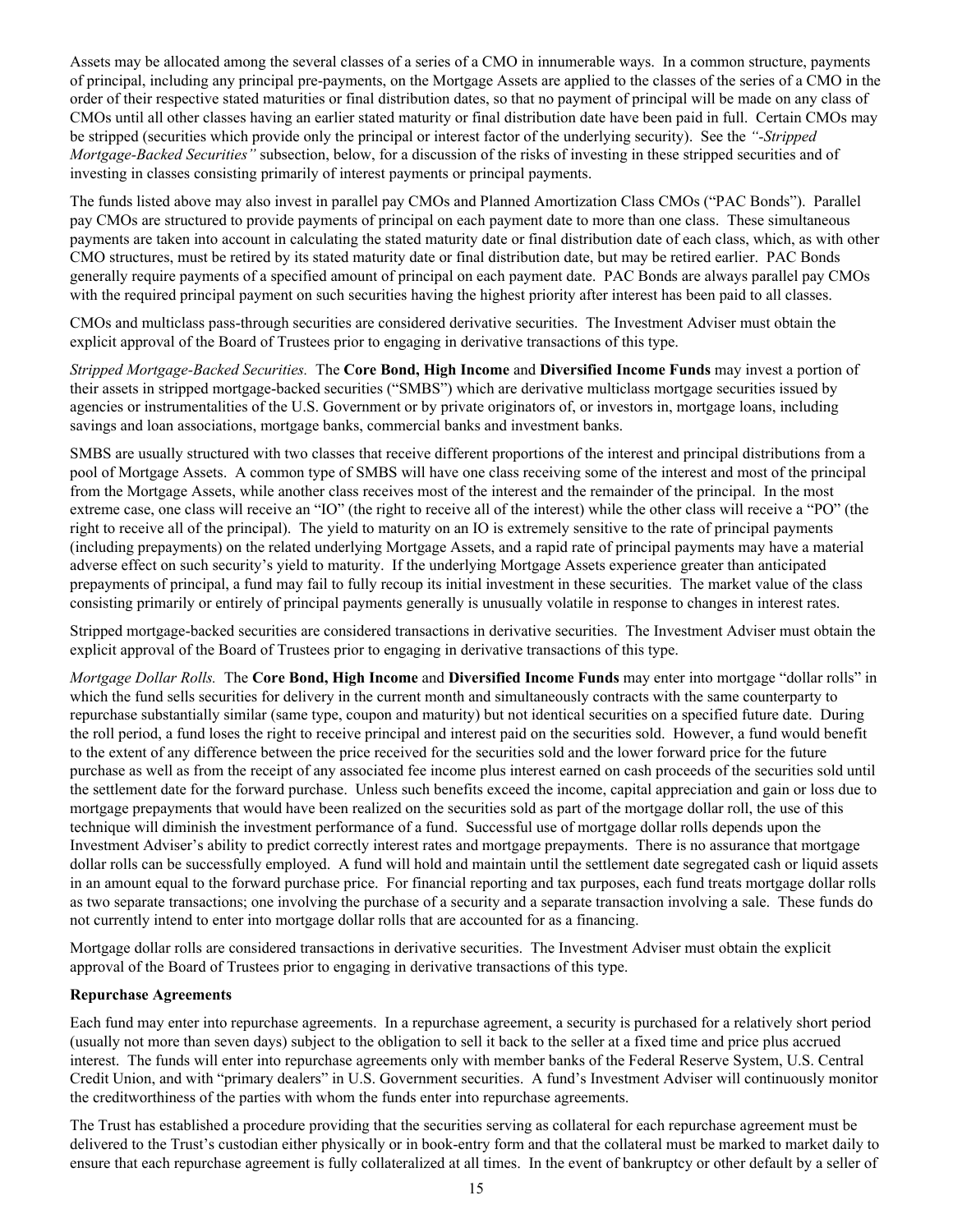<span id="page-19-0"></span>a repurchase agreement, a fund could experience delays in liquidating the underlying securities during the period in which the fund seeks to enforce its rights thereto, possible subnormal levels of income, declines in value of the underlying securities or lack of access to income during this period and the expense of enforcing its rights.

### **Municipal Securities**

The **Core Bond Fund** may, from time to time, invest in municipal bonds. However, there are many different kinds of municipal securities and Madison must make various decisions in its efforts to follow this principal investment strategy. The market for municipal securities is diverse and constantly changing. The following is therefore not necessarily a complete description of all types of municipal securities Madison may purchase for these funds.

- *Who Issues Municipal Securities in General?* The term "municipal securities" includes a variety of debt obligations that are issued for public purposes by or on behalf of states, territories and possessions of the United States, their political subdivisions, the District of Columbia, Guam, Puerto Rico and other territories. They are also issued by the duly constituted authorities, agencies, public corporations and other instrumentalities of these jurisdictions.
- *What are Municipal Securities Used For?* Municipal securities may be used for many public purposes, including constructing public facilities such as airports, bridges, highways, housing, hospitals, mass transportation, schools, streets, water and sewer works and gas and electric utilities. Municipal securities may also be used to refund outstanding obligations, to obtain funds to lend to other public institutions and certain private borrowers or for general operating expenses.
- *How are Municipal Securities Classified by Purpose?* Municipal securities are usually classified as either "general obligation," "revenue" or "industrial development."
	- *General Obligation*. General obligation securities are the obligations of an issuer with taxing power and are payable from the issuer's general unrestricted revenues. These securities are backed by the full faith, credit and taxing power of the issuer for the payment of principal and interest. They are not limited to repayment from any particular fund or revenue source. For example, a bond issued directly by the State of Missouri is a general obligation bond.
	- *Revenue*. Revenue securities are repayable only from revenues derived from a particular facility, local agency, special tax, facility user or other specific revenue source. Certain revenue issues may also be backed by a reserve fund or specific collateral. Ordinary revenue bonds are used to finance income producing projects such as public housing, toll roads and bridges. The investor bears the risk that the project will produce insufficient revenue and have insufficient reserves to cover debt service on the bonds.
	- *Industrial Development.* Industrial development securities are revenue obligations backed only by the agreement of a specific private sector entity to make regular payments to the public authority in whose name they were issued. Collateral may or may not be pledged. States or local authorities generally issue industrial development securities on behalf of private organizations for the purpose of attracting or assisting local industry. These securities usually have no credit backing from any public body. Industrial development securities include pollution and environmental control revenue bonds. Industrial revenue bonds are used to finance privately-operated facilities for business, manufacturing, housing, sports and other purposes and are limited to \$10 million per issuer, except when used for certain exempted purposes. Pollution and environmental control revenue bonds are used to finance air and water pollution control facilities required by private users. Repayment of revenue bonds issued to finance privately used or operated facilities is usually dependent entirely on the ability of the private beneficiary to meet its obligations and on the value of any collateral pledged.
- *How are Municipal Securities Further Classified?* Municipal securities may be classified according to maturity as "notes" if up to about two years in term, or as "bonds" if longer in term.
	- *Callable Bonds*. Callable municipal bonds are municipal bonds that contain a provision in the bond indenture permitting the issuer to redeem bonds prior to maturity. A bond indenture is the legal document that contains the important terms of the security. Callable bonds are generally subject to call during periods of declining interest rates. If the proceeds of a called bond under such circumstances are reinvested, the result may be a lower overall yield due to lower interest rates. If, when purchased, Madison paid a premium for the bond, some or all of that premium may not be recovered, depending on the call price.
	- *Notes*. Notes are generally used to meet short-term financing needs and include the following specific types:
		- Tax Anticipation Notes. Normally, these are general obligation issues that are issued to meet cash needs prior to collecting taxes and generally are payable from specific future tax revenues.
		- Bond Anticipation Notes. Like tax anticipation notes, these also are normally general obligation issues. They are issued to provide interim financing in anticipation of sales of long-term bonds and generally are payable from the proceeds of a specific proposed bond issue.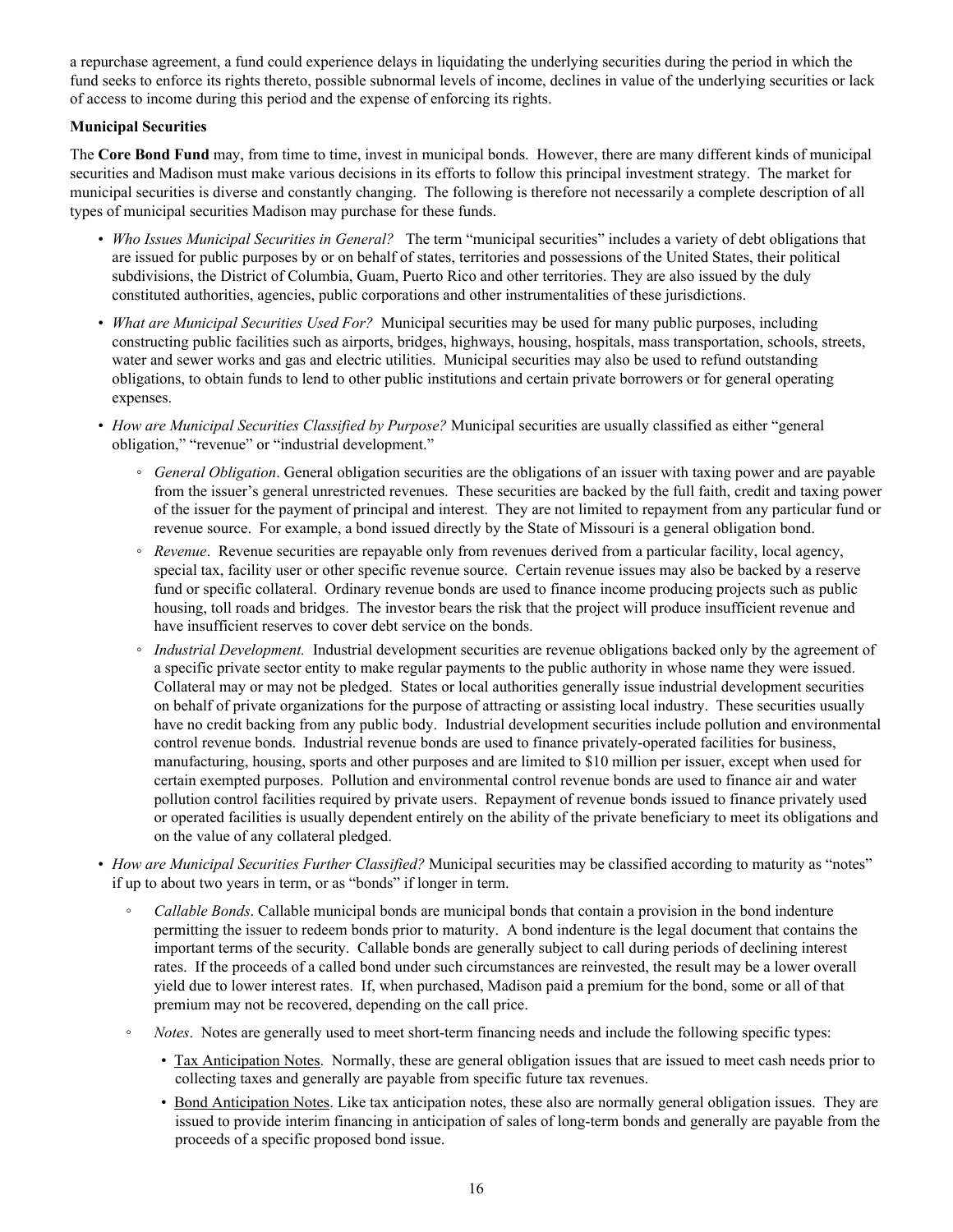- <span id="page-20-0"></span>• Revenue Anticipation Notes. These may be general obligation issues and are issued to provide cash prior to receipt of expected non-tax revenues from a specific source, such as scheduled payments due from the federal government.
- Project Notes. Local authorities issue these notes to finance various local redevelopment and housing projects conducted under sponsorship of the federal government. Project notes are guaranteed and backed by the full faith and credit of the United States.
- Construction Loan Notes. These notes provide interim financing for construction projects. They are frequently issued in connection with federally insured or guaranteed mortgage financing and may also be insured or guaranteed by the federal government.
- Tax-Exempt Commercial Paper. These notes (sometimes called "municipal paper") are similar to conventional commercial paper, but are tax-free. Municipal paper may be either a general obligation or a revenue issue, although the latter is more common. These issues may provide greater flexibility in scheduling maturities than other municipal notes.
- *Municipal Lease Obligations*. Municipalities issue municipal lease obligations to finance their obligation to pay rent on buildings or equipment they use. Madison intends to limit its investments in such obligations to those that represent liquid securities for purposes of each fund's limitation on investments in illiquid securities. Madison will make daily determinations of the liquidity and appropriate valuation of each such obligation, basing its decision on all relevant facts including: (1) the frequency of trades and quotes for the obligation; (2) the number of dealers willing to purchase or sell the security; (3) the number of other potential buyers; (4) the willingness of dealers to make a market in the security; and (5) the nature of the marketplace. With regard to the nature of the marketplace, Madison will consider the time needed to dispose of the security, the method of soliciting offers and the mechanics of the transfer.

 A municipal lease obligation will not be considered liquid unless there is reasonable assurance that its marketability will be maintained throughout the time Madison holds the instrument for the funds. Madison must conclude that the obligation is liquid considering: (1) whether the lease can be canceled; (2) what assurance there is that the assets represented by the lease can be sold; (3) the strength of the lessee's general credit; (4) the likelihood that the municipality will discontinue appropriating funding for the leased property because the property is no longer deemed essential to the operations of the municipality; and (5) Madison's legal recourse in the event of failure to appropriate.

- *How Can You Tell the Identity of the Issuer?* From time to time, Madison must make determinations as to the identity of the issuer of a particular municipal security. Madison will make this determination considering its understanding of the assets and revenue principally backing the issue and the most significant source of repayment of principal and interest for the issue. If the specific securities are backed by assets and revenues that are independent or separate from the assets and revenues of the jurisdiction or agency in whose name they were issued, then Madison will normally consider those securities to have a separate issuer.
- *What are the Risks of Geographic Concentration of Investments?*If the credit standing of a particular state or type of issuer generally declined, then a fund could be more adversely affected than if its investments were more diversified.
- *What are the Risks of Investing in Various Municipal Securities?* Municipal securities generally are subject to possible default, bankruptcy or insolvency of the issuer. Principal and interest repayment may be affected by federal, state and local legislation, referendums, judicial decisions and executive acts. The tax-exempt status of municipal securities may be affected by future changes in the tax laws, litigation involving the tax status of the securities and errors and omissions by issuers and their counsel. Madison will not attempt to make an independent determination of the present or future taxexempt status of municipal securities acquired for the funds.

While most municipal securities have a readily available market, a variety of factors, including the scarcity of issues and the fact that tax-free investments are inappropriate for significant numbers of investors, limit the depth of the market for these securities. Accordingly, it may be more difficult for the funds to sell large blocks of municipal securities advantageously than would be the case with comparable taxable securities.

#### **Alternative Strategies Investments**

The **Target Allocation Funds** and the **Target Date Funds** may invest in underlying funds that use alternative strategies (e.g., long/short strategies - equity and fixed income, market-neutral strategies, and absolute return/global macro strategies) and/or use derivatives for risk management purposes or as part of their investment strategies. An underlying fund may use derivatives to earn income and enhance returns, to manage or adjust its risk profile, to replace more traditional direct investments, or to obtain exposure to certain markets.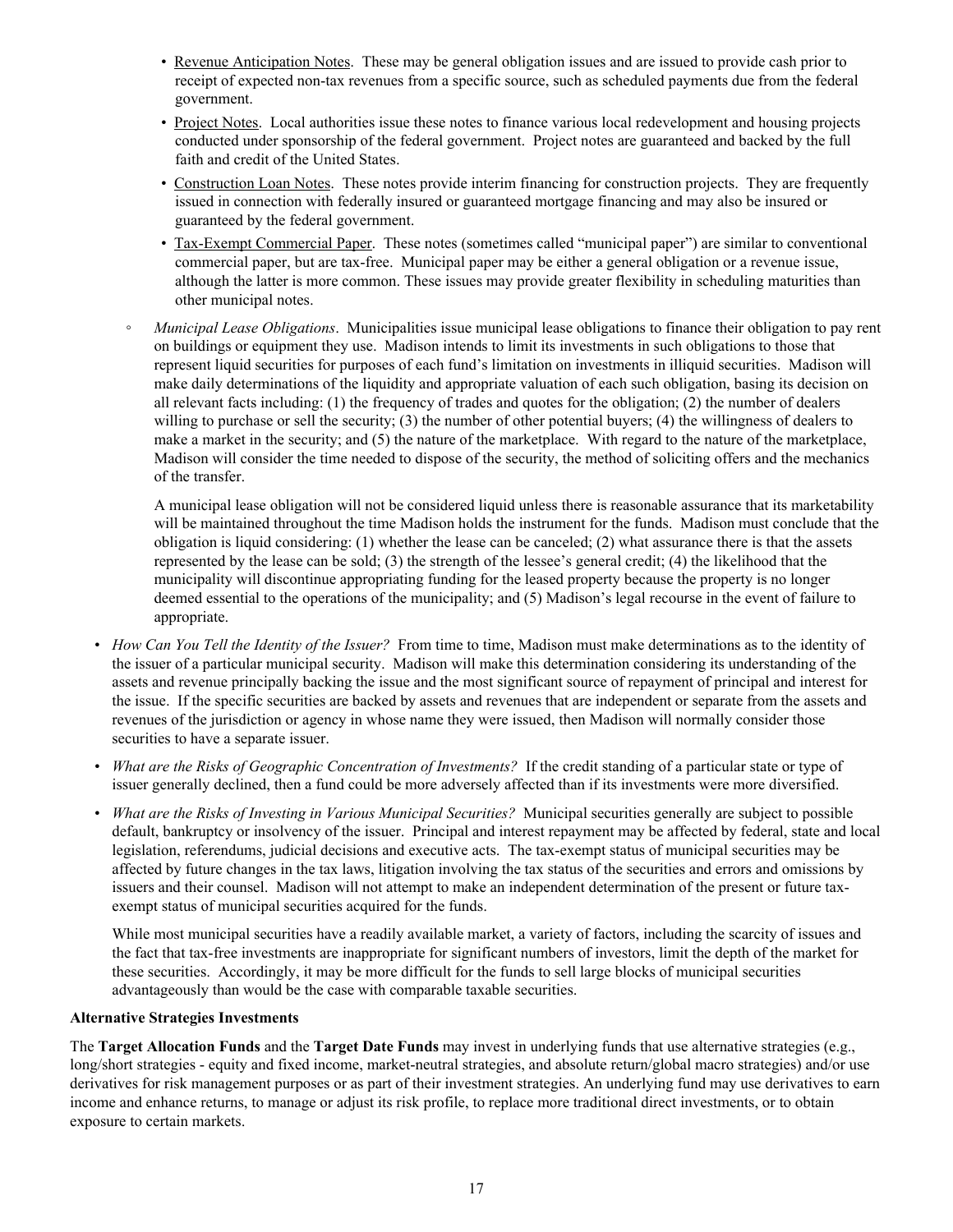### <span id="page-21-0"></span>**Restricted Securities**

Restricted securities may be sold only in privately negotiated transactions or in a public offering with respect to which a registration statement is in effect under the Securities Act of 1933, as amended. Where registration is required, a fund may be obligated to pay all or part of the registration expenses and a considerable period may elapse between the time of the decision to sell a security and the time a fund may be permitted to sell a security under an effective registration statement. If, during such a period, adverse market conditions were to develop, a fund might obtain a less favorable price than that which prevailed when it decided to sell. Restricted securities will be priced at fair value as determined in good faith in accordance with methodologies approved by the Board.

#### **Reverse Repurchase Agreements**

Each fund may also enter into reverse repurchase agreements which involve the sale of U.S. Government securities held in its portfolio to a bank with an agreement that the fund will buy back the securities at a fixed future date at a fixed price plus an agreed amount of "interest" which may be reflected in the repurchase price. Reverse repurchase agreements are considered to be borrowings by a fund entering into them. Reverse repurchase agreements involve the risk that the market value of securities purchased by a fund with proceeds of the transaction may decline below the repurchase price of the securities sold by the fund which it is obligated to repurchase. A fund that has entered into a reverse repurchase agreement will also continue to be subject to the risk of a decline in the market value of the securities sold under the agreements because it will reacquire those securities upon effecting their repurchase. To minimize various risks associated with reverse repurchase agreements, each fund will establish and maintain with the Trust's custodian a separate account consisting of liquid securities, of any type or maturity, in an amount at least equal to the repurchase prices of the securities (plus any accrued interest thereon) under such agreements. No fund will enter into reverse repurchase agreements and other borrowings (except from banks as a temporary measure for extraordinary emergency purposes) in amounts in excess of 30% of the fund's total assets (including the amount borrowed) taken at market value. No fund will use leverage to attempt to increase income. No fund will purchase securities while outstanding borrowings exceed 5% of the fund's total assets. Each fund will enter into reverse repurchase agreements only with federally insured banks which are approved in advance as being creditworthy by the Board of Trustees. Under procedures established by the Board of Trustees, a fund's Investment Adviser will monitor the creditworthiness of the banks involved.

### **Forward Commitment and When-Issued Securities**

Each fund may purchase securities on a when-issued or forward commitment basis. "When-issued" refers to securities whose terms are specified and for which a market exists, but which have not been issued. Each fund will engage in when-issued transactions with respect to securities purchased for its portfolio in order to obtain what is considered to be an advantageous price and yield at the time of the transaction. For when-issued transactions, no payment is made until delivery is due, often a month or more after the purchase. In a forward commitment transaction, a fund contracts to purchase securities for a fixed price at a future date beyond customary settlement time.

When a fund engages in forward commitment and when-issued transactions, it relies on the seller to consummate the transaction. The failure of the issuer or seller to consummate the transaction may result in a fund's losing the opportunity to obtain a price and yield considered to be advantageous. The purchase of securities on a when-issued or forward commitment basis also involves a risk of loss if the value of the security to be purchased declines prior to the settlement date.

On the date a fund enters into an agreement to purchase securities on a when-issued or forward commitment basis, the fund will segregate cash or liquid securities, of any type or maturity, equal in value to the fund's commitment. These assets will be valued daily at market, and additional cash or securities will be segregated to the extent that the total value of the assets in the account declines below the amount of the when-issued commitments. Alternatively, a fund may enter into offsetting contracts for the forward sale of other securities that it owns.

## **Real Estate Investment Trusts**

Each fund may invest in shares of real estate investment trusts ("REITs"). REITs are pooled investment vehicles that invest primarily in income-producing real estate or real estate related loans or interests. REITs are generally classified as equity REITs, mortgage REITs or a combination of equity and mortgage REITs. Equity REITs invest the majority of their assets directly in real property and derive income primarily from the collection of rents. Equity REITs invest primarily in real property and earn rental income from leasing those properties. They also may realize gains or losses from the sale of properties. Equity REITs generally exercise some degree of control over the operational aspects of their real estate investments, lease terms and property maintenance and repair. Mortgage REITs invest primarily in mortgages and similar real estate interests and receive interest payments from the owners of interest payments. REITs are not taxed on the mortgaged properties and are paid interest by the owners of the financed properties. Hybrid REITs invest both in real property and in mortgages. A REIT generally is not taxed on income distributed to its shareholders if it complies with certain federal income tax requirements relating primarily to its organization, ownership, assets and income and, further, if it distributes at least 90% its taxable income to its shareholders each year. Consequently, REITs tend to focus on income producing real estate investments.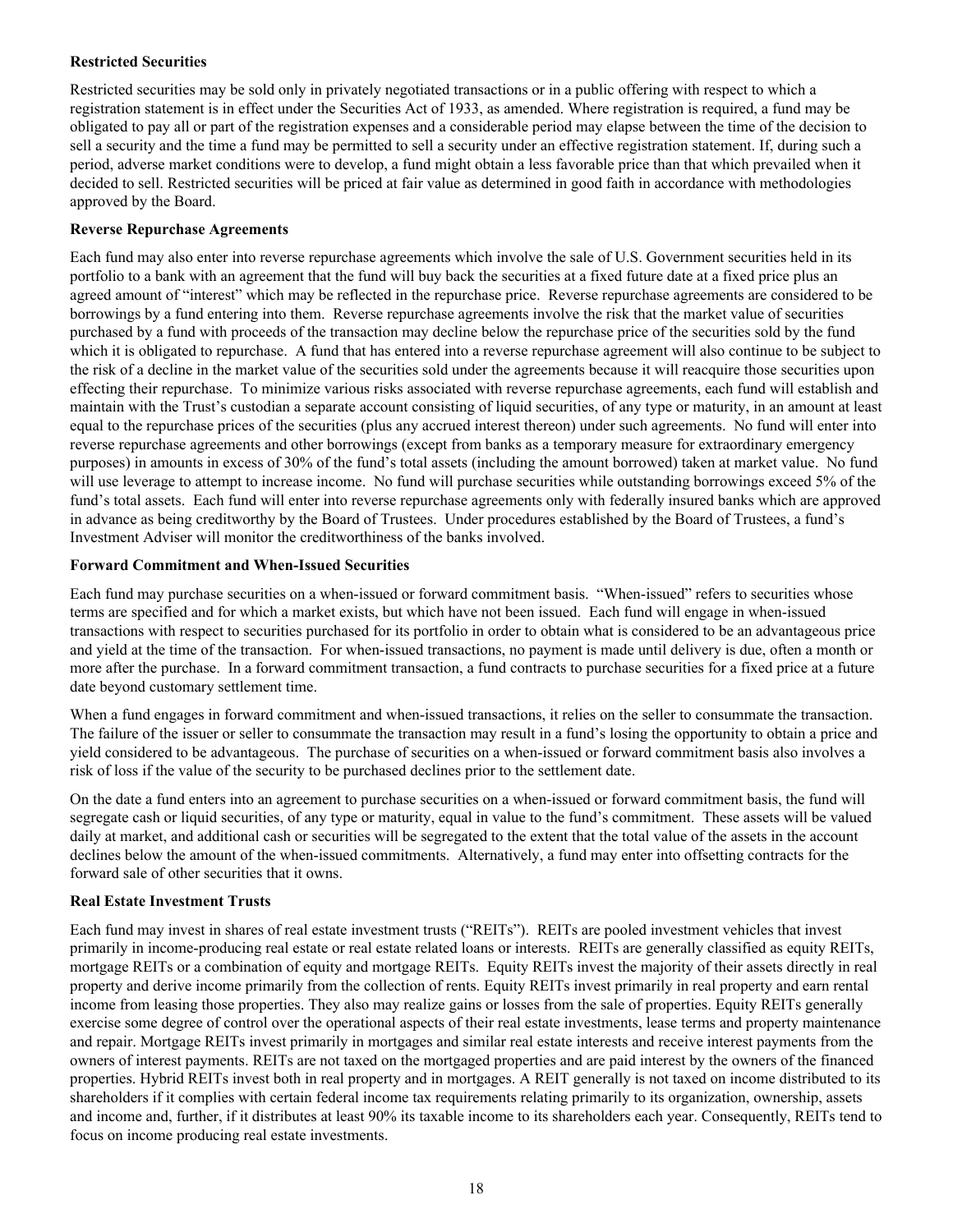<span id="page-22-0"></span>The funds' investments in REITs may be adversely affected by the deterioration of the real estate rental market, in the case of REITs that primarily own real estate, or by the deterioration in the creditworthiness of property owners and changes in interest rates in the case of REITs that primarily hold mortgages. Equity and mortgage REITs also are dependent upon specialized management skills, may not be diversified in their holdings and are subject to the risks of financing projects. REITs also may be subject to heavy cash flow dependency, defaults by borrowers and self-liquidation. Under certain circumstances, a REIT may fail to qualify for the special tax treatment available to REITs, which would subject the REIT to federal income taxes at the REIT level and adversely affect the value of its securities.

In general, qualified REIT dividends that an investor receives directly from a REIT are automatically eligible for the 20% qualified business income deduction available under Section 199A of the Code. Additionally, a dividend or part of a dividend paid by a regulated investment company and reported as a "Section 199A Dividend" is treated by the recipient as a qualified REIT dividend for purposes of the 20% qualified business income deduction, if certain holding period and other requirements have been satisfied by the recipient with respect to its fund shares.

## **Exchange-Traded Funds**

Each fund may invest in exchange-traded funds ("ETFs"), which are shares of publicly-traded unit investment trusts, open-end funds, or depositary receipts that seek to track the performance and dividend yield of specific indexes or companies in related industries. These indexes may be either broad-based, sector or international. ETF shareholders are generally subject to the same risks as holders of the underlying securities they are designed to track.

ETFs are also subject to certain additional risks, including (i) the risk that their prices may not correlate perfectly with changes in the prices of the underlying securities they are designed to track; and (ii) the risk of possible trading halts due to market conditions or other reasons, based on the policies of the exchange upon which an ETF trades. In addition, an exchange-traded sector fund may be adversely affected by the performance of that specific sector or group of industries on which it is based. The fund would bear, along with other shareholders of an ETF, its pro rata portion of the ETF's expenses, including management fees. Accordingly, in addition to bearing their proportionate share of the fund's expenses (*i.e.*, management fees and operating expenses), shareholders of the fund may also indirectly bear similar expenses of an ETF.

### **Shares of Other Investment Companies**

Each fund, other than the **Target Allocation** and **Target Date Funds**, may invest up to 10% of its assets in shares of other investment companies. Each fund, other than the **Target Allocation** and **Target Date Funds**, complies with the general statutory limits for such investments prescribed by the 1940 Act. The statutory limits are that immediately after any investment: (i) not more than 5% of a fund's total assets are invested in the securities of any one investment company; (ii) not more than 10% of a fund's total assets are invested in the aggregate in securities of investment companies as a group; (iii) not more than 3% of the outstanding voting stock of any one investment company will be owned by the fund; and (iv) not more than 10% of the outstanding voting stock of any one investment company will be owned in the aggregate by the fund and other investment companies advised by Madison, or any of its affiliates. Notwithstanding the foregoing, each fund may invest in shares of money market funds in excess of the above described statutory limitations, in accordance with the exemption contained in Rule 12d1-1 under the 1940 Act.

Rule 12d1-4 of the 1940 Act provides an exemption from Section  $12(d)(1)$  that allows a fund to invest all of its assets in other registered funds, including ETFs, if the fund satisfies certain conditions specified in the Rule, including, among other conditions, that the funds and their advisory group will not control (individually or in the aggregate) an acquired fund (e.g., hold more than 25% of the outstanding voting securities of an acquired fund that is a registered open-end management investment company). However, such control and other conditions under rule 12d1-4 do not apply if either and acquiring fund is in the same group of investment companies as the acquired fund, or the acquiring fund's subadviser or an affiliate is the acquired fund's adviser. The **Target Allocation** and **Target Date Funds** rely on Rule 12d1-4.

As a shareholder of another investment company, a fund would bear, along with other shareholders, its pro rata portion of the expenses of such other investment company, including investment advisory fees, general fund expenses, trading, custodial and interest expenses and distribution/shareholder servicing fees (if any). These expenses would be in addition to the advisory and other expenses that a fund bears directly in connection with its own operations and may represent a duplication of fees to shareholders of the fund.

#### **Temporary Defensive Positions**

Although each fund expects to pursue its investment objective utilizing its principal investment strategies regardless of market conditions, each fund may invest up to 100% in money market securities as a defensive tactic in abnormal market conditions. To the extent any fund engages in a temporary defensive position in this manner, it would not be invested in accordance with its stated investment objectives.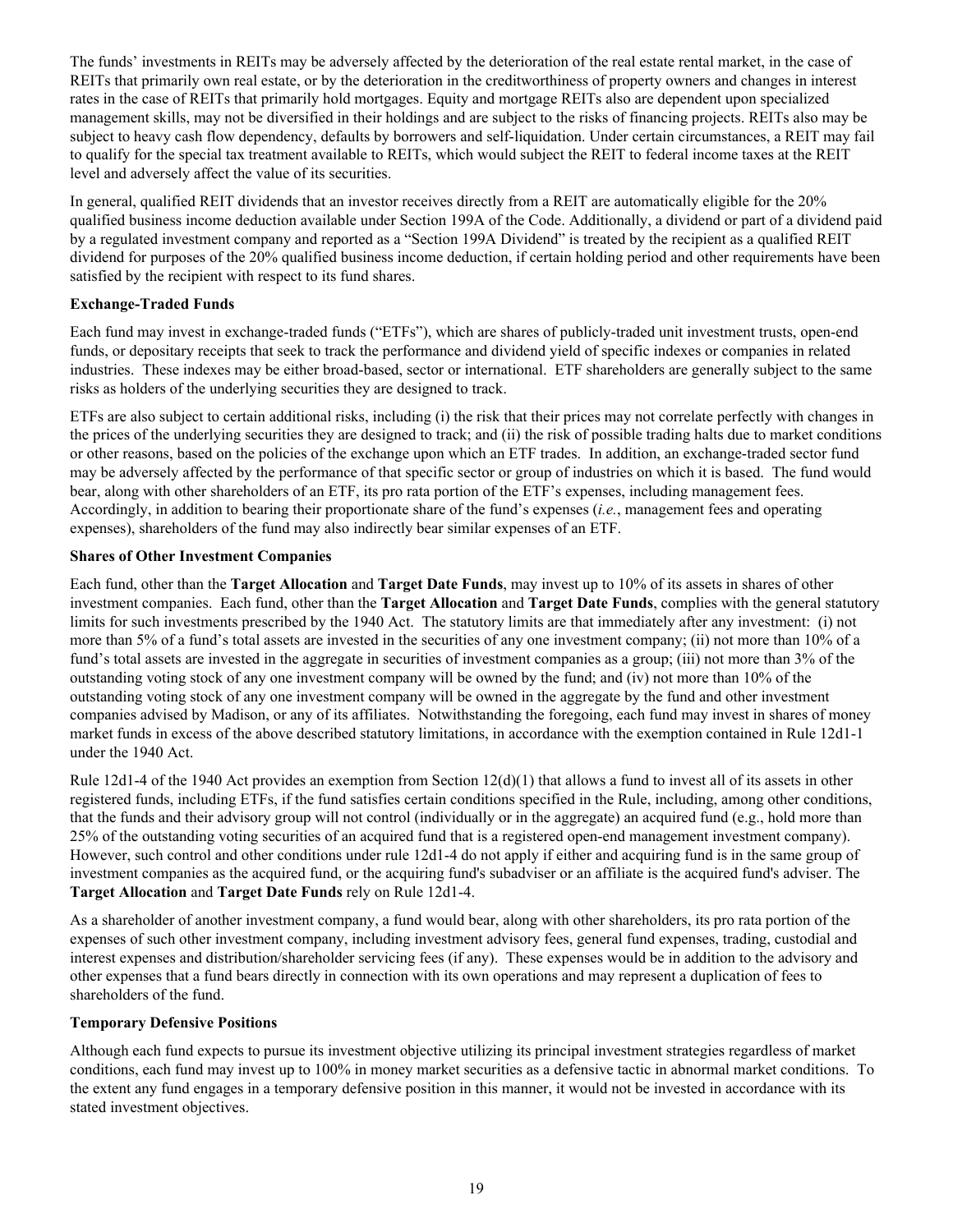#### <span id="page-23-0"></span>**Definition of Market Capitalization**

Market capitalization is the value of a corporation determined by multiplying total outstanding shares by the current market price. Total outstanding shares include common stock, non-restricted exchangeable shares and partnership units/membership interests where applicable. Exchangeable shares are shares which may be exchanged at any time, at the holder's option, on a one-for-one basis for common stock. Membership or partnership units/interests represent an economic interest in a limited liability company or limited partnership. Market capitalization does not include preferred or convertible preferred stock, participating preferred stock, restricted or redeemable shares, warrants, rights or trust receipts.

#### **Types of Investment Risk**

*Active or Frequent Trading Risk.* The risk of the realization and distribution to shareholders of higher capital gains as compared to a series with less active trading policies. Frequent trading also increases transaction costs, which could detract from the performance.

*Asset Allocation Risk.* The risk that the selection of the underlying funds and the allocation of the fund's assets among the various asset classes and market segments will cause the fund to underperform other funds with a similar investment objective.

*Call Risk.* The risk that the issuer of a security will retire or redeem ("call") the security with a higher rate of interest before the scheduled maturity date when interest rates have declined.

*Correlation Risk.* The risk that changes in the value of a hedging instrument or hedging technique will not match those of the asset being hedged (hedging is the use of one investment to offset the possible adverse effects of another investment).

*Counterparty Risk*. The risk that the counterparty under an agreement will not live up to its obligations.

*Credit Risk.* The risk that the issuer of a security, or the counterparty to a contract, will default or otherwise not honor a financial obligation.

*Currency Risk.* The risk that fluctuations in the exchange rates between the U.S. dollar and foreign currencies may negatively affect the U.S. dollar value of an investment.

*Cybersecurity Risk.* The risks associated with computer systems, networks and devices to carry out routine business operations. These systems, networks and devices employ a variety of protections that are designed to prevent cyberattacks. Despite the various cyber protections utilized by the funds, the Investment Adviser, and other service providers, their systems, networks, or devices could potentially be breached. The funds, their shareholders, and the Investment Adviser could be negatively impacted as a result of a cybersecurity breach. The funds cannot control the cybersecurity plans and systems put in place by service providers or any other third parties whose operations may affect the funds.

*Default Risk.* It is possible that unexpected events could cause the issuer to be unable to pay either principal or interest on its bond. This could cause the bond to go into default and lose value. Some federal agency securities are not backed by the full faith and credit of the United States, so in the event of default, a fund would have to look to the agency issuing the bond for ultimate repayment.

*Derivatives Risk.* The risk that loss may result from investments in options, forwards, futures, swaps and other derivatives instruments. These instruments may be illiquid, difficult to price and leveraged so that small changes in the value of the underlying instruments may produce disproportionate losses to the fund. Derivatives are also subject to counterparty risk, which is the risk that the other party to the transaction will not fulfill its contractual obligations.

*Depository Receipt Risk.* Depository receipts, such as ADRs, and global depository receipts ("GDRs"), may be issued in sponsored or un-sponsored programs. In a sponsored program, a security issuer has made arrangements to have its securities traded in the form of depository receipts. In an un-sponsored program, the issuer may not be directly involved in the creation of the program. Depository receipts involve many of the same risks as direct investments in foreign securities. These risks include, but are not limited to: fluctuations in currency exchange rates, which are affected by international balances of payments and other financial conditions; government interventions; and speculation. With respect to certain foreign countries, there is the possibility of expropriation or nationalization of assets, confiscatory taxation, political and social upheaval, and economic instability. Investments in depository receipts that are traded over the counter may also be subject to liquidity risk.

*Equity Risk*. Equity risk is the risk that securities held will fluctuate in value due to general market or economic conditions, perceptions regarding the industries in which the issuers of securities held by a fund participate, and the particular circumstances and performance of particular companies whose securities a fund holds. In addition, while broad market measures of common stocks have historically generated higher average returns than fixed income securities, common stocks have also experienced significantly more volatility in those returns.

*ETF Risks*. The main risks of investing in ETFs are the same as investing in a portfolio of equity securities comprising the index on which the ETF is based, although lack of liquidity in an ETF could result in it being more volatile than the securities comprising the index. Additionally, the market prices of ETFs will fluctuate in accordance with both changes in the market value of their underlying portfolio securities and due to supply and demand for the instruments on the exchanges on which they are traded (which may result in their trading at a discount or premium to their net asset values). Index-based ETF investments may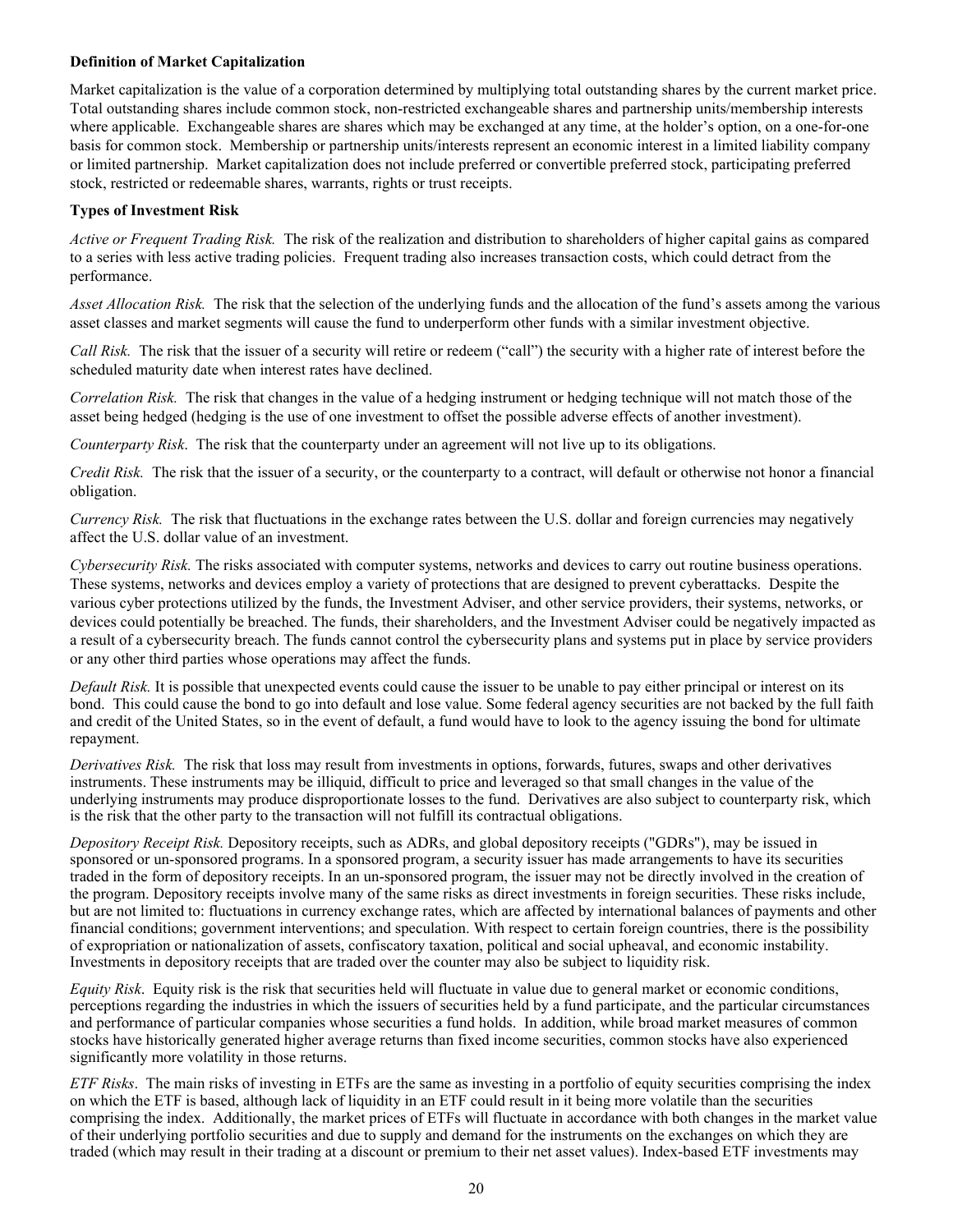not replicate exactly the performance of their specific index because of transaction costs and because of the temporary unavailability of certain component securities of the index.

*Europe Investing Risk.* The United Kingdom (UK) withdrew from the European Union (EU) on January 31, 2020, following a June 2016 referendum referred to as "Brexit." Although the UK and EU made a trade deal that was entered into force on May 1, 2021, certain post-EU arrangements were outside the scope of the negotiating mandate and remain unresolved and subject to further negotiation and agreement. There is significant market uncertainty regarding Brexit's ramifications, and the range of possible political, regulatory, economic and market outcomes are difficult to predict. The uncertainty surrounding the UK's economy, and its legal, political, and economic relationship with the remaining member states of the EU, may cause considerable disruption in securities markets, including increased volatility and illiquidity, as well as currency fluctuations in the British pound's exchange rate against the U.S. dollar.

*Extension Risk.* The risk that an unexpected rise in prevailing interest rates will extend the life of an outstanding mortgage-backed security by reducing the expected number of mortgage prepayments, typically reducing the security's value.

*Foreign Security Risk*. Investments in foreign securities involve risks relating to currency fluctuations and to political, social and economic developments abroad, as well as risks resulting from differences between the regulations to which U.S. and foreign issuers and markets are subject. The investment markets of emerging countries are generally more volatile than markets of developed countries with more mature economies.

*Growth Investing Risk*. The risk that stocks with growth characteristics can experience sharp price declines as a result of earnings disappointments, even small ones. Investment will typically experience greater volatility over time than a large cap value security.

*Hedging Risk.* When a fund hedges an asset it holds (typically by using a derivative contract or derivative security), any gain or loss generated by the hedge should be substantially offset by losses or gains on the hedged asset. Hedging is a useful way to reduce or eliminate risk of loss, but it will also reduce or eliminate the potential for investment gains.

*Information Risk.* The risk that key information about a security or market is inaccurate or unavailable.

*Interest Rate Risk.* The risk of declines in market value of an income bearing investment due to changes in prevailing interest rates. With fixed-rate securities, a rise in interest rates typically causes a decline in market values, while a fall in interest rates typically causes an increase in market values.

*Interest Rate Policy Risk.* Federal Reserve policy may expose fixed-income and related markets to heightened volatility and may reduce liquidity for certain fund investments, which could cause the value of a fund's investments and share price to decline. A low interest rate environment can pose risks to a fund, because low yields on the fund's portfolio holdings may have an adverse impact on the fund's ability to provide a positive yield to its shareholders and pay expenses out of fund assets. However, continued economic recovery and the cessation of the quantitative easing program increase the risk that interest rates will rise in the near future and that the funds will face a heightened level of interest rate risk. A fund that invests in derivatives tied to fixedincome markets may be more substantially exposed to these risks than a fund that does not invest in derivatives.

*Large Cap Risk*. Large capitalization companies may fall out of favor with investors based on market and economic conditions. In addition, larger companies may not be able to attain the high growth rates of successful smaller companies and may be less capable of responding quickly to competitive challenges and industry changes. As a result, the Fund's value may not rise as much as, or may fall more than, the value of funds that focus on companies with smaller market capitalizations.

*Leverage Risk.* The risks associated with securities or investment practices that enhance return (or loss) without increasing the amount of investment, such as buying securities on margin or using certain derivative contracts or derivative securities. A fund's gain or loss on a leveraged position may be greater than the actual market gain or loss in the underlying security or instrument. A fund may also incur additional costs in taking a leveraged position (such as interest on borrowings) that may not be incurred in taking a non-leveraged position.

*Liquidity Risk.* The risk that certain securities or other investments may be difficult or impossible to sell at the time the fund would like to sell them or at the price the fund values them.

*Litigation Risk.* The funds may be subject to third-party litigation, which could give rise to legal liability. These matters involving the funds may arise from their activities and investments and could have a materially adverse effect on the funds, including the expense of defending against claims and paying any amounts pursuant to settlements or judgments. There can be no guarantee that these matters will not arise in the normal course of business. If the funds were to be found liable in any suit or proceeding, any associated damages and/or penalties could have a materially adverse effect on the funds' finances, in addition to being materially damaging to their reputation.

*Management Risk.* The risk that a strategy used by a fund's Investment Adviser may fail to produce the intended result. This risk is common to all mutual funds.

*Market Risk.* The risk that the market value of a security may move up and down, sometimes rapidly and unpredictably, due to factors that have nothing to do with the issuer, such as those resulting from the impact of the coronavirus as a global pandemic and related public health issues. This risk is common to all stocks and bonds and the mutual funds that invest in them.

*Mid Cap Risk*. Investments in midsize companies may entail greater risks than investments in larger, more established companies.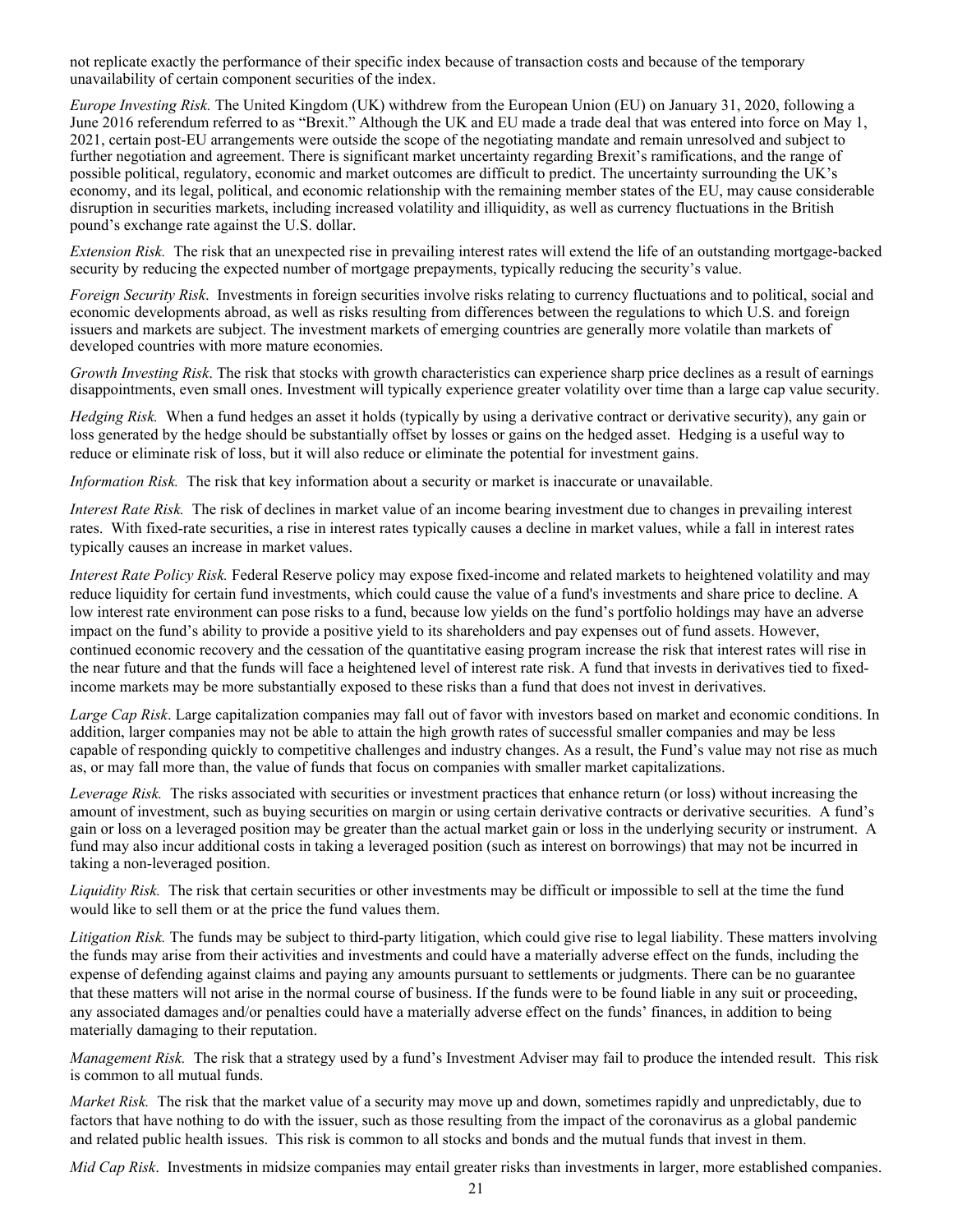<span id="page-25-0"></span>Midsize companies tend to have narrower product lines, fewer financial resources and a more limited trading market for their securities, as compared to larger companies. They may also experience greater price volatility than securities of larger capitalization companies because growth prospects for these companies may be less certain and the market for such securities may be smaller. Some midsize companies may not have established financial histories; may have limited product lines, markets or financial resources; may depend on a few key personnel for management; and may be susceptible to losses and risks of bankruptcy.

*Mortgage-Backed Securities Risk*. The risk that mortgage holders prepay principal during a period of falling interest rates, a fund could be exposed to prepayment risk. In that case, a fund would have to reinvest the proceeds at a lower interest rate. The security itself may not increase in value with the corresponding drop in rates since the prepayment acts to shorten the maturity of the security.

*Natural Event Risk.* The risk of losses attributable to natural disasters, crop failures and similar events.

*Non-Investment Grade Security Risk*. Issuers of non-investment grade securities (i.e., **"**junk" bonds) are typically in weak financial health and their ability to pay interest and principal is uncertain. Compared to issuers of investment-grade bonds, they are more likely to encounter financial difficulties and to be materially affected by these difficulties when they do encounter them. "Junk" bond markets may react strongly to adverse news about an issuer or the economy, or to the perception or expectation of adverse news.

*Opportunity Risk.* The risk of missing out on an investment opportunity because the assets necessary to take advantage of it are committed to less advantageous investments.

*Political Risk.* The risk of losses directly attributable to government actions or political events of any sort, including military actions and/or expropriation of assets.

*Prepayment Risk.* The risk that an unexpected fall in prevailing interest rates will shorten the life of an outstanding mortgagebacked security by increasing the expected number of mortgage prepayments, thereby reducing the security's return.

*Real Estate Investment Trusts ("REITs") Risk.* REITs pool investors' funds for investment primarily in real estate properties or real estate-related loans. REITs generally derive their income from rents on the underlying properties or interest on the underlying loans, and their value is impacted by changes in the value of the underlying property or changes in interest rates affecting the underlying loans owned by the REITs. REITs are more susceptible to risks associated with the ownership of real estate and the real estate industry in general. These risks can include, but are not limited, fluctuations in the value of underlying properties; defaults by borrowers or tenants; market saturation; changes in general and local economic conditions; decreases in market rates for rents; increases in competition, property taxes, capital expenditures or operating expenses; and other economic, political or regulatory occurrences affecting the real estate industry. In addition, REITs depend upon specialized management skills, may not be diversified (which may increase the price volatility of REITs), may have less trading volume and liquidity, and may be subject to more abrupt or erratic price movements than the overall securities market. REITs are not taxed on income distributed to shareholders provided they comply with several requirements of the Internal Revenue Code of 1986, as amended. REITs are subject to the risk of failing to qualify for favorable tax treatment under the Code.

*Speculation Risk*. Speculation is the assumption of risk in anticipation of gain but recognizing a higher than average possibility of loss. To the extent that a derivative contract or derivative security is used speculatively (*i.e.,* not used as a hedge), a fund is directly exposed to the risks of that derivative contract or security. Gains or losses from speculative positions in a derivative contract or security may be substantially greater than the derivative contract or security's original cost.

*Underlying Funds Risk.* The risk that investment performance and its ability to achieve its investment goal are directly related to the performance of the underlying funds in which a fund invests. Each underlying fund's performance, in turn, depends on the particular securities in which that underlying fund invests and the expenses of that underlying fund. Accordingly, the fund is subject to the risks of the underlying funds in direct proportion to the allocation of its assets among the underlying funds.

*Valuation Risk.* The risk that a fund could not sell a security or other portfolio investment for the market value or fair value established for it at any time. Similarly, the risk that the fair valuation of securities or other portfolio investments may result in greater fluctuation in their value from one day to the next than would be the case if the market values were available.

*Value Investing Risk*. The risk that "value" stocks are subject to the risk that their perceived intrinsic values may never be realized by the market, and to the risk that, although the stock is believed to be undervalued, it is actually appropriately priced or overpriced due to unanticipated problems associated with the issuer or industry.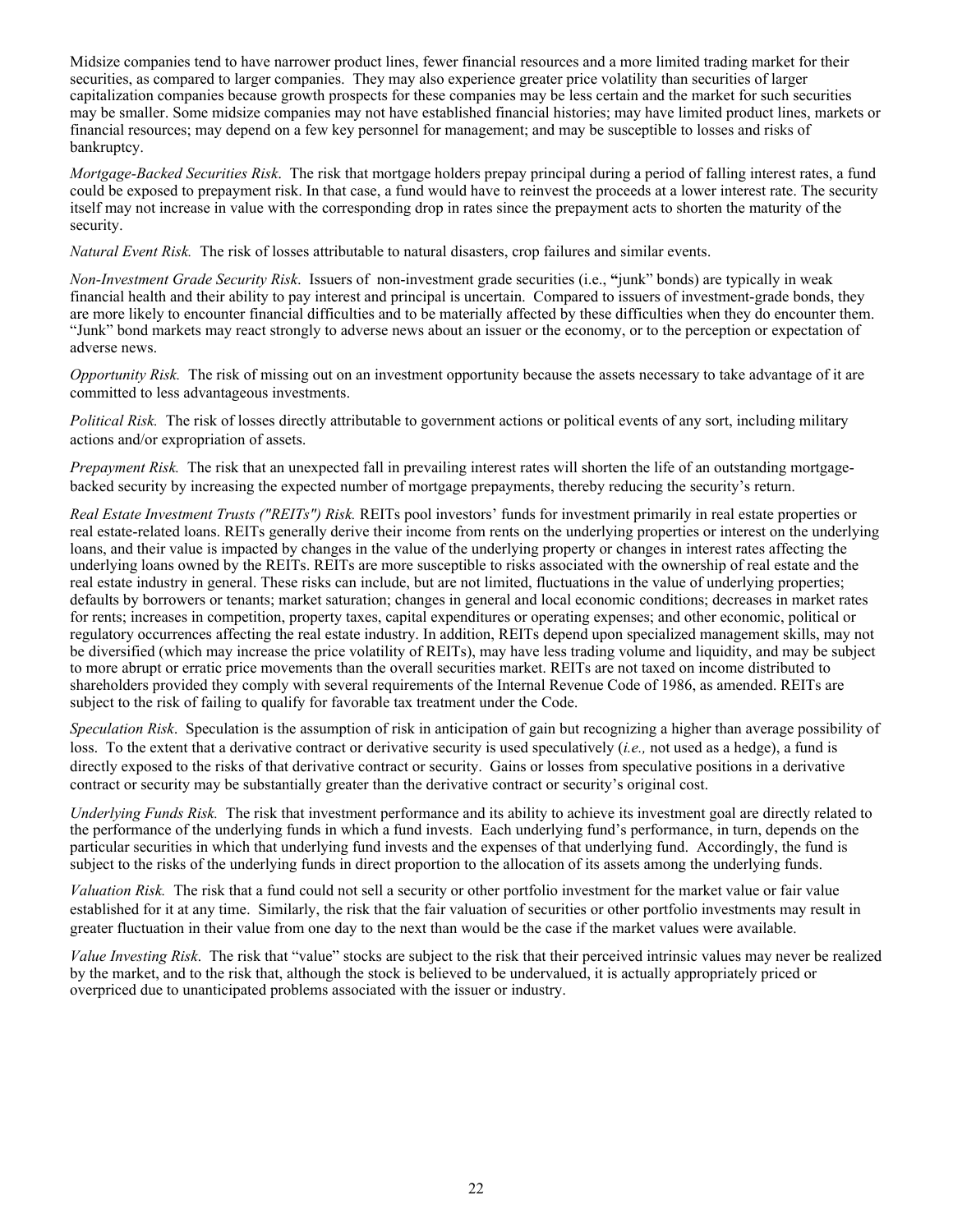# **Higher-Risk Securities and Practices**

| <b>Security or Practice</b>                                                                                                       | <b>Description</b>                                                                                                                                                                                                                                                                                                                                                        | <b>Related Risks</b>                                                                                                                                                                      |
|-----------------------------------------------------------------------------------------------------------------------------------|---------------------------------------------------------------------------------------------------------------------------------------------------------------------------------------------------------------------------------------------------------------------------------------------------------------------------------------------------------------------------|-------------------------------------------------------------------------------------------------------------------------------------------------------------------------------------------|
| <b>Alternative Strategies</b><br>Investments                                                                                      | Investments in underlying funds using alternative strategies for<br>risk management or other purposes may invest in derivatives to<br>earn income and enhance returns, to manage or adjust the risk<br>profile of the Underlying Fund, to replace more traditional direct<br>investments, or to obtain exposure to certain markets.                                       | Market, derivatives, liquidity,<br>credit, commodities,<br>counterparty and leverage risks.                                                                                               |
| American Depositary<br>Receipts ("ADRs")                                                                                          | ADRs are receipts typically issued by a U.S. financial institution<br>which evidence ownership of underlying securities of foreign<br>corporate issuers. Generally, ADRs are in registered form and are<br>designed for trading in U.S. markets.                                                                                                                          | Market, currency, information,<br>natural event, and political risks<br>$(i.e.,$ the risks of foreign<br>securities).                                                                     |
| Borrowing                                                                                                                         | The borrowing of money from financial institutions or through<br>reverse repurchase agreements.                                                                                                                                                                                                                                                                           | Leverage, interest rate policy,<br>and credit risks.                                                                                                                                      |
| <b>Emerging Market</b><br>Securities                                                                                              | Any foreign securities primarily traded on exchanges located in<br>and/or issued by companies organized and/or primarily operating<br>in countries that are considered lesser developed than countries<br>like the U.S., Australia, Japan, or those of Western Europe.                                                                                                    | Credit, market, currency,<br>information, liquidity, interest<br>rate, valuation, natural event,<br>interest rate policy, and political<br>risks.                                         |
| European Depositary<br>Receipt ("EDRs"), Global<br>Depositary Receipts<br>("GDRs") and Swedish<br>Depositary Receipts<br>("SDRs") | EDRs, GDRs and SDRs are receipts evidencing an arrangement<br>with a non-U.S. financial institution similar to that for ADRs and<br>are designed for use in non-U.S. securities markets. EDRs, GDRs<br>and SDRs are not necessarily quoted in the same currency as the<br>underlying security.                                                                            | Market, currency, information,<br>natural event, and political risks<br>(i.e., the risks of foreign<br>securities).                                                                       |
| Foreign Money Market<br>Securities                                                                                                | Short-term debt obligations issued either by foreign financial<br>institutions or by foreign branches of U.S. financial institutions or<br>foreign issuers.                                                                                                                                                                                                               | Market, currency, information,<br>interest rate, natural event,<br>interest rate policy, and political<br>risks.                                                                          |
| Foreign Securities                                                                                                                | Securities issued by companies organized and/or whose principal<br>operations are outside the U.S., securities issued by companies<br>whose securities are principally traded outside the U.S., and/or<br>securities denominated or quoted in foreign currency. The term<br>"foreign securities" includes ADRs, EDRs, GDRs, SDRs, and<br>foreign money market securities. | Market, currency, information,<br>natural event, and political<br>risks.                                                                                                                  |
| Forward Foreign<br>Currency Exchange<br>Contracts                                                                                 | Contracts involving the right or obligation to buy or sell a given<br>amount of foreign currency at a specified price and future date.                                                                                                                                                                                                                                    | Currency, liquidity, and<br>leverage risks. When used for<br>hedging, also has hedging,<br>correlation, and opportunity<br>risks. When used speculatively,<br>also has speculation risks. |
| <b>Illiquid Securities</b>                                                                                                        | Any investment that the Investment Adviser reasonably expects<br>cannot be sold or disposed of in current market conditions in seven risks.<br>calendar days or less without the sale or disposition significantly<br>changing the market value of the investment.                                                                                                        | Liquidity, valuation and market                                                                                                                                                           |
| Mortgage-Backed<br>Securities                                                                                                     | Securities backed by pools of mortgages, including pass-through<br>certificates, PACs, TACs, CMOs, and when available, pools of<br>mortgage loans generated by credit unions.                                                                                                                                                                                             | Credit, extension, prepayment,<br>interest rate, and interest rate<br>policy risks.                                                                                                       |
| Non-Investment Grade<br>Securities                                                                                                | Investing in debt securities rated below BBB/Baa (i.e., "junk"<br>bonds).                                                                                                                                                                                                                                                                                                 | Credit, market, interest rate,<br>interest rate policy, liquidity,<br>valuation, and information<br>risks.                                                                                |
| Options                                                                                                                           | In general, an option is the right to buy (called a "call") or sell<br>(called a "put") property for an agreed-upon price at any time prior<br>to an expiration date. Both call and put options may be either<br>written $(i.e., sold)$ or purchased on securities or indices.                                                                                            | Market, hedging or speculation,<br>leverage, correlation, liquidity,<br>credit, and opportunity risks.                                                                                    |
| Repurchase Agreements                                                                                                             | The purchase of a security that the seller agrees to buy back later<br>at the same price plus interest.                                                                                                                                                                                                                                                                   | Credit risk.                                                                                                                                                                              |
| <b>Restricted Securities</b>                                                                                                      | Securities originally issued in a private placement rather than a<br>public offering. These securities often cannot be freely traded on<br>the open market.                                                                                                                                                                                                               | Liquidity, valuation, and market<br>risks.                                                                                                                                                |
| <b>Reverse Repurchase</b><br>Agreements                                                                                           | The lending of short-term debt securities; often used to facilitate<br>borrowing.                                                                                                                                                                                                                                                                                         | Leverage and credit risks.                                                                                                                                                                |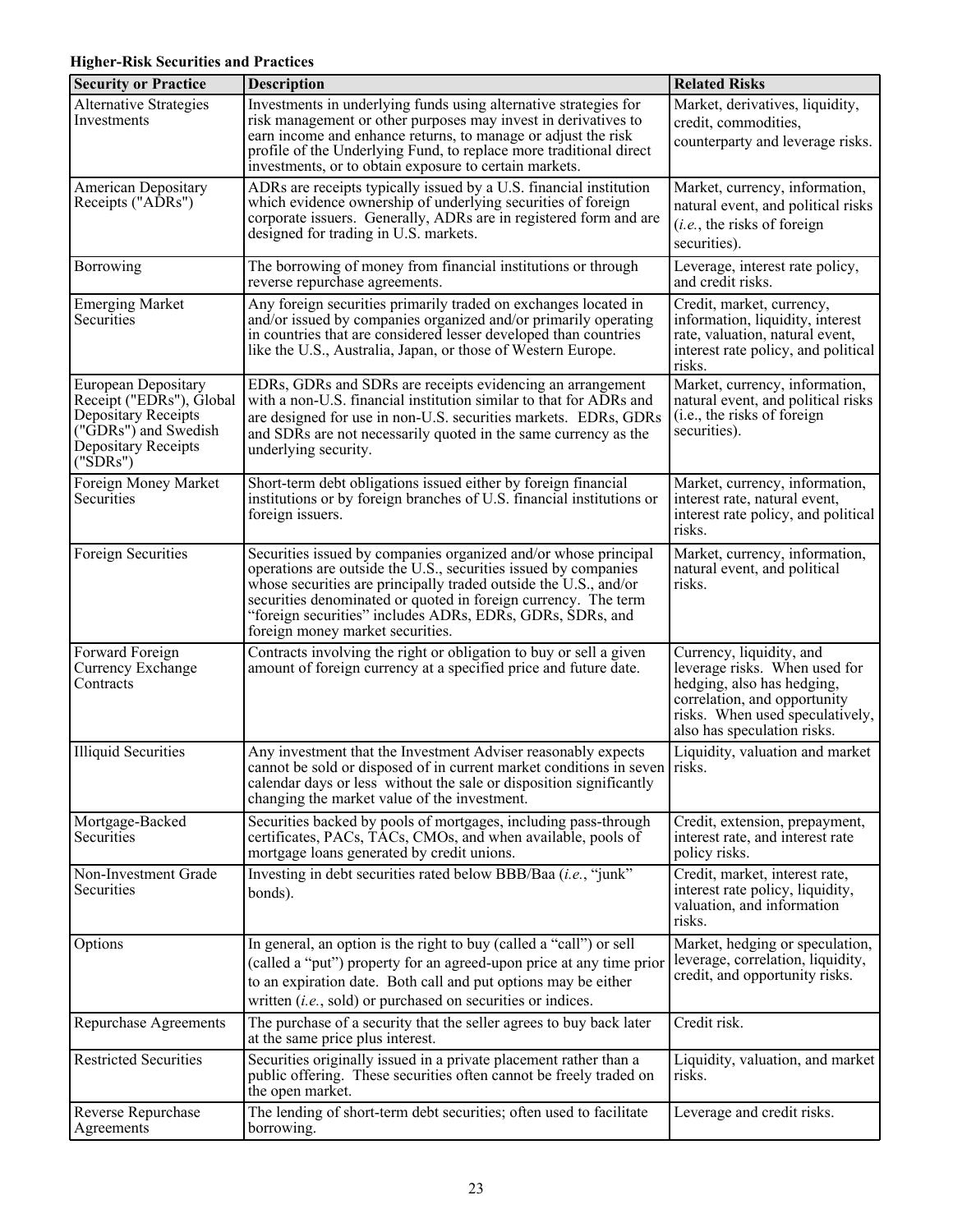| <b>Security or Practice</b>                          | <b>Description</b>                                                                                                                                                                                                                                                  | <b>Related Risks</b>                                                                                             |
|------------------------------------------------------|---------------------------------------------------------------------------------------------------------------------------------------------------------------------------------------------------------------------------------------------------------------------|------------------------------------------------------------------------------------------------------------------|
| Securities Lending                                   | The lending of securities to financial institutions, which provide<br>cash or government securities as collateral.                                                                                                                                                  | Credit risk.                                                                                                     |
| Shares of Other<br><b>Investment Companies</b>       | The purchase of shares issued by other investment companies.<br>These investments are subject to the fees and expenses of the<br>underlying investment company(s).                                                                                                  | Market risks and the layering of<br>fees and expenses.                                                           |
| Short-Term Trading                                   | Selling a security soon after purchase or purchasing it soon after it<br>was sold (a fund engaging in short-term trading will have higher<br>turnover and transaction expenses).                                                                                    | Market, liquidity and<br>opportunity risks.                                                                      |
| Swaps                                                | The entry into interest rate, credit default, index, currency<br>exchange rate and total return swap agreements whereby the<br>parties agree to exchange rates of return (or differentials therein) earned or realized on predetermined investments or instruments. | Market, liquidity, currency,<br>credit, counterparty, leverage,<br>interest rate risk, and<br>opportunity risks. |
| When-Issued Securities<br>and Forward<br>Commitments | The purchase or sale of securities for delivery at a future date;<br>market value may change before delivery.                                                                                                                                                       | Market, opportunity, and<br>leverage risks.                                                                      |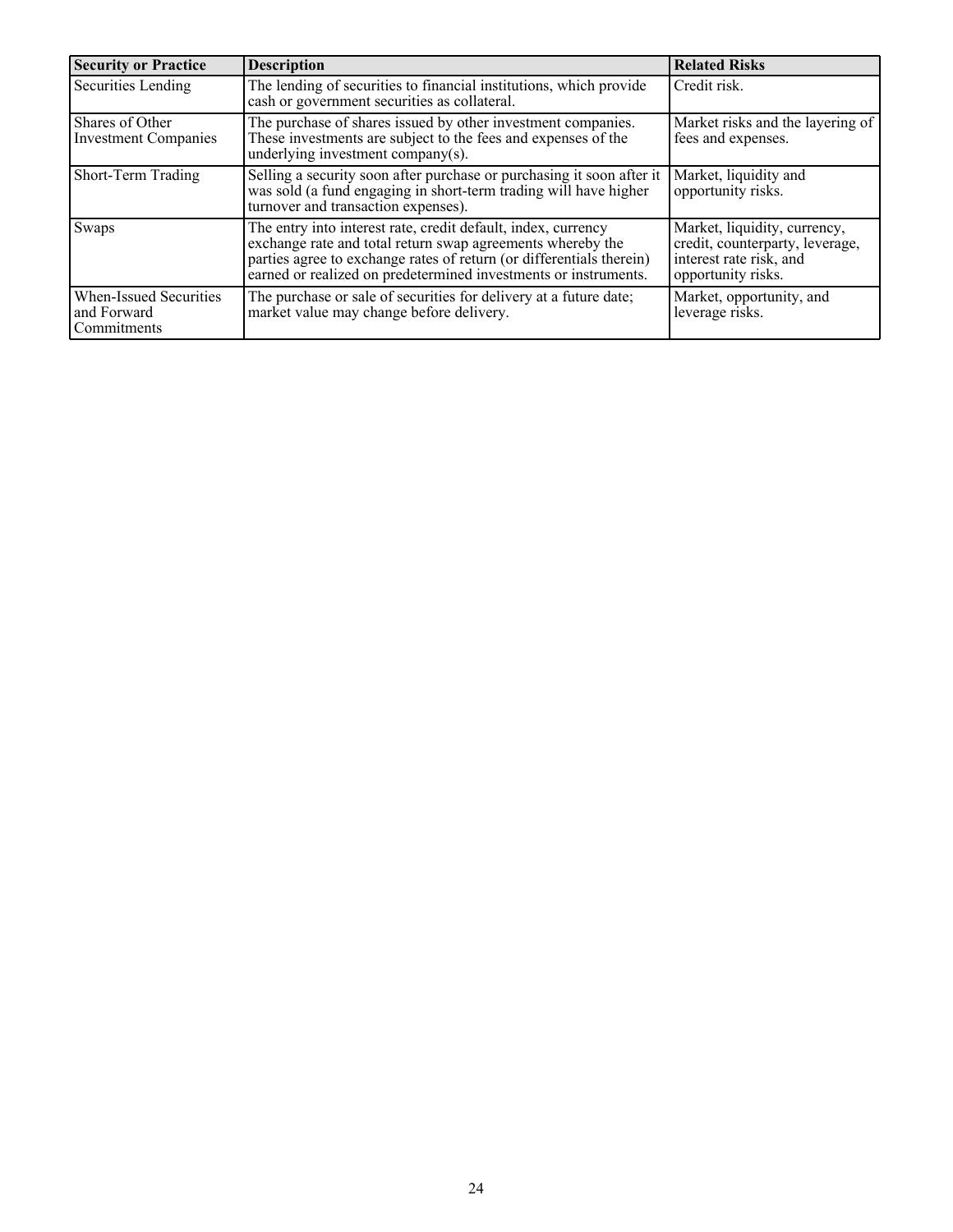<span id="page-28-0"></span>*Higher-Risk Securities and Practices Table.* The following table shows each fund's investment limitations with respect to direct investments in certain higher risk securities and practices as a percentage of total assets. Funds that invest in underlying funds (e.g. the **Target Allocation** and **Target Date Funds**) may invest indirectly in certain of these securities which is not reflected in this table. A number in the column indicates the maximum percentage of total assets that the fund is permitted to invest in that practice or type of security. Numbers in this table show allowable usage only; for actual usage, consult the fund's annual and semi-annual reports.

|                                                       | Core<br><b>Bond</b> | High<br>Income  | <b>Diversified</b><br>Income | Large<br>Cap<br>Value | Large<br>Cap<br>Growth | Mid<br>Cap      | <b>International</b><br><b>Stock</b> | <b>Target</b><br><b>Allocation</b> | <b>Target</b><br>Date |
|-------------------------------------------------------|---------------------|-----------------|------------------------------|-----------------------|------------------------|-----------------|--------------------------------------|------------------------------------|-----------------------|
| Borrowing                                             | 30                  | 30              | 30                           | 30                    | 30                     | 30              | 30                                   | 30                                 | 30                    |
| Repurchase Agreements                                 | $\ast$              | $\ast$          | $\star$                      | $\ast$                | $\ast$                 | $\ast$          | $\ast$                               | $\ast$                             | $\ast$                |
| Securities Lending                                    | $33\frac{1}{3}$     | $33\frac{1}{3}$ | $33\frac{1}{3}$              | $33\frac{1}{3}$       | $33\frac{1}{3}$        | $33\frac{1}{3}$ | $33\frac{1}{3}$                      | $33\frac{1}{3}$                    | X                     |
| Short-Term Trading                                    | $\ast$              | $\ast$          | $\ast$                       | $\ast$                | $\ast$                 | $\ast$          | $\star$                              | $\ast$                             | $\ast$                |
| When-Issued Securities:<br><b>Forward Commitments</b> | 25                  | 25              | 25                           | 25                    | 25                     | 25              | 25                                   | **                                 | $**$                  |
| Shares of Other<br>Investment Companies <sup>1</sup>  | 10                  | 10              | 10                           | 10                    | 10                     | 10              | 10                                   | 100                                | 100                   |
| Non-Investment Grade<br>Securities                    | 20                  | $\ast$          | 20                           | $20**$                | $20**$                 | $20**$          | $20**$                               | $**$                               | $**$                  |
| Foreign Securities                                    | 25                  | 50              | 25                           | 25                    | 25                     | 25              | $\ast$                               | **                                 | $**$                  |
| <b>Emerging Market</b><br>Securities                  | 20                  | 25              | 15                           | 15                    | 15                     | 15              | 40                                   | **                                 | $**$                  |
| <b>Illiquid Securities</b>                            | 15                  | 15              | 15                           | 15                    | 15                     | 15              | 15                                   | **                                 | $**$                  |
| <b>Restricted Securities</b>                          | 15                  | 60              | 15                           | 15                    | 15                     | 15              | 15                                   | **                                 | $**$                  |
| Mortgage-Backed Securities                            | $25***$             | 30              | $25***$                      | X                     | X                      | X               | X                                    | **                                 | $**$                  |
| Futures Contracts <sup>2</sup>                        | 5                   | X               | X                            | X                     | X                      | X               | $\mathbf{X}$                         | X                                  | X                     |
| Options on Future Contracts <sup>2</sup>              | 5                   | X               | X                            | X                     | X                      | X               | X                                    | X                                  | X                     |
| Options on Securities,<br>Indices or Currencies       | $10**$              | 10              | $15**$                       | $20**$                | $20**$                 | $20**$          | $10**$                               | **                                 | $* *$                 |
| Forward Foreign Currency<br><b>Exchange Contracts</b> | $10**$              | 10              | $10**$                       | $10**$                | $10**$                 | $10**$          | $10**$                               | $**$                               | **                    |

 $<sup>1</sup>$  Includes ETFs.</sup>

<sup>2</sup>Financial futures contracts and related options only, including futures, contracts and options on future contracts and on currencies.

#### **Legend**

\* One asterisk means that there is no policy limitation on the fund's usage of that practice or type of security, and that the fund may be currently using that practice or investing in that type of security.

\*\* Two asterisks mean that the fund is permitted to use that practice or invest in that type of security, but is not expected to do so on a regular basis or in an amount that exceeds 5% of fund assets.

\*\*\* Excluding government sponsored agency paper.

X An "X" mark means that the fund is not permitted to use that practice or invest in that type of security.

## **FUND NAMES**

The **Core Bond, High Income**, **Large Cap Value**, **Large Cap Growth**, **Mid Cap,** and **International Stock Funds** have names that suggest a focus on a particular industry, group of industries or type of investment. In accordance with the provisions of Rule 35d-1 of the 1940 Act, each of these funds will, under normal circumstances, invest at least 80% of its assets in the particular industry, group of industries, or type of investment of the type suggested by its name. For this purpose, "assets" means net assets plus the amount of any borrowings for investment purposes. In addition, in appropriate circumstances, synthetic investments may be included in the 80% basket if they have economic characteristics similar to the other investments included in the basket. A fund's policy to invest at least 80% of its assets in such a manner is not a "fundamental" one, which means that it may be changed without the vote of a majority of the fund's outstanding shares as defined in the 1940 Act. Accordingly, the names of these funds may be changed at any time by a vote of the Board of Trustees. As required by Rule 35d-1, shareholders of funds subject to Rule 35d-1 will receive a 60-day written notice of any change to the investment policy describing the type of investment that the name suggests.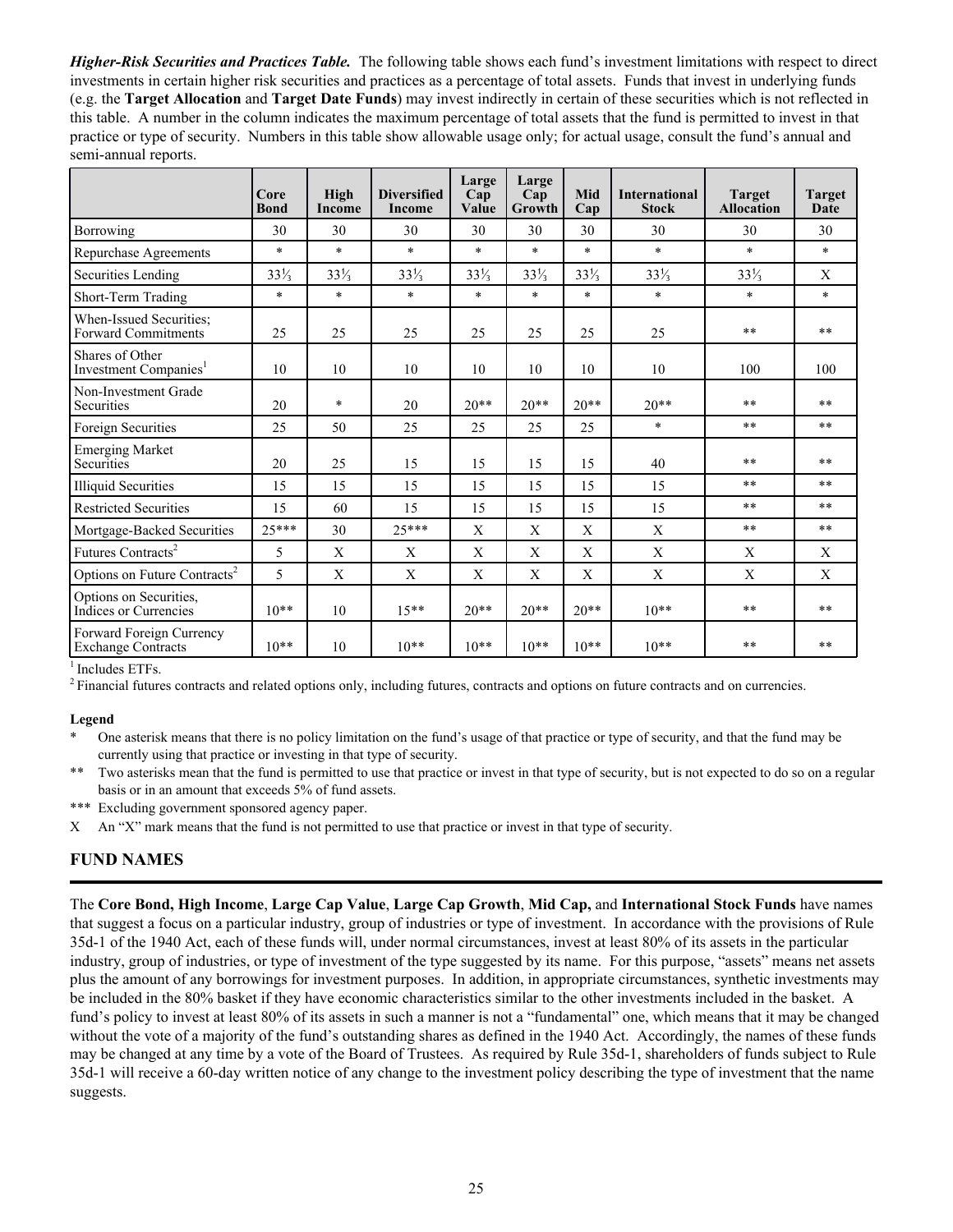## <span id="page-29-0"></span>**INVESTMENT LIMITATIONS**

The Trust has adopted the following restrictions and policies relating to the investment of assets and the activities of each fund. The policies listed below are fundamental and may not be changed for a fund without the approval of the holders of a majority of the outstanding votes of that fund (which for this purpose and under the 1940 Act means the lesser of (i) sixty-seven percent (67%) of the outstanding votes attributable to shares represented at a meeting at which more than fifty percent (50%) of the outstanding votes attributable to shares are represented or (ii) more than fifty percent (50%) of the outstanding votes attributable to shares). Except as noted below, none of the funds within the Trust may:

- 1. Borrow money, except that it may (a) borrow from any lender for temporary purposes in amounts not in excess of 5% of its total assets and (b) borrow from banks in any amount for any purpose, provided that immediately after borrowing from a bank the fund's aggregate borrowings from any source do not exceed 33⅓% of the fund's total assets (including the amount borrowed). If, after borrowing from a bank, a fund's aggregate borrowings later exceed 33⅓% of the fund's total assets, the fund will, within three days after exceeding such limit (not including Sundays or holidays), reduce the amount of its borrowings to meet the limitation. A fund may make additional investments while it has borrowings outstanding. A fund may make other borrowings to the extent permitted by applicable law.
- 2. Underwrite securities of other issuers, except that a fund may acquire portfolio securities under circumstances where, if the securities are later publicly offered or sold by the fund, it may be deemed to be an underwriter for purposes of the 1933 Act.
- 3. Invest over 25% of assets taken at its market value in any one industry, except that each **Target Allocation** and **Target Date Funds** may invest more than 25% of its assets in any one affiliated underlying fund. Securities issued or guaranteed by the U.S. Government, its agencies or instrumentalities, or instruments secured by these money market instruments, such as repurchase agreements, shall not be considered investments in any one industry for purposes of these rules. Telephone, gas, and electric utility industries shall be considered separate industries.
- 4. Purchase physical commodities or enter into contracts requiring the delivery or receipt of physical commodities.
- 5. Purchase or sell real estate, except a fund may purchase securities which are issued by companies which invest in real estate or interests therein.
- 6. Issue senior securities as defined in the 1940 Act, except as is permitted by such Act, by rules under such Act, and by SEC positions with respect to the issuance of obligations which might be deemed senior securities.
- 7. Make loans (the acquisition of bonds, debentures, notes and other securities as permitted by the investment objectives of a fund shall not be deemed to be the making of loans) except that a fund may purchase securities subject to repurchase agreements under policies established by the Board and may make loans of securities as permitted by applicable law.
- 8. With respect to 75% of the fund's total assets, purchase securities of an issuer (other than the U.S. Government, its agencies or instrumentalities and, for the **Target Allocation** and **Target Date Funds**, the securities of other investment companies), if (i) such purchase would cause more than 5% of the fund's total assets taken at market value to be invested in the securities of such issuer, or (ii) such purchase would at the time result in more than 10% of the outstanding voting securities of such issuer being held by the fund.

With regard to fundamental policy 3 above, as it relates to the **Target Allocation** and **Target Date Funds**, Madison looks through to the assets held by affiliated underlying funds for purposes of the industry concentration limit, and for unaffiliated underlying funds, Madison applies the test the same way based on what Madison knows about the underlying fund.

With regard to fundamental policy 6 above, Section 18(f) of the 1940 Act prohibits an investment company from issuing a "senior" security" except under certain circumstances. A "senior security" is any security or obligation that creates a priority over any other class to a distribution of assets or payment of a dividend. Permissible "senior securities" include, among other things, a borrowing from a bank where the fund maintains an asset coverage ratio of at least 300% while the borrowing is outstanding.

In addition to the fundamental policies listed above, the investment objective of each fund is a fundamental policy that cannot be changed without the approval of a majority of the fund's outstanding voting securities.

The following restrictions are not fundamental policies and may be changed without the approval of the shareholders of the affected fund. No fund will:

- 1. Sell securities short or maintain a short position, except for short sales against the box.
- 2. Purchase illiquid securities if more than 15% of the total assets of the fund, taken at market value, would be invested in such securities.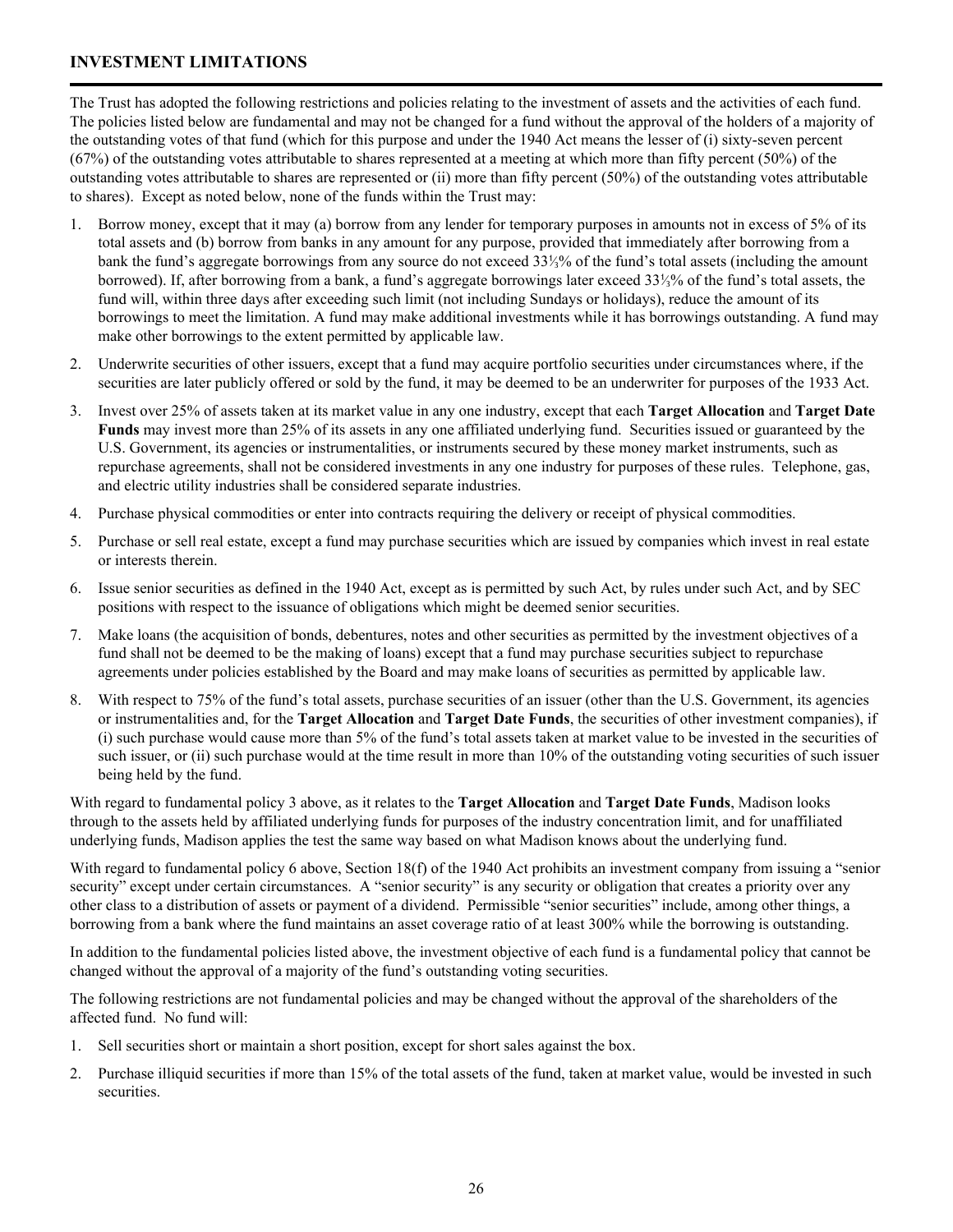- <span id="page-30-0"></span>3. With regard to the **Core Bond Fund,** the fund will not invest more than 5% of the value of its total assets (determined as of the date of purchase) in the securities of any one issuer (other than securities issued or guaranteed by the United States Government or any of its agencies or instrumentalities and excluding bank deposits), and Madison will not purchase, on behalf of the fund, any securities when, as a result, more than 10% of the voting securities of the issuer would be held by the fund. For purposes of these restrictions, the issuer is deemed to be the specific legal entity having ultimate responsibility for payment of the obligations evidenced by the security and whose assets and revenues principally back the security.
- 4. With regard to the **Core Bond Fund**, at least 65% of the fund's assets must be invested in investment grade securities.

Except for the limitations on borrowing from banks, if the above percentage restrictions, or any restrictions elsewhere in this SAI or in one of the prospectuses covering fund shares, are adhered to at the time of investment, a later increase or decrease in such percentage resulting from a change in values of securities or amount of net assets will not be considered a violation of any of the foregoing restrictions.

Notwithstanding the foregoing investment limitations, the underlying funds in which the **Target Allocation and Target Date Funds** may invest have adopted certain investment restrictions that may be more or less restrictive than those listed above, thereby permitting such funds to engage indirectly in investment strategies that may be prohibited under the investment limitations listed above. The investment restrictions of each underlying fund are set forth in the prospectus and SAI for that underlying fund.

# **PORTFOLIO TURNOVER**

Each fund will trade securities held by it whenever, in the Investment Adviser's view, changes are appropriate to achieve the stated investment objectives. The Investment Adviser does not anticipate that unusual portfolio turnover will be required and intends to keep such turnover to moderate levels consistent with the objectives of each fund. Although the Investment Adviser makes no assurances, it is expected that the annual portfolio turnover rate for each fund will be generally less than 100%. This would mean that normally less than 100% of the securities held by the fund would be replaced in any one year.

| <b>Fund</b>                                 | 2021 | 2020 |
|---------------------------------------------|------|------|
| Conservative Allocation <sup>1</sup>        | 50%  | 73%  |
| Moderate Allocation <sup>1</sup>            | 59%  | 79%  |
| Aggressive Allocation <sup>1</sup>          | 71%  | 93%  |
| Core Bond                                   | 34%  | 44%  |
| High Income                                 | 50%  | 55%  |
| Diversified Income                          | 34%  | 31%  |
| Large Cap Value <sup>2</sup>                | 32%  | 87%  |
| Large Cap Growth <sup>2</sup>               | 16%  | 29%  |
| Mid Cap                                     | 25%  | 24%  |
| International Stock <sup>3</sup>            | 130% | 33%  |
| Madison Target Retirement 2020 <sup>4</sup> | 210% | 318% |
| Madison Target Retirement 2030 <sup>4</sup> | 215% | 372% |
| Madison Target Retirement 2040 <sup>4</sup> | 209% | 367% |
| Madison Target Retirement 2050 <sup>4</sup> | 228% | 390% |

For each of the two fiscal years ended December 31, portfolio turnover for each fund was as follows:

<sup>1</sup>Turnover for 2021 was lower due to lesser amount of material asset allocation rotations in relation to 2020, where turnover was atypically high.  $2$ Turnover for 2021 was lower due to the decision to maintain the majority of the existing holdings throughout the year.

<sup>3</sup> Turnover for 2021 was higher than 2020 due to repositioning of the fund due to the change of the investment adviser.

<sup>4</sup>Turnover for 2021 was lower than 2020, because in 2020 the fund actively sold a portion of the U.S. equity securities held in the portfolio and purchased emerging markets and other international stocks.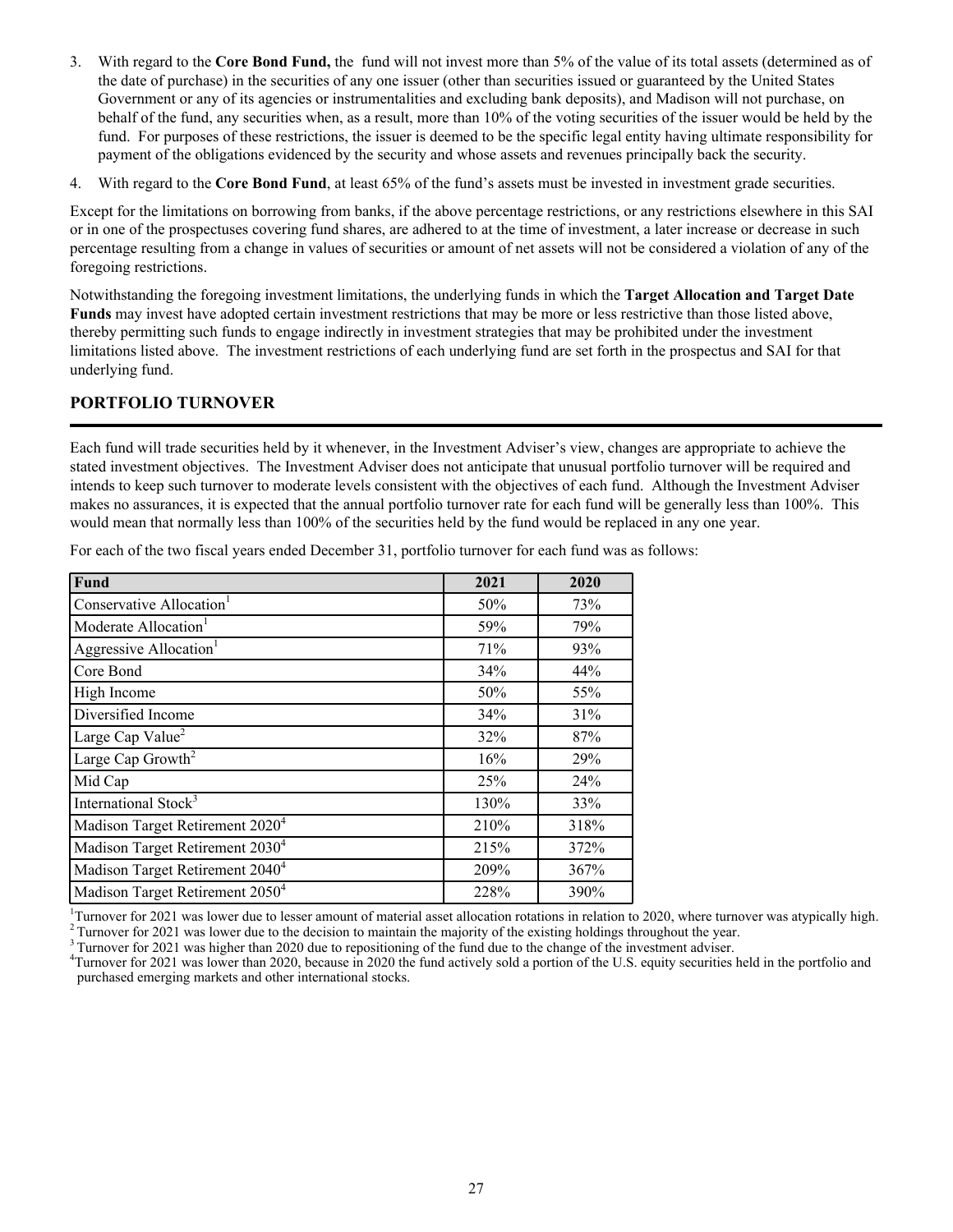### <span id="page-31-0"></span>**Trustees and Officers**

The Trust is governed by the Board of Trustees. The Board has the duties and responsibilities set forth under the applicable laws of the State of Massachusetts, including but not limited to the management and supervision of the funds. The Board of Trustees, from time to time, may include individuals who may be deemed to be affiliated persons of Madison. At all times, however, a majority of Board members will not be affiliated with Madison or the funds (collectively referred to herein as the "Independent Trustees"). Board members serve until the end of the calendar year in which the first of the following two events occur: (1) he or she attains the age of seventy-six (76), or (2) he or she has served on the Board for a total of fifteen (15) years, subject in the latter case to extension by unanimous vote of the remaining Trustees on an annual basis.

## *Independent Trustees*

The funds do not hold annual shareholder meetings, but may hold special meetings for such purposes as electing or removing Board members, changing fundamental policies, approving certain management contracts, approving or amending a 12b-1 plan, or as otherwise required by the 1940 Act or the Declaration of Trust. The address of each trustee and officer is 550 Science Drive, Madison, WI 53711.

| Name and Age               | Position(s) Held,<br><b>First Elected</b><br>and Term of<br>Office <sup>1</sup> | <b>Principal Occupation(s) During Past</b><br><b>Five Years</b>                                                                                          | <b>Portfolios</b><br>Overseen in<br><b>Fund</b><br>Complex by<br>Trustee <sup>2</sup> | <b>Other Directorships Held by Trustee</b>                                                            |
|----------------------------|---------------------------------------------------------------------------------|----------------------------------------------------------------------------------------------------------------------------------------------------------|---------------------------------------------------------------------------------------|-------------------------------------------------------------------------------------------------------|
| Steven P. Riege<br>68      | Trustee,<br>$2005 - 2028$                                                       | Ovation Leadership (management<br>consulting), Milwaukee, WI, Owner/<br>President, 2001 - Present                                                        | 30                                                                                    | Madison Funds (15), 2005 - Present;<br>Madison Covered Call & Equity<br>Strategy Fund, 2015 - Present |
|                            |                                                                                 | Robert W. Baird & Company (financial<br>services), Milwaukee, WI, Senior Vice<br>President-Marketing and Vice President-<br>Human Resources, 1986 - 2001 |                                                                                       |                                                                                                       |
| Richard E. Struthers<br>69 | Trustee,<br>$2004 - 2028$                                                       | Clearwater Capital Management<br>(investment advisory firm), Naples, FL,<br>Chair and Chief Executive Officer 1998 -<br>Present                          | 30                                                                                    | Madison Funds (15), 2004 - Present;<br>Madison Covered Call & Equity<br>Strategy Fund, 2017 - Present |
|                            |                                                                                 | Park Nicollet Health Services.<br>Minneapolis, MN, Chairman, Finance and<br>Investment Committee, 2006 - 2012                                            |                                                                                       |                                                                                                       |
| Carrie J. Thome<br>53      | Trustee.<br>$2017 - 2032$                                                       | NVNG Investment Advisors, LLC,                                                                                                                           | 29                                                                                    | Madison Funds (15), 2017 - Present                                                                    |
|                            |                                                                                 | Madison, WI, Managing Director, 2019 -<br>Present                                                                                                        |                                                                                       | Dynamic Alternatives Fund, 2021 -<br>Present                                                          |
|                            |                                                                                 | Wisconsin Alumni Research Foundation,<br>Madison, WI, Chief Investment Officer,<br>$2007 - 2019$                                                         |                                                                                       |                                                                                                       |

<sup>1</sup> Board terms end on December 31 of the year noted.

<sup>2</sup> As of the date of this SAI, the fund complex consists of Madison Funds with 15 portfolios, the Ultra Series Fund with 14 portfolios, and the Madison Covered Call & Equity Strategy Fund (a closed end fund), for a grand total of 30 separate portfolios in the fund complex. Not every trustee is a member of the Board of Trustees of every fund in the fund complex, as noted above. References to the "Fund Complex" in this SAI have the meaning disclosed in this footnote.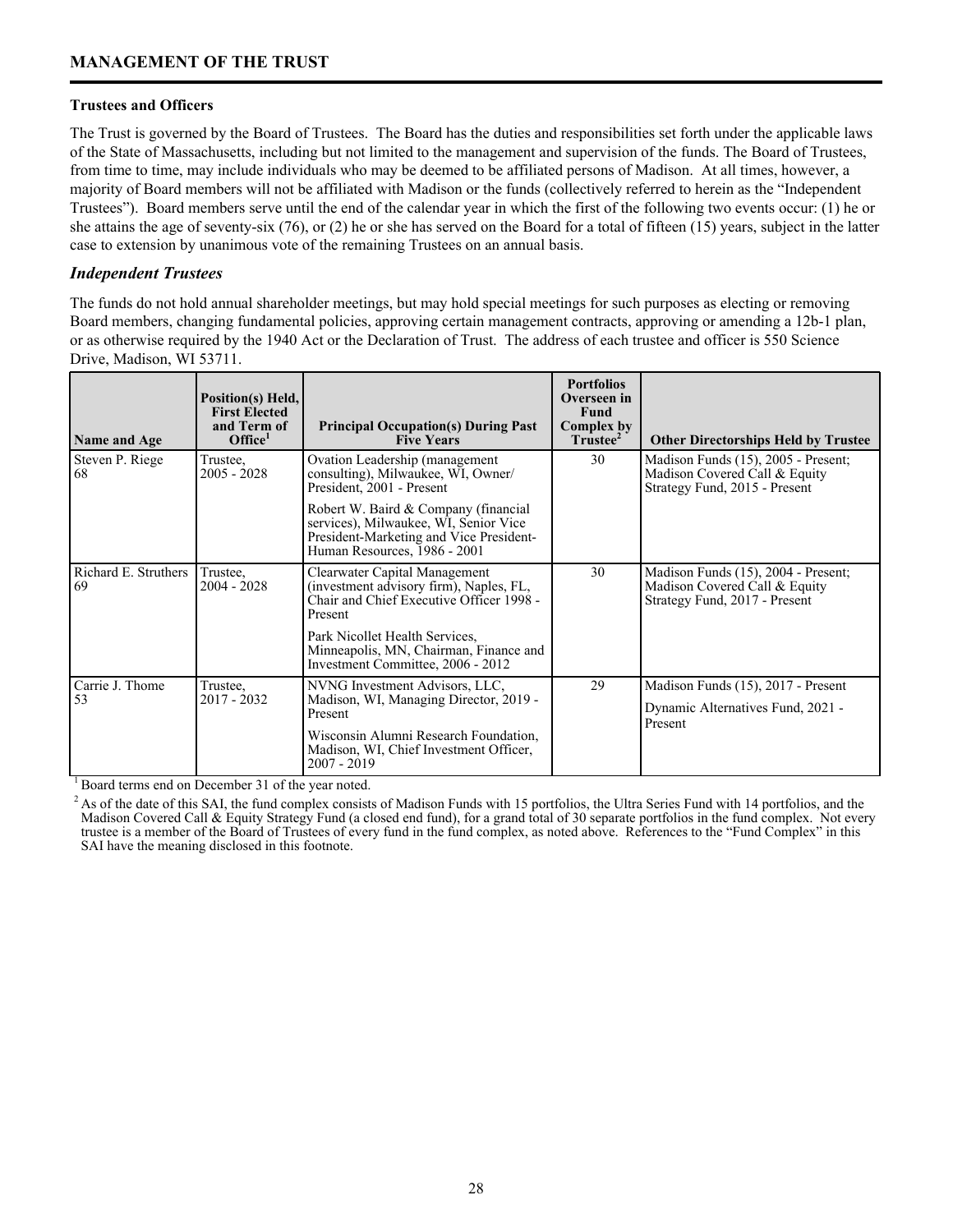<span id="page-32-0"></span>

| Name and Age             | <b>Position(s)</b> Held<br>and Length of<br><b>Time Served</b>             | <b>Principal Occupation(s) During Past Five Years</b>                                                                                                                                                                                                                                                                                                                                                                        | <b>Portfolios</b><br>Overseen in<br>Fund<br><b>Complex by</b><br>Director/<br>Trustee <sup>1</sup> | Other<br><b>Directorships</b><br><b>Held by</b><br><b>Trustee</b>     |
|--------------------------|----------------------------------------------------------------------------|------------------------------------------------------------------------------------------------------------------------------------------------------------------------------------------------------------------------------------------------------------------------------------------------------------------------------------------------------------------------------------------------------------------------------|----------------------------------------------------------------------------------------------------|-----------------------------------------------------------------------|
| Patrick F. Ryan<br>43    | President, 2020 -<br>Present                                               | Madison Investment Holdings, Inc. ("MIH"), Madison Asset<br>Management, LLC ("Madison") and Madison Investment Advisors,<br>LLC ("MIA"), Head of Multi-Asset Solutions and Portfolio<br>Manager, 2018 - Present; Co-Head of Multi-Asset Solutions and<br>Portfolio Manager, $2016 - 2017$                                                                                                                                    | N/A                                                                                                | N/A                                                                   |
|                          |                                                                            | Madison Funds (15 mutual funds) and Madison Covered Call &<br>Equity Strategy Fund (closed-end fund), President, March 2020 -<br>Present                                                                                                                                                                                                                                                                                     |                                                                                                    |                                                                       |
| Paul A. Lefurgey<br>57   | Vice President,<br>2009 - Present                                          | MIH, Madison and MIA, Co-Head of Investments, 2022 - Present;<br>CEO, 2017 - 2021; Co-Head of Fixed Income, 2019 - 2021; Director<br>of Fixed Income Investments, 2016 - 2019; Executive Director and<br>Head of Fixed Income Investments, 2013 - 2016                                                                                                                                                                       | 16                                                                                                 | Madison Funds<br>$(15), 2020 -$<br>Present:<br>Madison                |
|                          |                                                                            | Madison Funds (15), Vice President, 2009 - Present; Madison<br>Covered Call & Equity Strategy Fund, Vice President, 2012 -<br>Present; Madison Strategic Sector Premium Fund (closed end fund),<br>Vice President, 2010 - 2018                                                                                                                                                                                               |                                                                                                    | Covered Call &<br><b>Equity Strategy</b><br>Fund, $2021 -$<br>Present |
| Greg D. Hoppe<br>53      | Vice President<br>2020 - Present:                                          | MIH and MIA, Vice President, 1999 - Present; Madison, Vice<br>President, 2009 - Present                                                                                                                                                                                                                                                                                                                                      | N/A                                                                                                | N/A                                                                   |
|                          | Chief Financial<br>Officer, 2019 -<br>Present; Treasurer,<br>$2009 - 2019$ | Madison Funds (15), Vice President, 2020 - Present; Chief Financial<br>Officer, 2019 - Present; Treasurer, 2009 - 2019; Madison Covered<br>Call & Equity Strategy Fund, Vice President, 2020 - Present; Chief<br>Financial Officer, 2019 - Present; Treasurer, 2012 - 2019; Madison<br>Strategic Sector Premium Fund, Treasurer, 2009 - 2018                                                                                 |                                                                                                    |                                                                       |
| Steve J. Fredricks<br>51 | Chief Compliance<br>Officer and                                            | MIH, MIA and Madison, Chief Legal Officer, 2020 - Present; Chief<br>Compliance Officer, 2018 - Present                                                                                                                                                                                                                                                                                                                       | N/A                                                                                                | N/A                                                                   |
|                          | Assistant<br>Secretary, 2018 -<br>Present                                  | Madison Funds (15) and Madison Covered Call & Equity Strategy<br>Fund, Chief Compliance Officer and Assistant Secretary, 2018 -<br>Present; Madison Strategic Sector Premium Fund, Chief Compliance<br>Officer during 2018                                                                                                                                                                                                   |                                                                                                    |                                                                       |
|                          |                                                                            | Jackson National Asset Management, LLC, Senior Vice President<br>and Chief Compliance Officer, 2005 - 2018                                                                                                                                                                                                                                                                                                                   |                                                                                                    |                                                                       |
| Holly S. Baggot<br>61    | Secretary, 1999 -<br>Present; Assistant<br>Treasurer, 1999 -               | MIH and MIA, Vice President, 2010 - Present; Madison, Vice<br>President, 2009 - Present; MFD Distributor, LLC ("MFD") (an<br>affiliated brokerage firm of Madison), Vice President, 2012 - Present                                                                                                                                                                                                                           | N/A                                                                                                | N/A                                                                   |
|                          | $2007; 2009 -$<br>Present                                                  | Madison Funds (15), Secretary, 1999 - Present and Assistant<br>Treasurer, 1999 - 2007 and 2009 - Present; Madison Covered Call $\&$<br>Equity Strategy Fund, Secretary and Assistant Treasurer, 2012 -<br>Present; Madison Funds and Madison Covered Call & Equity<br>Strategy Fund, Anti-Money Laundering Officer, 2019 - 2020;<br>Madison Strategic Sector Premium Fund, Secretary and Assistant<br>Treasurer, 2010 - 2018 |                                                                                                    |                                                                       |
| Trey D. Edgerle<br>32    | Assistant<br>Secretary, $2017 -$                                           | MIH, MIA and Madison, Senior Mutual Fund and Compliance<br>Associate, 2016 - Present                                                                                                                                                                                                                                                                                                                                         | N/A                                                                                                | N/A                                                                   |
|                          | Present; Anti-<br>Money Laundering<br>Officer, 2020 -<br>Present           | Madison Funds (15) and Madison Covered Call & Equity Strategy<br>Fund, Assistant Secretary, 2017 - Present; Anti-Money Laundering<br>Officer, 2020 - Present; Madison Strategic Sector Premium Fund,<br>Assistant Secretary, 2017 - 2018                                                                                                                                                                                     |                                                                                                    |                                                                       |
|                          |                                                                            | U.S. Bancorp, Mutual Fund Compliance Officer, 2013 - 2016                                                                                                                                                                                                                                                                                                                                                                    |                                                                                                    |                                                                       |

<sup>1</sup>As of the date of this SAI, the fund complex consists of Madison Funds with 15 portfolios, the Ultra Series Fund with 14 portfolios, and the Madison Covered Call & Equity Strategy Fund (a closed end fund), for a grand total of 30 separate portfolios in the fund complex. Not every trustee is a member of the Board of Trustees of every fund in the fund complex, as noted above. References to the "Fund Complex" in this SAI have the meaning disclosed in this footnote.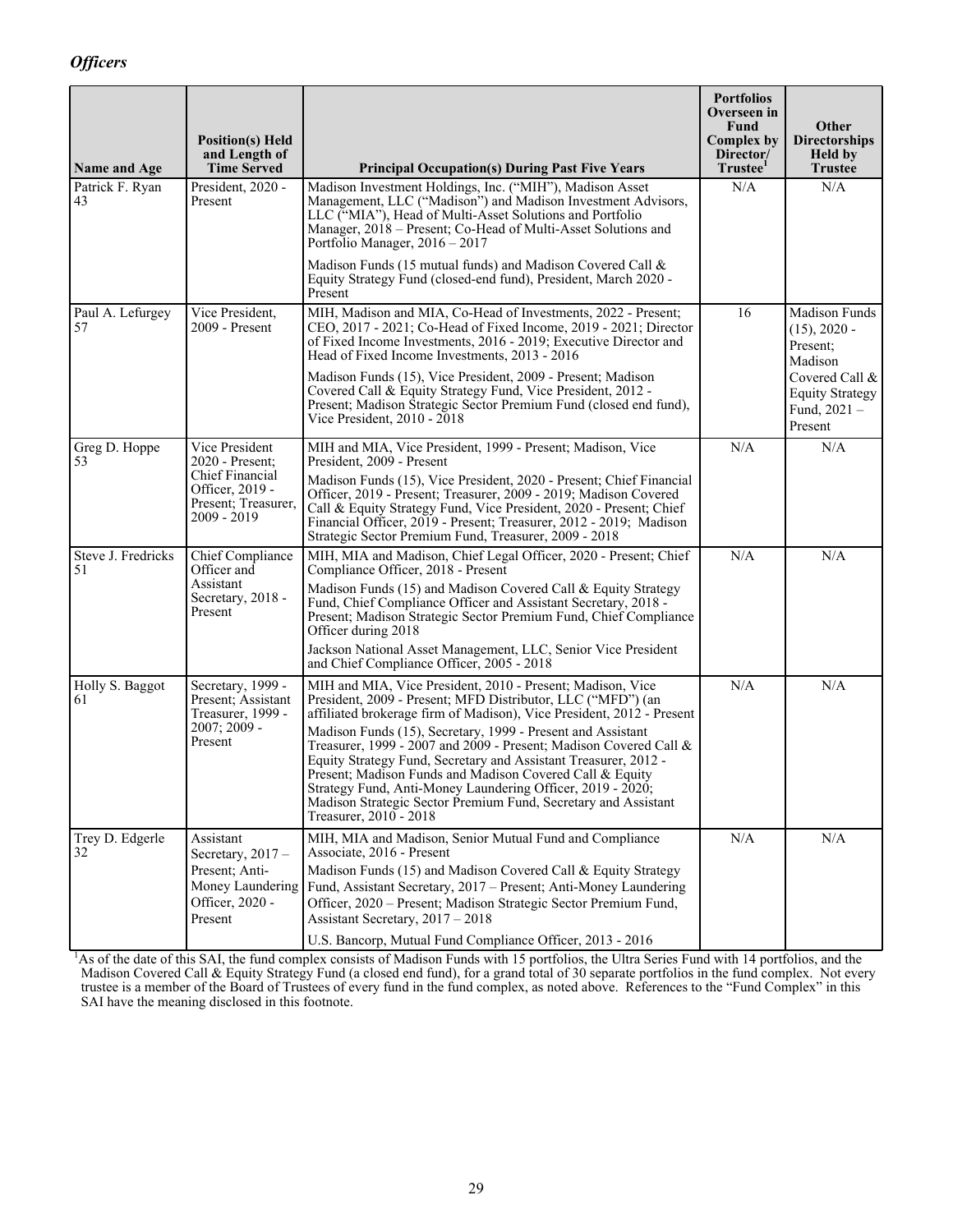#### <span id="page-33-0"></span>**Trustee Compensation**

During the fiscal year ended December 31, 2021, the trustees were compensated as follows:

| <b>Trustee Name</b>  | <b>Aggregate Compensation</b><br>from Trust | <b>Total Compensation from</b><br>Trust and Fund Complex <sup>1</sup> |
|----------------------|---------------------------------------------|-----------------------------------------------------------------------|
| Steven P. Riege      | \$26,000                                    | \$108,000                                                             |
| Richard E. Struthers | \$26,000                                    | \$100,000                                                             |
| Carrie J. Thome      | \$26,000                                    | \$88,000                                                              |

<sup>1</sup>The Trust consists of 15 separate portfolios, and the "Fund Complex" consists of 30 separate portfolios, as described in more detail above. Not every Trustee is a member of the Board of Trustees of every fund in the Fund Complex, as noted above.

The Fund Complex does not have any sort of pension or retirement plans for the benefit of trustees.

There have been no arrangements or understandings between any Trustee or officer and any other person(s) pursuant to which (s)he was selected as a trustee or officer.

#### **Board Qualifications**

The members of the Board of Trustees each have experience that led fund management to the conclusion that the each should serve as a member of the Board, both at the time of the person's appointment and continuing as of the date of this SAI. All three Independent Trustees have substantial experience operating and overseeing a business, whether it be the management consulting business (for Mr. Riege), the investment management business (for Mr. Struthers), and the investment management and academic research business (for Ms. Thome). As a result of this experience, each has unique perspectives regarding the operation and management of the funds and the Board of Trustees' oversight function. They use this collective experience to oversee the funds for the benefit of fund shareholders. Moreover, each of the Independent Trustees has served as a trustee of one or more mutual funds for many years. They bring substantial and material experience and expertise to their roles as trustees of the funds.

#### **Board Committees**

The Board of Trustees has established two standing committees to help manage the funds, an Audit Committee and a Nominating and Governance Committee. Each such Committee is currently comprised of Messrs. Riege and Struthers and Ms. Thome, constituting all of the Trust's Independent Trustees. The Chair of the Nominating and Governance Committee is Mr. Riege, and the Chair of the Audit Committee is Mr. Struthers.

*Audit Committee*. The Audit Committee is responsible for reviewing the results of each audit of the funds by the funds' independent registered public accounting firm and for recommending the selection of independent auditors for the coming year. The Audit Committee meets at least quarterly and more often as necessary. The Audit Committee met four times during the funds' last fiscal year.

*Nominating and Governance Committee*. The Nominating and Governance Committee is responsible for nominating trustees and officers to fill vacancies and for evaluating their qualifications. The Nominating and Governance Committee is also responsible for periodically reviewing the effectiveness of the Board of Trustees and its committees. Like the Audit Committee, the Nominating and Governance Committee meets at least quarterly and more often as necessary. The Committee met four times during the funds' last fiscal year. The Nominating and Governance Committee may consider candidates for the Board submitted by shareholders if a vacancy were to exist. Shareholders who wish to recommend a nominee may do so by submitting the appropriate information about the candidate to the Secretary of the Trust at the following address: 550 Science Drive, Madison, Wisconsin 53711.

#### **Leadership Structure of the Board**

The Board of Trustees is relatively small (with three members, as noted in the tables above) and operates in a collegial atmosphere. Board members are expected to provide their input into establishing the Board's meeting agenda. Likewise, each Board of Trustees meeting contains a standing agenda item for any Board member to raise new or additional items he or she believes is important in connection with fund governance. The Board of Trustees has charged Mr. Riege with acting as the Lead Independent Trustee for purposes of communicating with Madison, the Trust's Chief Compliance Officer, counsel to the Independent Trustees and Trust counsel on matters relating to the Board as a whole. The Independent Trustees often meet in executive session without representatives of Madison present (including meetings with counsel, the Chief Compliance Officer and the independent registered public accountant).

As adviser to each series of the Trust, Madison is responsible for the overall risk management for the funds, including supervising their affiliated and third-party service providers and identifying and mitigating possible events that could impact the funds' business, operations or performance. Risks to the funds include investment, legal, compliance and regulatory risks, as well as the risk of operational failure or lack of business continuity. The Board of Trustees oversees risk management of the funds' investment programs through the Audit Committee and through oversight by the Board itself. The Trust's Chief Compliance Officer, who reports to the Independent Trustees, provides the Board of Trustees with quarterly reports regarding the adviser's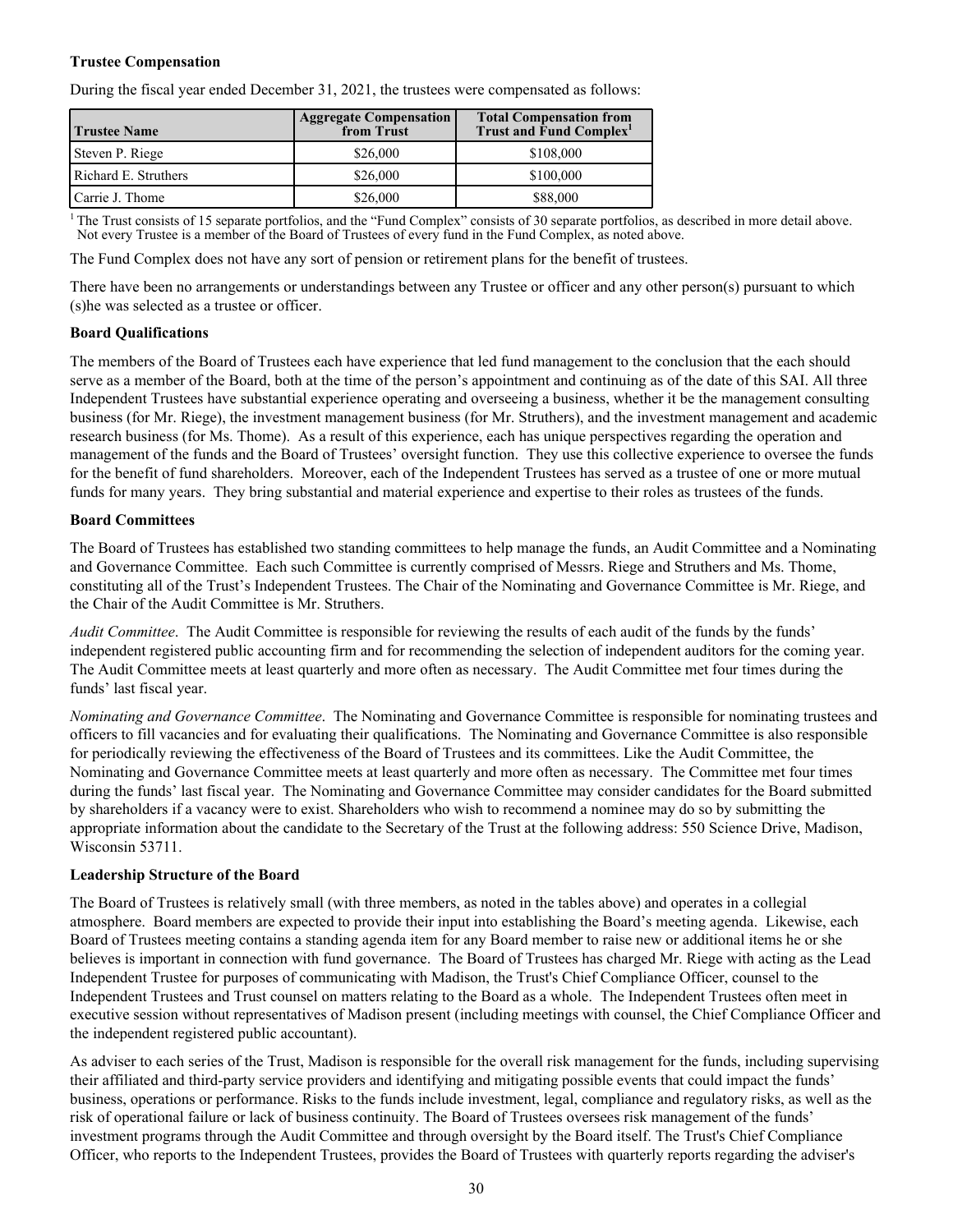<span id="page-34-0"></span>processes and controls in place to address regulatory, compliance, legal and operational risk and annually provides the Board of Trustees a comprehensive compliance report. The Board of Trustees exercises its oversight in conjunction with Madison, the Chief Compliance Officer, fund counsel and counsel to the Independent Trustees by requesting reports and presentations at regular intervals throughout the year. Additionally, the Audit Committee receives periodic reports from the funds' independent accountants. The Board's committee structure requires an Independent Trustee to serve as Chair of the Nominating and Governance and the Audit Committees.

Given the small size of the Board of Trustees, its committee structure led by Independent Trustees, the openness of Board meetings to active input by all Board members, its utilization of executive sessions, the role of the Lead Independent Trustee and its quarterly focus on compliance and risk management, the Board of Trustees has determined that its current leadership structure is adequate for the protection of fund investors.

### **Trustees' Holdings**

As of December 31, 2021, none of the trustees held any shares in the funds. However, their Fund Complex holdings as of such date were as follows:

| <b>Name of Trustee</b> | <b>Aggregate Dollar Range of Equity</b><br>Securities in Fund Complex <sup>1</sup> |
|------------------------|------------------------------------------------------------------------------------|
| Steven P. Riege        | $$10,001 - $50,000$                                                                |
| Richard E. Struthers   | \$50,001-\$100,000                                                                 |
| Carrie J. Thome        | None                                                                               |

<sup>1</sup>Dollar ranges are as follows: none; \$1-\$10,000; \$10,001-\$50,000; \$50,001-\$100,000; and over \$100,000.

## **CONTROL PERSONS AND PRINCIPAL HOLDERS OF THE TRUST'S SECURITIES**

The Trust is an investment vehicle underlying the separate accounts of CMFG Life Insurance Company ("CMFG Life") which issues variable contracts. As of April 1, 2022, the separate accounts of CMFG Life were the primary shareholders of the Trust.

The following table sets forth 5% or more beneficial ownership of shares of each class of each fund (through its ownership in one of the separate accounts of CMFG Life) if applicable, as of April 1, 2022.

| <b>Fund</b>                                   | <b>Name and Address of Owner</b>                                                                                 | Percentage<br>Ownership |
|-----------------------------------------------|------------------------------------------------------------------------------------------------------------------|-------------------------|
| <b>Conservative Allocation Class I</b>        | Community First Credit Union Defined Benefit Plan and Trust,<br>P O Box 1487, Appleton, WI 54912-1487            | 50.83%                  |
| <b>Core Bond Class I</b>                      | CMFG 401(H) Plan for Non-Represented Employees, 5910<br>Mineral Point Road, Madison, WI 53705-4456               | 7.39%                   |
| <b>Core Bond Class I</b>                      | Community First Credit Union Defined Benefit Plan and Trust,<br>P O Box 1487, Appleton, WI 54912-1487            | $6.20\%$                |
| <b>Core Bond Class I</b>                      | Goldenwest Federal Credit Union Defined Benefit Plan and<br>Trust, 5025 Adams Avenue, South Odgen, UT 84403-4102 | $8.06\%$                |
| <b>Madison Target Retirement 2030 Class I</b> | National Institutes of Health Federal Credit Union, 111<br>Rockville Pike, Rockville, MD 20850-5170              | 7.75%                   |
| <b>Madison Target Retirement 2040 Class I</b> | Nusenda Federal Credit Union 401k Plan, 4100 Pan American<br>Fwy NW, Albuquerque, NM 87107-4752                  | 5.21%                   |
| <b>Madison Target Retirement 2050 Class I</b> | Godenwest Federal Credit Union Defined Benefit Plan and<br>Trust, 5025 Adams Avenue, South Ogden, UT 64403-4102  | 7.41%                   |
| <b>Madison Target Retirement 2050 Class I</b> | Nusenda Federal Credit Union 401k Plan, 4100 Pan American<br>Fwy NW, Albuquerque, NM 87107-4752                  | $7.55\%$                |

As of April 1, 2022, the Trust's trustees and officers, as a group, did not own any voting securities of each fund.

## **PORTFOLIO MANAGEMENT**

*Background*. The investment adviser to the Trust, Madison Asset Management, LLC ("Madison"), is a registered investment adviser located at 550 Science Drive, Madison, WI 53711. Madison is owned by Madison Investment Holdings, Inc. ("MIH"), 550 Science Drive, Madison, WI 53711. Madison shares investment personnel with Madison Investment Advisors, LLC, a wholly-owned subsidiary of Madison. MIH was founded in 1974 and currently operates primarily as a holding company. In addition to Madison, the other firm under the MIH umbrella is Madison Investment Advisors, LLC (a registered investment adviser providing portfolio management services to wrap accounts and separately managed accounts) located in Madison, WI,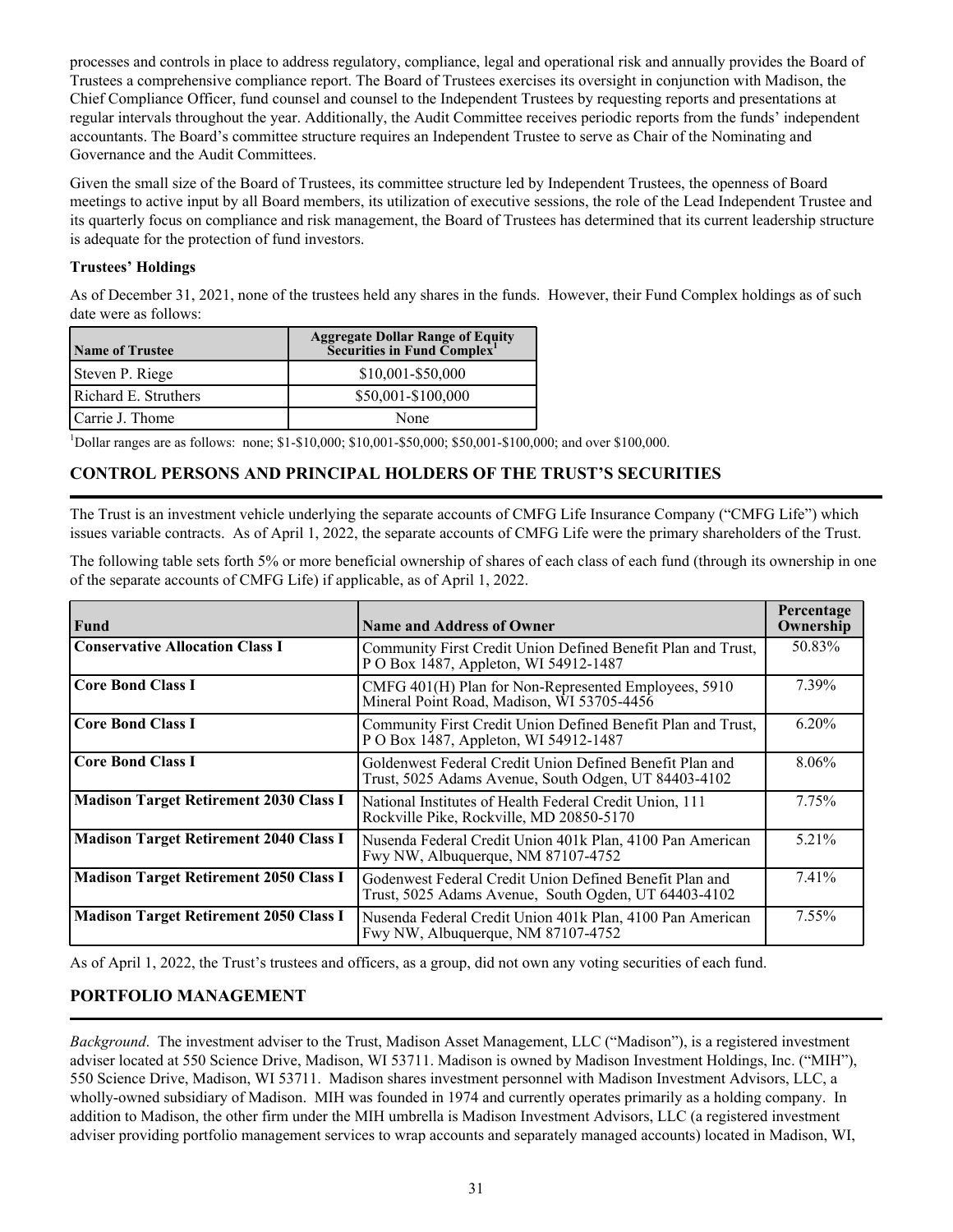which includes an insurance asset management division, Madison Scottsdale, located in Scottsdale, AZ, and an international equity team located in Toronto, Canada. Frank E. Burgess, who is the founder of MIH, owns a controlling interest in MIH.

*Investment Advisory Agreement.* Madison has entered into an Investment Advisory Agreement with the Trust that requires Madison to provide continuous professional investment management of the investments of the Trust, including establishing an investment program complying with the investment objectives, policies, and restrictions of each fund. As compensation for its services under the Investment Advisory Agreement, each fund pays Madison, on a monthly basis, a management fee computed computed at an annualized percentage rate of the average daily value of the net assets of each fund.

| Fund                           | <b>Advisory Fee</b>   | 2021          | 2020         | 2019      |
|--------------------------------|-----------------------|---------------|--------------|-----------|
| <b>Conservative Allocation</b> | $0.30\%$ <sup>1</sup> | \$<br>474,773 | 384,182<br>S | 365,258   |
| Moderate Allocation            | $0.30\%$ <sup>1</sup> | 522,407       | 535,549      | 587,185   |
| <b>Aggressive Allocation</b>   | $0.30\%$ <sup>1</sup> | 165,704       | 167,619      | 191,306   |
| Core Bond                      | 0.55%                 | 605,392       | 664,239      | 714,773   |
| High Income                    | 0.75%                 | 127,291       | 135,197      | 160,621   |
| Diversified Income             | 0.70%                 | 1,589,510     | 1,522,960    | 1,681,288 |
| Large Cap Value                | 0.60%                 | 1,406,842     | 1,305,295    | 1,566,788 |
| Large Cap Growth               | 0.80%                 | 1,776,202     | 1,570,042    | 1,724,632 |
| Mid Cap                        | $0.90\%$              | 1,593,772     | 1,404,087    | 1,562,216 |
| <b>International Stock</b>     | 1.15%                 | 326,318       | 323,156      | 369,776   |
| Madison Target Retirement 2020 | 0.25%                 | 75,220        | 87,627       | 93,594    |
| Madison Target Retirement 2030 | 0.25%                 | 178,402       | 162,838      | 159,403   |
| Madison Target Retirement 2040 | 0.25%                 | 104,845       | 97,658       | 96,309    |
| Madison Target Retirement 2050 | 0.25%                 | 82,109        | 68,512       | 61,972    |

During each of the three fiscal years ended December 31, the Trust paid the following investment advisory fees to Madison:

<sup>1</sup>The investment adviser contractually agreed to waive  $0.10\%$  of its  $0.30\%$  management fee until at least April 30, 2022. The fee waiver agreement was discontinued effective May 1, 2022. For the fiscal years ended December 31, 2021, 2020 and 2019, the management fee waivers were as follows: Conservative Allocation \$158,257, 128,061,and \$121,753; Moderate Allocation \$174,136, \$178,516, and \$195,728; and Aggressive Allocation \$55,235, \$55,873, and \$63,769. Amounts in the chart include fees waived.

*Services/Administrative Services Agreement.* In addition to providing investment management services to the funds, Madison also provides or otherwise arranges for the funds to have all operational and support services needed by each fund. For all funds but the **Target Date Funds**, such services are included in the Investment Advisory Agreement between Madison and the funds; for the **Target Date Funds**, such services are described in a separate Administrative Services Agreement between the parties described below. The services provided to the **Target Allocation Funds** and **Core Funds** include:

- Handling bookkeeping and portfolio accounting for the Trust.
- Handling telephone inquiries, cash withdrawals and other customer service functions (including monitoring wire transfers).
- Providing appropriate supplies, equipment and ancillary services necessary to conduct the Trust's affairs.
- Arranging for and paying the custodian, fund transfer agent, fund accountant and fund administrator.
- Arranging for and paying the Trust's legal counsel.
- Registering the Trust and its shares with the SEC and notifying any applicable state securities commissions of the sale of such shares in their jurisdiction.
- Printing and distributing prospectuses and periodic financial reports to current shareholders.
- Paying for trade association membership.
- Preparing shareholder reports, proxy materials and holding shareholder meetings.

In providing or arranging for the provision of the various services covered by the Investment Advisory Agreement, Madison negotiates for the best services at the best price available from the Trust's unaffiliated service providers. To the extent Madison is able to negotiate discounts from service providers, these discounts are not necessarily passed onto the Trust.

For the **Target Date Funds**, Madison has entered into an Administrative Services Agreement with the Trust (the "Services Agreement") that obligates Madison to provide or otherwise arrange for the Trust to provide these services for a fee of 0.05% computed at an annualized percentage rate of the average daily value of the net assets of each fund.

Based on the foregoing, except as set forth below, the funds remain responsible for all of the following fees:

- Independent Trustees' fees and expenses, including Lead Independent Trustee fees;
- Independent registered public accountants' fees and expenses (except that with regard to the **Target Date Funds**, these fees are included in the services fee paid to Madison);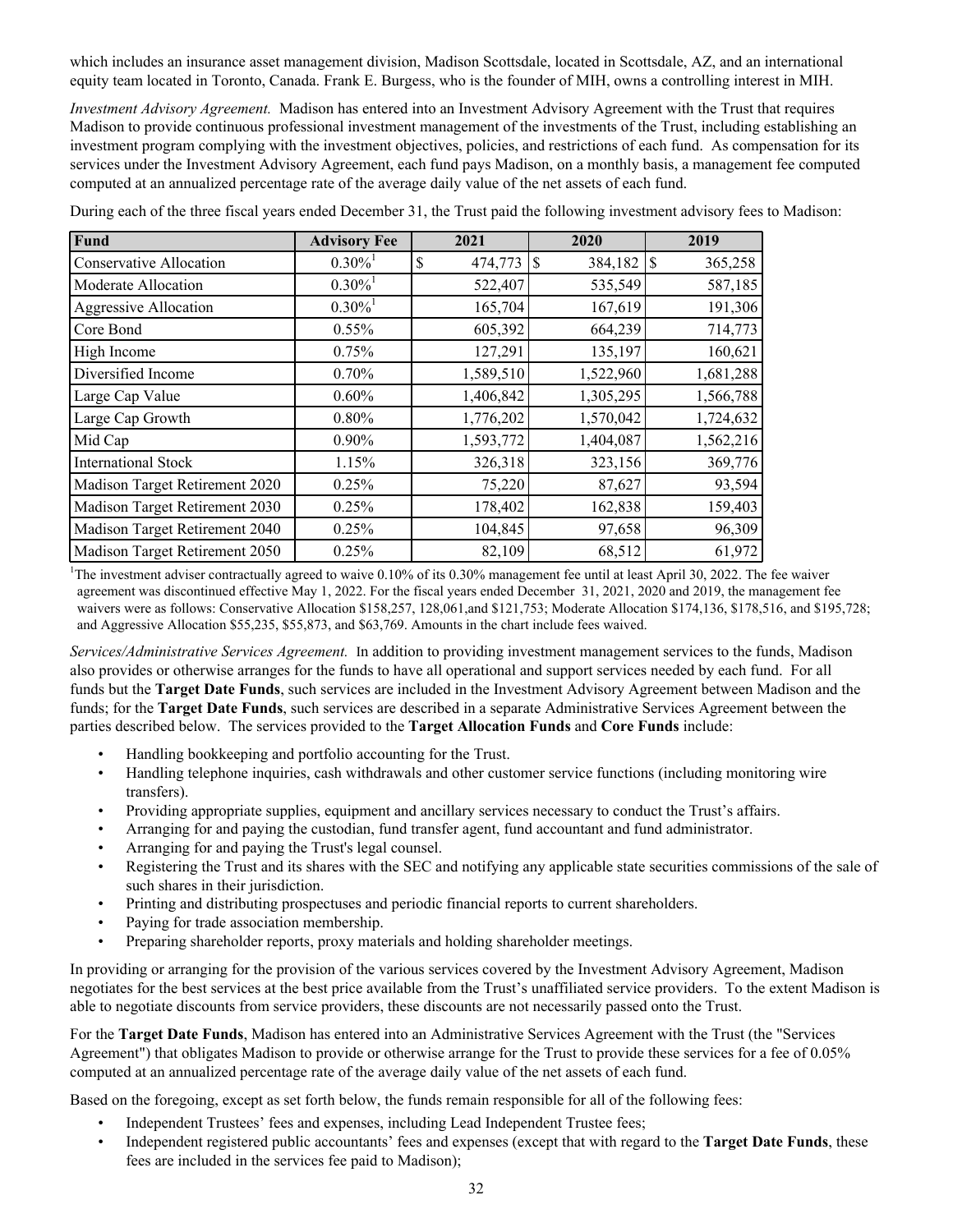- <span id="page-36-0"></span>• Costs associated with the Trust's compliance program under Rule 38a-1 of the 1940 Act, including personnel costs, which represents a percentage of the costs for the compliance program utilized by the Trust, other investment companies managed by Madison and its affiliates (except that with regard to the **Target Date Funds**, these fees are included in the services fee paid to Madison);
- Fees related to portfolio holdings, such as brokerage commissions, interest on loans, etc.;
- Rule 12b-1 distribution and service fees disclosed in the Trust prospectuses;
- Acquired fund fees, if any; and
- Extraordinary or non-recurring fees, such as fees and costs relating to any temporary line of credit the funds may maintain for emergency or extraordinary purposes.

During each of the three fiscal years ended December 31, the Trust paid the following service fees to Madison for the **Target Date Funds**:

| Fund                           | <b>Administrative</b><br><b>Services Fee</b> | 2021     | 2020     | 2019     |
|--------------------------------|----------------------------------------------|----------|----------|----------|
| Madison Target Retirement 2020 | $0.05\%$                                     | \$15,044 | \$17,525 | \$18,719 |
| Madison Target Retirement 2030 | $0.05\%$                                     | 35,681   | 32,568   | 31,881   |
| Madison Target Retirement 2040 | $0.05\%$                                     | 20,969   | 19.531   | 19,262   |
| Madison Target Retirement 2050 | $0.05\%$                                     | 16,404   | 13,702   | 12,394   |

**Subadvisers:** Madison may manage the assets of all of the funds using a "manager of managers" approach under which Madison may manage some or all of the funds' assets and may allocate some or all of the funds' assets among one or more specialist subadvisers. Madison selects subadvisers based on a continuing quantitative and qualitative evaluation of their abilities in managing assets pursuant to a particular investment style. While superior performance is the ultimate goal, short-term performance by itself will not be a significant factor in selecting or terminating subadvisers, and Madison does not expect frequent changes in subadvisers. Madison compensates subadvisers out of its own assets.

Madison monitors the performance of each subadviser to the extent it deems appropriate to achieve a fund's investment objective, reallocates fund assets among its own portfolio management team and individual subadvisers or recommends to the Board of Trustees that a fund employ or terminate particular subadvisers.The Trust and Madison received an exemptive order from the SEC that permits the Board to appoint or change unaffiliated subadvisers without shareholder approval. If there is a new appointment or change in unaffiliated subadviser, you will receive an "information statement" within 90 days after the date of the change.The statement will provide you with relevant information about the reason for the change and information about any new subadviser.

With regard to the funds discussed in this SAI, Madison does not currently use a subadviser.

# **PORTFOLIO MANAGERS**

*Compensation.* Madison believes portfolio managers should receive compensation for the performance of the firm's client accounts, their individual effort, and the overall profitability of the firm. As such, as of the date of the SAI, portfolio managers receive a base salary, as well as an incentive bonus based on the attainment of certain goals and objectives in the portfolio management process (described below). The portfolio managers also participate in the overall profitability of the firm directly, through an ownership interest in the firm, or indirectly, through a firm-sponsored profit sharing plan. Madison believes its portfolio managers' goals are aligned with those of long-term investors, recognizing client goals to outperform over the long-term.

With regard to incentive compensation, the incentive pools for the asset allocation, equity and fixed-income teams are calculated based on a percentage of revenue from each investment strategy. Equity and fixed income teams managers are rewarded for performance relative to their benchmark(s) over both a one- and three-year period (measured on a pre-tax basis). The asset allocation team managers are rewarded for performance relative to their benchmark(s) over a one-, three- and five-year period (measured on a pre-tax basis), which is based on a risk-adjusted return. Incentive compensation earned is paid out over a two year period, so that if a portfolio manager leaves the employ of Madison, he or she forfeits a percentage of his or her incentive compensation. The purpose of this structured payout is to aid in the retention of investment personnel. All incentive compensation must be approved by the Executive Committee and CFO. The incentive compensation pool shared by the members of the firm's asset allocation and equity management teams is based on the performance of the firm's various asset allocation and equity mutual funds measured against the appropriate index benchmarks.

The incentive compensation pool shared by the members of the firm's fixed-income management team is based on the performance of the firm's various fixed-income composites measured against the appropriate index benchmarks. All firm fixedincome accounts, including mutual funds, regardless of whether they are included in such composites, are managed with the same general investment philosophy, approach and applicable allocations regarding duration, spreads and other fixed-income characteristics.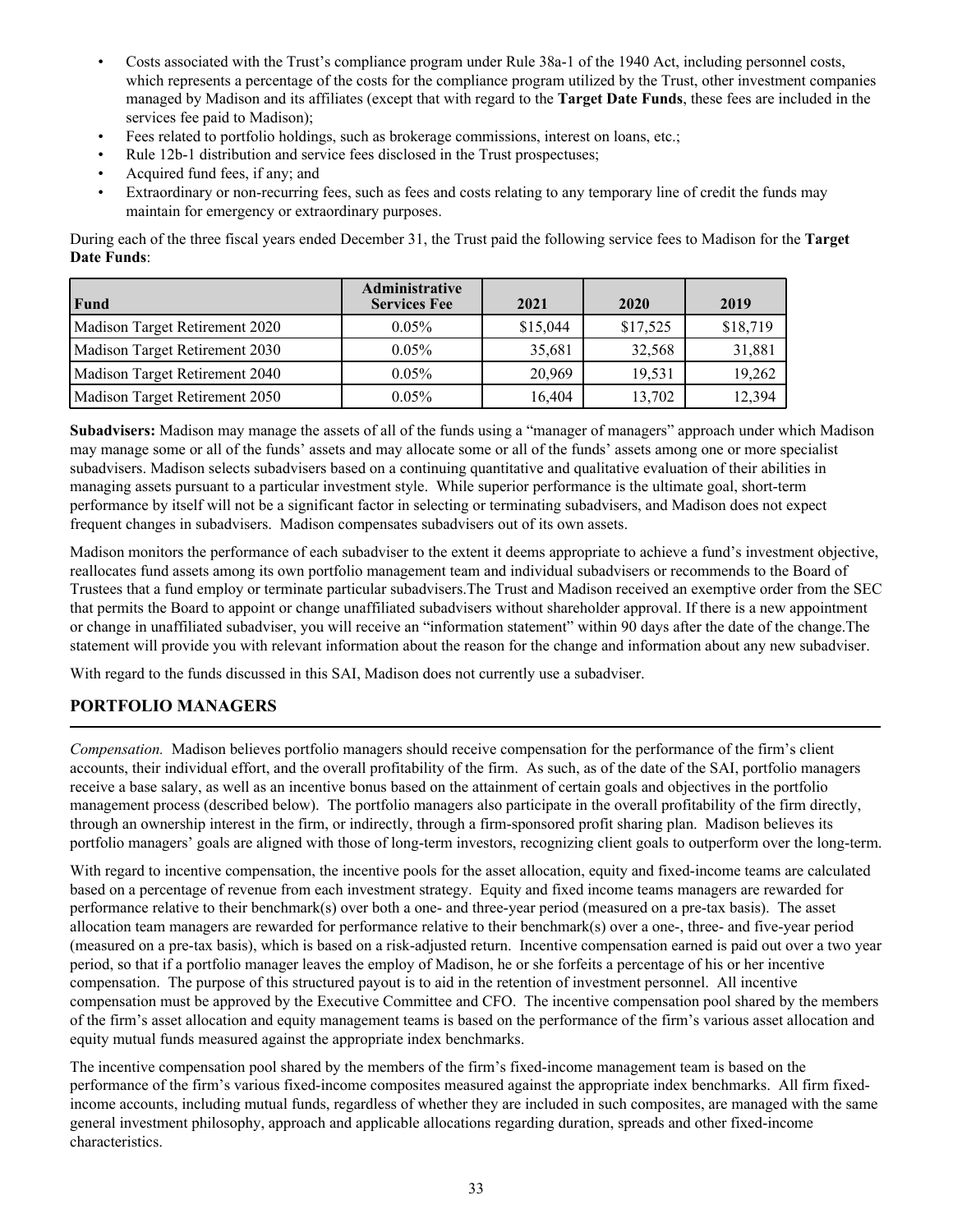There is no difference in the way the firm compensates portfolio managers for managing a mutual fund or a private client account (or any other type of account). Instead, compensation is based on the entire employment relationship, not on the performance of any single account or type of account.

*Other Accounts Managed (as of December 31, 2021):* 

### **David Hottmann - Target Allocation** and **Target Date Funds**

| <b>Types of Accounts</b>           | <b>Number of Other</b><br><b>Accounts Managed</b> | <b>Total Assets in</b><br><b>Accounts</b> | <b>Accounts with</b><br><b>Performance-Based</b><br><b>Advisory Fees</b> | <b>Total Assets in</b><br><b>Accounts with</b><br><b>Performance-Based</b><br><b>Advisory Fees</b> |
|------------------------------------|---------------------------------------------------|-------------------------------------------|--------------------------------------------------------------------------|----------------------------------------------------------------------------------------------------|
| Registered Investment Companies    |                                                   | \$269,978,510                             |                                                                          | \$0                                                                                                |
| Other Pooled Investment Vehicles I |                                                   | \$0                                       |                                                                          | \$0                                                                                                |
| <b>Other Accounts</b>              | 977                                               | \$1,043,202,410                           |                                                                          | \$0                                                                                                |

### **Patrick Ryan - Target Allocation** and **Target Date Funds**

| <b>Types of Accounts</b>         | <b>Number of Other</b><br><b>Accounts Managed</b> | <b>Total Assets in</b><br><b>Accounts</b> | <b>Accounts with</b><br><b>Performance-Based</b><br><b>Advisory Fees</b> | <b>Total Assets in</b><br><b>Accounts with</b><br><b>Performance-Based</b><br><b>Advisory Fees</b> |
|----------------------------------|---------------------------------------------------|-------------------------------------------|--------------------------------------------------------------------------|----------------------------------------------------------------------------------------------------|
| Registered Investment Companies  |                                                   | \$269,978,510                             |                                                                          | 50                                                                                                 |
| Other Pooled Investment Vehicles |                                                   |                                           |                                                                          | \$0                                                                                                |
| <b>Other Accounts</b>            | 990                                               | \$1,051,592,916                           |                                                                          | \$0                                                                                                |

#### **Chris Nisbet - Diversified Income Fund** (fixed income portion)

| <b>Types of Accounts</b>         | <b>Number of Other</b><br><b>Accounts Managed</b> | <b>Total Assets in</b><br><b>Accounts</b> | <b>Accounts with</b><br><b>Performance-Based</b><br><b>Advisory Fees</b> | <b>Total Assets in</b><br><b>Accounts with</b><br><b>Performance-Based</b><br><b>Advisory Fees</b> |
|----------------------------------|---------------------------------------------------|-------------------------------------------|--------------------------------------------------------------------------|----------------------------------------------------------------------------------------------------|
| Registered Investment Companies  |                                                   | \$257,754,618                             |                                                                          | \$0                                                                                                |
| Other Pooled Investment Vehicles |                                                   | \$0                                       |                                                                          | \$0                                                                                                |
| Other Accounts                   | .303                                              | \$797,485,168                             |                                                                          | \$0                                                                                                |

#### **Allen Olson - Core Bond, High Income** and **Diversified Income (fixed income portion) Funds**

| <b>Types of Accounts</b>         | <b>Number of Other</b><br><b>Accounts Managed</b> | <b>Total Assets in</b><br><b>Accounts</b> | <b>Accounts with</b><br><b>Performance-Based</b><br><b>Advisory Fees</b> | <b>Total Assets in</b><br><b>Accounts with</b><br><b>Performance-Based</b><br><b>Advisory Fees</b> |
|----------------------------------|---------------------------------------------------|-------------------------------------------|--------------------------------------------------------------------------|----------------------------------------------------------------------------------------------------|
| Registered Investment Companies  |                                                   | \$345,044,192                             |                                                                          | \$0                                                                                                |
| Other Pooled Investment Vehicles |                                                   | \$0                                       |                                                                          | \$0                                                                                                |
| Other Accounts                   | 664                                               | \$300,868,063                             |                                                                          | \$0                                                                                                |

#### **Chris Schroeder - High Income Fund**

| <b>Types of Accounts</b>         | <b>Number of Other</b><br><b>Accounts Managed</b> | <b>Total Assets in</b><br><b>Accounts</b> | <b>Accounts with</b><br><b>Performance-Based</b><br><b>Advisory Fees</b> | <b>Total Assets in</b><br><b>Accounts with</b><br><b>Performance-Based</b><br><b>Advisory Fees</b> |
|----------------------------------|---------------------------------------------------|-------------------------------------------|--------------------------------------------------------------------------|----------------------------------------------------------------------------------------------------|
| Registered Investment Companies  |                                                   | \$0                                       |                                                                          | \$0                                                                                                |
| Other Pooled Investment Vehicles |                                                   | S0                                        |                                                                          | \$0                                                                                                |
| Other Accounts                   |                                                   | \$212,993,743                             |                                                                          | \$0                                                                                                |

#### **Mike Sanders - Core Bond, High Income** and **Diversified Income (fixed income portion) Funds**

| <b>Types of Accounts</b>         | <b>Number of Other</b><br><b>Accounts Managed</b> | <b>Total Assets in</b><br><b>Accounts</b> | <b>Accounts with</b><br><b>Performance-Based</b><br><b>Advisory Fees</b> | <b>Total Assets in</b><br><b>Accounts with</b><br><b>Performance-Based</b><br><b>Advisory Fees</b> |
|----------------------------------|---------------------------------------------------|-------------------------------------------|--------------------------------------------------------------------------|----------------------------------------------------------------------------------------------------|
| Registered Investment Companies  |                                                   | \$393,706,511                             |                                                                          |                                                                                                    |
| Other Pooled Investment Vehicles |                                                   |                                           |                                                                          | \$0                                                                                                |
| Other Accounts                   | 5,613                                             | \$7,360,085,962                           |                                                                          | \$0                                                                                                |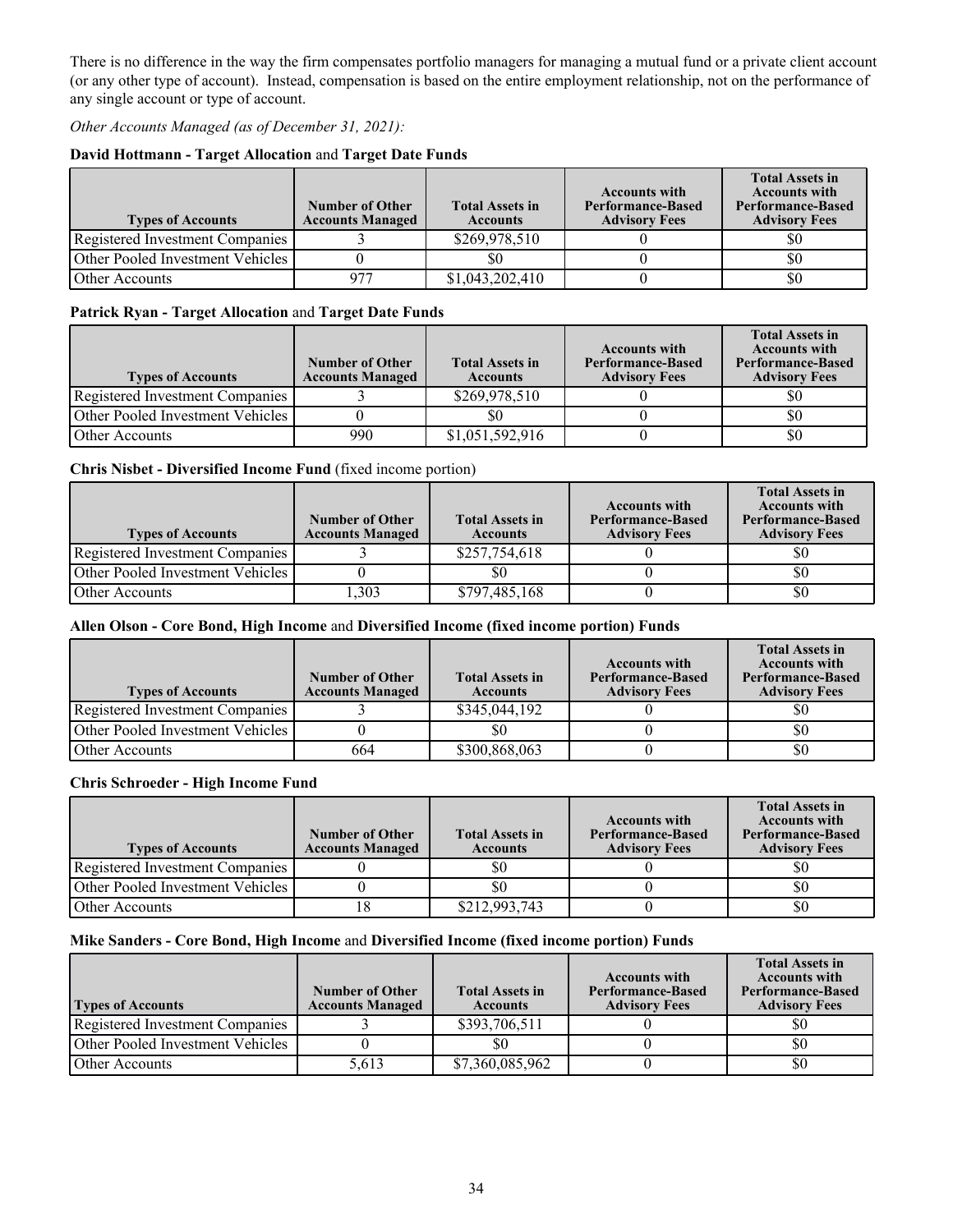### **John Brown - Diversified Income** (equity portion) and **Large Cap Value Funds**

| <b>Types of Accounts</b>                  | <b>Number of Other</b><br><b>Accounts Managed</b> | <b>Total Assets in</b><br><b>Accounts</b> | <b>Accounts with</b><br><b>Performance-Based</b><br><b>Advisory Fees</b> | <b>Total Assets in</b><br><b>Accounts with</b><br><b>Performance-Based</b><br><b>Advisory Fees</b> |
|-------------------------------------------|---------------------------------------------------|-------------------------------------------|--------------------------------------------------------------------------|----------------------------------------------------------------------------------------------------|
| Registered Investment Companies           |                                                   | \$535,982,201                             |                                                                          | \$0                                                                                                |
| <b>Other Pooled Investment Vehicles I</b> |                                                   |                                           |                                                                          | \$0                                                                                                |
| Other Accounts                            |                                                   | \$234,308,663                             |                                                                          | \$0                                                                                                |

### **Drew Justman - Diversified Income** (equity portion) and **Large Cap Value Funds**

| <b>Types of Accounts</b>               | Number of Other<br><b>Accounts Managed</b> | <b>Total Assets in</b><br><b>Accounts</b> | <b>Accounts with</b><br><b>Performance-Based</b><br><b>Advisory Fees</b> | <b>Total Assets in</b><br><b>Accounts with</b><br><b>Performance-Based</b><br><b>Advisory Fees</b> |
|----------------------------------------|--------------------------------------------|-------------------------------------------|--------------------------------------------------------------------------|----------------------------------------------------------------------------------------------------|
| <b>Registered Investment Companies</b> |                                            | \$781,913,223                             |                                                                          | \$0                                                                                                |
| Other Pooled Investment Vehicles       |                                            | 80                                        |                                                                          | \$0                                                                                                |
| Dther Accounts                         | 12                                         | \$234,308,663                             |                                                                          | \$0                                                                                                |

#### **Joe Maginot - Large Cap Growth Fund**

| <b>Types of Accounts</b>         | Number of Other<br><b>Accounts Managed</b> | <b>Total Assets in</b><br><b>Accounts</b> | <b>Accounts with</b><br>Performance-Based<br><b>Advisory Fees</b> | <b>Total Assets in</b><br><b>Accounts with</b><br><b>Performance-Based</b><br><b>Advisory Fees</b> |
|----------------------------------|--------------------------------------------|-------------------------------------------|-------------------------------------------------------------------|----------------------------------------------------------------------------------------------------|
| Registered Investment Companies  |                                            | \$0                                       |                                                                   | S0                                                                                                 |
| Other Pooled Investment Vehicles |                                            | \$0                                       |                                                                   | \$0                                                                                                |
| Other Accounts                   | 675                                        | \$3,556,048,219                           |                                                                   | \$0                                                                                                |

## **Richard Eisinger - Large Cap Growth** and **Mid Cap Funds**

| <b>Types of Accounts</b>         | <b>Number of Other</b><br><b>Accounts Managed</b> | <b>Total Assets in</b><br><b>Accounts</b> | <b>Accounts with</b><br><b>Performance-Based</b><br><b>Advisory Fees</b> | <b>Total Assets in</b><br><b>Accounts with</b><br><b>Performance-Based</b><br><b>Advisory Fees</b> |
|----------------------------------|---------------------------------------------------|-------------------------------------------|--------------------------------------------------------------------------|----------------------------------------------------------------------------------------------------|
| Registered Investment Companies  |                                                   | \$1,181,330,621                           |                                                                          | \$0                                                                                                |
| Other Pooled Investment Vehicles |                                                   |                                           |                                                                          | \$0                                                                                                |
| Other Accounts                   | 2.311                                             | \$7,042,818,024                           |                                                                          | \$0                                                                                                |

#### **Haruki Toyama - Large Cap Growth and Mid Cap Funds**

| <b>Types of Accounts</b>               | <b>Number of Other</b><br><b>Accounts Managed</b> | <b>Total Assets in</b><br><b>Accounts</b> | <b>Accounts with</b><br><b>Performance-Based</b><br><b>Advisory Fees</b> | <b>Total Assets in</b><br><b>Accounts with</b><br><b>Performance-Based</b><br><b>Advisory Fees</b> |
|----------------------------------------|---------------------------------------------------|-------------------------------------------|--------------------------------------------------------------------------|----------------------------------------------------------------------------------------------------|
| <b>Registered Investment Companies</b> |                                                   | \$762,688,277                             |                                                                          | S0                                                                                                 |
| Other Pooled Investment Vehicles       |                                                   | S0                                        |                                                                          | \$0                                                                                                |
| Other Accounts                         | 870                                               | \$2,141,030,411                           |                                                                          | \$0                                                                                                |

#### **Andy Romanowich - Mid Cap Fund**

| <b>Types of Accounts</b>         | <b>Number of Other</b><br><b>Accounts Managed</b> | <b>Total Assets in</b><br><b>Accounts</b> | <b>Accounts with</b><br><b>Performance-Based</b><br><b>Advisory Fees</b> | <b>Total Assets in</b><br><b>Accounts with</b><br><b>Performance-Based</b><br><b>Advisory Fees</b> |
|----------------------------------|---------------------------------------------------|-------------------------------------------|--------------------------------------------------------------------------|----------------------------------------------------------------------------------------------------|
| Registered Investment Companies  |                                                   | \$762,688,277                             |                                                                          | \$0                                                                                                |
| Other Pooled Investment Vehicles |                                                   | \$0                                       |                                                                          | \$0                                                                                                |
| Other Accounts                   | 865                                               | \$2,139,582,950                           |                                                                          | \$0                                                                                                |

## **Thomas Tibbles – International Stock Fund**

| <b>Types of Accounts</b>         | <b>Number of Other</b><br><b>Accounts Managed</b> | <b>Total Assets in</b><br><b>Accounts</b> | <b>Accounts with</b><br><b>Performance-Based</b><br><b>Advisory Fees</b> | <b>Total Assets in</b><br><b>Accounts with</b><br><b>Performance-Based</b><br><b>Advisory Fees</b> |
|----------------------------------|---------------------------------------------------|-------------------------------------------|--------------------------------------------------------------------------|----------------------------------------------------------------------------------------------------|
| Registered Investment Companies  |                                                   | \$16,987,951                              |                                                                          | \$0                                                                                                |
| Other Pooled Investment Vehicles |                                                   | S0                                        |                                                                          | \$0                                                                                                |
| Other Accounts                   | 327                                               | \$501,174,060                             |                                                                          | \$0                                                                                                |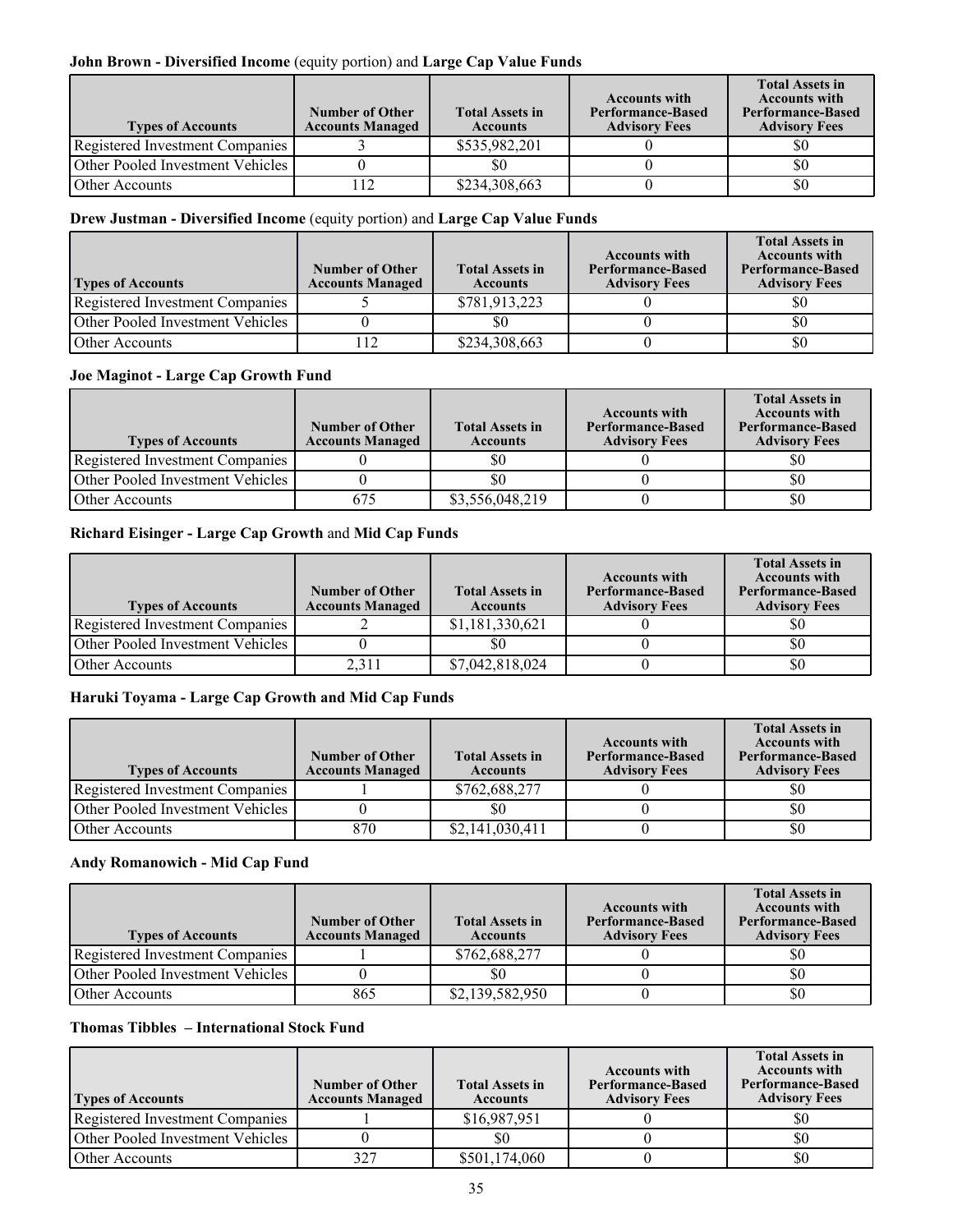#### <span id="page-39-0"></span>**Patrick Tan – International Stock Fund**

| <b>Types of Accounts</b>         | <b>Number of Other</b><br><b>Accounts Managed</b> | <b>Total Assets in</b><br><b>Accounts</b> | <b>Accounts with</b><br><b>Performance-Based</b><br><b>Advisory Fees</b> | <b>Total Assets in</b><br><b>Accounts with</b><br><b>Performance-Based</b><br><b>Advisory Fees</b> |
|----------------------------------|---------------------------------------------------|-------------------------------------------|--------------------------------------------------------------------------|----------------------------------------------------------------------------------------------------|
| Registered Investment Companies  |                                                   | \$16,987,951                              |                                                                          | \$0                                                                                                |
| Other Pooled Investment Vehicles |                                                   | SO.                                       |                                                                          | \$0                                                                                                |
| Other Accounts                   | 327                                               | \$501,174,060                             |                                                                          | \$0                                                                                                |

#### **Alyssa Rudakas – International Stock Fund**

| <b>Types of Accounts</b>         | Number of Other<br><b>Accounts Managed</b> | <b>Total Assets in</b><br><b>Accounts</b> | <b>Accounts with</b><br><b>Performance-Based</b><br><b>Advisory Fees</b> | <b>Total Assets in</b><br><b>Accounts with</b><br><b>Performance-Based</b><br><b>Advisory Fees</b> |
|----------------------------------|--------------------------------------------|-------------------------------------------|--------------------------------------------------------------------------|----------------------------------------------------------------------------------------------------|
| Registered Investment Companies  |                                            | \$16,987,951                              |                                                                          | \$0                                                                                                |
| Other Pooled Investment Vehicles |                                            | \$0                                       |                                                                          | \$0                                                                                                |
| Other Accounts                   | 327                                        | \$501,174,060                             |                                                                          | \$0                                                                                                |

*Material Conflicts of Interest:* Potential conflicts of interest may arise because Madison engages in portfolio management activities for clients other than the funds. For example, portfolio managers at Madison and its affiliates typically manage multiple accounts. These accounts may include, among others, mutual funds, separate accounts (assets managed on behalf of wealthy individuals as well as institutions such as pension funds, colleges and universities, insurance companies and foundations), subadvised accounts that we manage for other investment advisers and model accounts for which we only provide recommendations to our clients and do not have discretion to actually trade the accounts.

Our portfolio managers make investment decisions for each portfolio based on the investment objectives, policies, practices, and other relevant investment considerations that the managers believe are applicable to that portfolio. Consequently, portfolio managers may purchase (or sell) securities for one portfolio and not another portfolio. Likewise, we may purchase securities for one portfolio and sell the same security from another. To address the potential conflicts that occur as a result, Madison adopted a variety of portfolio security aggregation, brokerage and trade allocation policies which are designed to provide reasonable assurance that buy and sell opportunities are allocated fairly among clients. Likewise, Madison follows the funds' cross-trade (Rule 17a-7) policies and procedures when transacting from one account to another. In this manner, we seek to address any potential conflicts associated with managing multiple accounts for multiple clients. Also, as disclosed under the "Portfolio Manager Compensation" section, our portfolio managers' compensation is determined in the same manner with respect to all portfolios managed by the portfolio manager.

In connection with the management of the **Target Allocation** and **Target Date Funds**, trustees and officers of these funds and the underlying affiliated mutual funds in which they invest (the "Underlying Madison Funds") and certain directors and officers of Madison and its affiliates also serve in similar positions with most of the underlying Madison Funds. Therefore, if the interests of the **Target Allocation** and **Target Date Funds** and the Underlying Madison Funds were ever to diverge, it is possible that a conflict of interest could arise and affect how fund trustees and officers fulfill their fiduciary duties to these funds. Trustees of the **Target Allocation** and **Target Date Funds** believe they have structured these funds to avoid these concerns. However, a situation could conceivably occur where proper action for the **Target Allocation** and **Target Date Funds** could be adverse to the interests of an Underlying Madison Fund, or the reverse could occur. If such a possibility arises, trustees and officers of the affected funds and the directors and officers of Madison will carefully analyze the situation and take all steps they believe are reasonable to minimize and, where possible, eliminate the potential conflict.

*Fund Ownership:* As of December 31, 2021, no portfolio manager beneficially owned any fund shares.

# **TRANSFER AGENT**

DST Asset Manager Solutions, Inc. ("DST"), 2000 Crown Colony Drive, Quincy, Massachusetts 02169, is the funds' transfer agent. As transfer agent, DST maintains the funds' shareholder records and reports.

## **CUSTODIAN**

State Street Bank and Trust Company ("State Street"), 225 Franklin Street, Boston, Massachusetts 02110, is the custodian for the securities and cash of the funds.

In its capacity as custodian, State Street holds all securities and cash owned by the funds and receives all payments of income, payments of principal or capital distributions with respect to securities owned by the funds. Also, the custodian receives payment for the shares issued by the funds. The custodian releases and delivers securities and cash upon proper instructions from the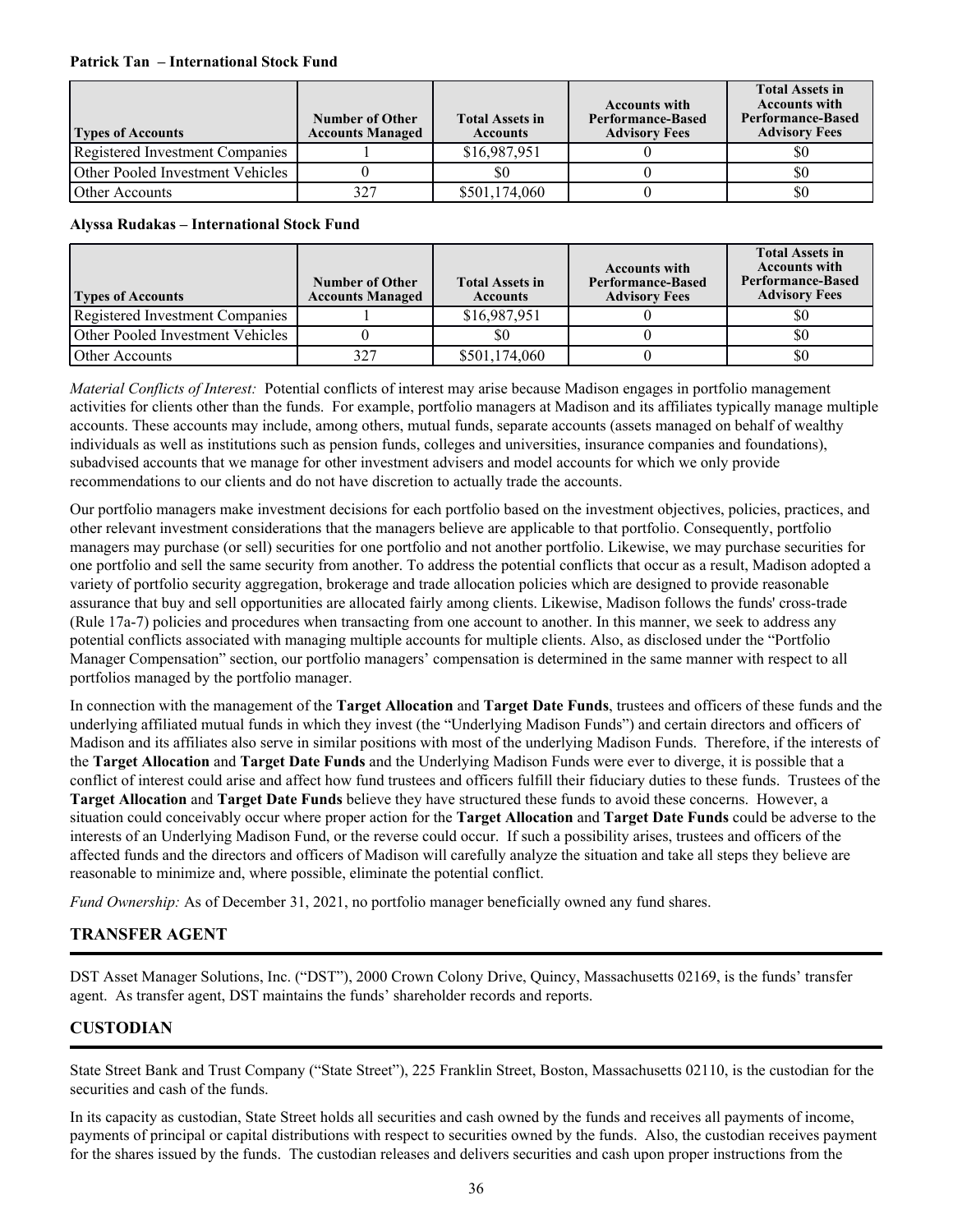<span id="page-40-0"></span>funds. Pursuant to, and in furtherance of, a custody agreement with State Street, the funds use automated instructions and a cash data entry system to transfer monies to and from the funds' account at the custodian. State Street Bank also serves as subadministrator to the funds.

# **LENDING PORTFOLIO SECURITIES**

State Street serves as securities lending agent for the funds, except the **Target Date Funds**, and in that role administers each fund's securities lending program pursuant to the terms of a securities lending agency agreement entered into between the Trust and State Street (the "Securities Lending Agreement").

As securities lending agent, State Street is responsible for the implementation and administration of each fund's securities lending program. State Street's responsibilities include: (1) lending available securities to approved borrowers; (2) determining whether a loan shall be made and negotiating the terms and conditions of the loan with the borrower, provided that such terms and conditions are consistent with the terms and conditions of the Securities Lending Agreement; (3) receiving and holding, on the fund's behalf, collateral from borrowers to secure obligations of borrowers with respect to any loan of available securities; (4) marking loaned securities and collateral to their market value each business day; (5) obtaining additional collateral, as needed, to maintain the value of the collateral relative to the market value of the loaned securities at the levels required by the Securities Lending Agreement; (6) returning the collateral to the borrower, at the termination of the loan, upon the return of the loaned securities; (7) investing cash collateral in permitted investments; and (8) establishing and maintaining records related to the funds securities lending activities.

State Street is compensated for the above-described services from its securities lending revenue split, as provided in the Securities Lending Agreement. The table below shows the income each fund earned and the fees and compensation it paid to State Street as securities lending agent in connection with its securities lending activities during the fiscal year ended December 31, 2021.

| <b>FUND</b>                  | <b>Gross Income</b><br>from<br><b>Securities</b><br>Lending<br><b>Activities</b> | <b>Fees Paid to</b><br><b>Securities</b><br><b>Lending Agent</b><br>from a Revenue<br><b>Split</b> | <b>Fees Paid for</b><br><b>Cash Collateral</b><br>Management<br><b>Services</b> | <b>Rebate</b> (paid<br>to borrower) | <b>Aggregate Fees/</b><br>Compensation<br>Paid by the Fund<br>for Securities<br><b>Lending Activity</b> | <b>Net Income to</b><br>the Fund from<br><b>Securities</b><br>Lending<br>Activities <sup>1</sup> |
|------------------------------|----------------------------------------------------------------------------------|----------------------------------------------------------------------------------------------------|---------------------------------------------------------------------------------|-------------------------------------|---------------------------------------------------------------------------------------------------------|--------------------------------------------------------------------------------------------------|
| Conservative Allocation      | \$64,817                                                                         | \$18,896                                                                                           | \$1,823                                                                         | \$0                                 | \$20,719                                                                                                | \$44,098                                                                                         |
| Moderate Allocation          | 83,440                                                                           | 24,163                                                                                             | 2,881                                                                           | $\mathbf{0}$                        | 27,044                                                                                                  | 56,396                                                                                           |
| <b>Aggressive Allocation</b> | 42,349                                                                           | 12,315                                                                                             | 1,286                                                                           | $\theta$                            | 13,601                                                                                                  | 28,748                                                                                           |
| Core Bond                    | 3,611                                                                            | 975                                                                                                | 351                                                                             | $\theta$                            | 1,326                                                                                                   | 2,285                                                                                            |
| High Income                  | 7,308                                                                            | 2,133                                                                                              | 196                                                                             | $\theta$                            | 2,329                                                                                                   | 4,979                                                                                            |
| Diversified Income           | 1,852                                                                            | 500                                                                                                | 180                                                                             | $\theta$                            | 680                                                                                                     | 1,172                                                                                            |
| Large Cap Value              |                                                                                  |                                                                                                    |                                                                                 |                                     |                                                                                                         |                                                                                                  |
| Large Cap Growth             | 3,293                                                                            | 899                                                                                                | 294                                                                             |                                     | 1,193                                                                                                   | 2,100                                                                                            |
| Mid Cap                      | 1,246                                                                            | 285                                                                                                | 296                                                                             | $\theta$                            | 581                                                                                                     | 665                                                                                              |
| International Stock          | 2,824                                                                            | 827                                                                                                | 65                                                                              | 3                                   | 895                                                                                                     | 1,929                                                                                            |

<sup>1</sup>Net income from securities lending activities noted above may not match the funds' current financial statements, which reflects when income was distributed to the funds.

The funds do not pay separate indemnification fees, administration fees, or other fees not reflected above.

# **DISTRIBUTION**

#### **Principal Distributor and Distribution of Fund Shares**

As described in the prospectuses, the Trust does not offer its shares directly to the public. Shares of the Trust are currently issued and redeemed through MFD Distributor, LLC (the "Distributor"). The Distributor, located at 550 Science Drive, Madison, WI 53711, acts as the Trust's principal distributor pursuant to a Distribution Agreement between the Trust, on behalf of each fund, and the Distributor. The Distributor is a wholly owned subsidiary of MIH.

Shares of the funds are offered continuously by the Distributor on behalf of the funds and are purchased and redeemed at NAV. The Distribution Agreement provides that the Distributor will use its best efforts to render services to the funds, but in the absence of willful misfeasance, bad faith, gross negligence or reckless disregard of its obligations, it will not be liable to the funds or any shareholder for any error of judgment or mistake of law or any act or omission or for any losses sustained by the funds or the funds' shareholders.

The Distributor has not received any underwriting commissions from the Trust for the last three fiscal years.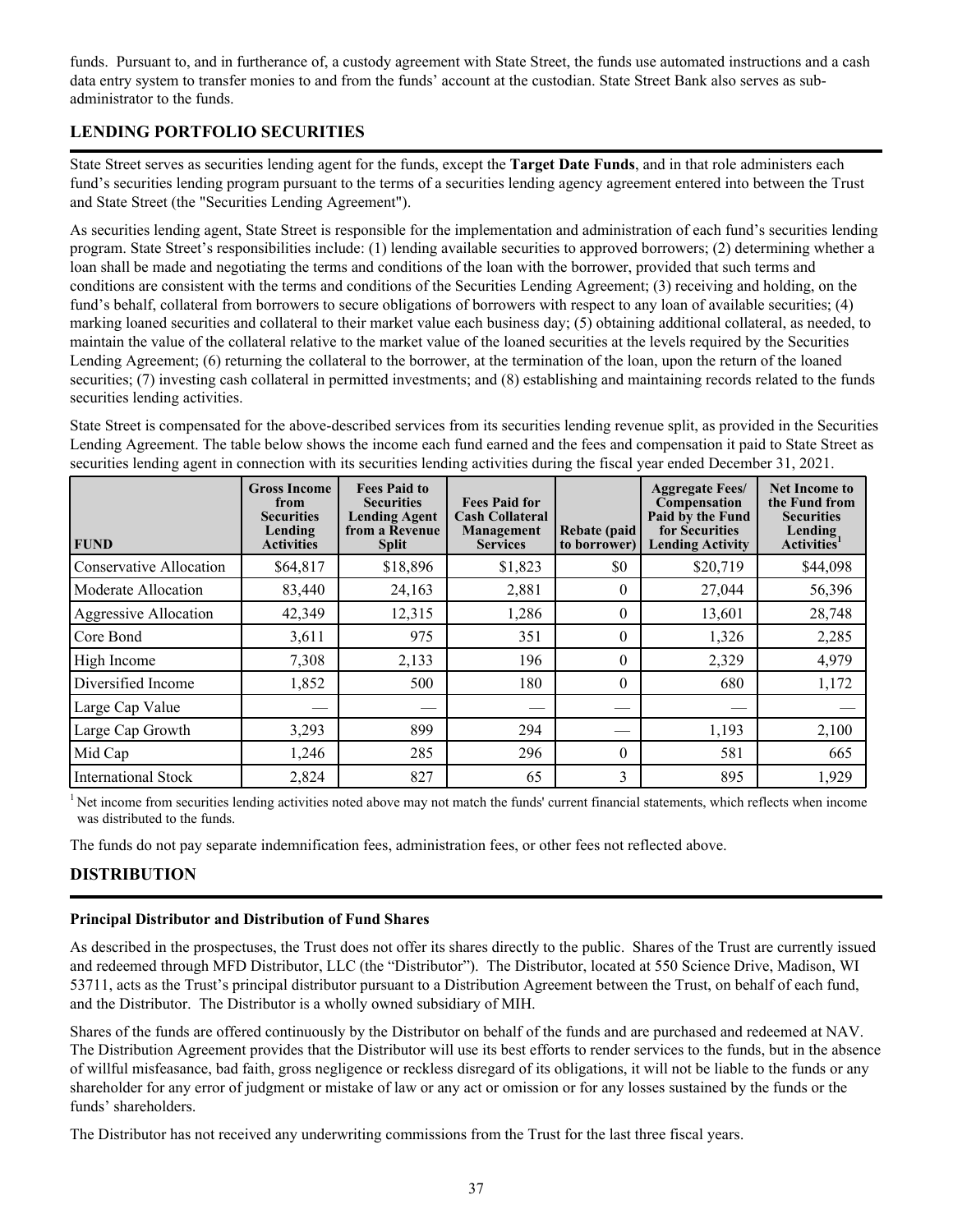<span id="page-41-0"></span>The table below shows the commissions and other compensation received by each principal underwriter who is an affiliated person of the Trust or an affiliated person of that affiliated person, directly or indirectly, from the Trust during the fiscal year ended December 31, 2021:

| <b>Name of Principal Underwriter</b> | Net<br>Underwriting<br>Discounts and<br><b>Commissions</b> | <b>Compensation on</b><br><b>Redemptions and</b><br><b>Repurchases</b> | <b>Brokerage</b><br><b>Commissions</b> | Other Compensation |
|--------------------------------------|------------------------------------------------------------|------------------------------------------------------------------------|----------------------------------------|--------------------|
| MFD Distributor, LLC                 | None                                                       | None                                                                   | None                                   | \$309.799          |

 $1$  Reflects amount paid under the distribution and service plan discussed below.

#### **Distribution and Service Plan**

The Board of Trustees has adopted a distribution and service plan with respect to the Trust's Class II shares (the "Plan") pursuant to Rule 12b-1 under the 1940 Act. Under the Plan, the Trust will pay the Distributor distribution and/or service fees for Class II shares at an aggregate annual rate of 0.25% of each fund's daily net assets attributable to the Class II shares. In return for compensation under the Plan, the Distributor carries out activities primarily intended to result in the sale of Class II shares or the servicing of Class II shareholders. The Distributor may also pass through all or a portion of the distribution and service fee to broker-dealers or others who distribute Class II shares and/or service Class II shareholders. The Distributor and/or Madison may also make payments from their own resources to brokers, financial advisors, or others for selling Class II shares or servicing Class II shareholders.

The distribution and service fees will be used to compensate the Distributor for any activity that is (a) primarily intended to provide ongoing servicing and maintenance of the accounts of shareholders of the Class II shares, including, but not limited to, compensation of dealers and others for providing personal and account maintenance services to Class II shareholders and salaries and other expenses relating to the Class II account servicing efforts ("shareholder servicing") and/or (b) primarily intended to result in the sale of Class II shares, including, but not limited to, compensation of dealers and others for various activities primarily intended to result in the sale of Class II shares, and salaries and other expenses relating to selling or servicing efforts. Without limiting the generality of the foregoing, the initial categories of distribution expenses shall include: (a) salaries and expenses of sales force, home office management and marketing personnel; (b) expenses incurred by the principal underwriter for office space, office equipment and supplies; (c) expenses incurred by the principal underwriter for the preparation, printing and distribution of sales literature used in connection with the offering of the Class II shares; (d) expenses incurred by the principal underwriter for advertising, promoting and selling the Class II shares; (e) the cost of printing or distributing the Trust's prospectuses or statement of additional information (or supplements thereto) used in connection with the offering of the Class II shares; (f) the cost of printing and distributing additional copies, for use as sales literature for the Class II shares, of annual reports and other communications prepared by the Trust for distribution to existing shareholders; (g) the cost of holding seminars and sales meetings designed to promote the sale of the Class II shares; (h) the cost of training sales personnel regarding sale of the Class II shares; and (i) the cost of any other activity that the Board determines is primarily intended to result in the sale of Class II shares. Under no circumstances may more than 0.25% of a fund's average daily net assets be allocated to shareholder servicing.

Because Madison is required to reimburse the Distributor for any expenses incurred by the Distributor that exceed the revenue it receives, in the event that the Distributor is not fully reimbursed by the Trust for expenses it incurs under the Plan in any fiscal year, Madison will reimburse the Distributor for such excess expenses.

The Plan is a "compensation plan" which means that payments under the Plan are based upon a percentage of daily net assets attributable to the Class II shares of each fund, regardless of the amounts actually paid or expenses actually incurred by the Distributor; however, in no event may such payments exceed the maximum allowable fee. It is, therefore, possible that the Distributor may realize a profit in a particular year as a result of these payments. In the event that fees payable to the Distributor under the Plan are less than the amount of expenses the Distributor incurs under the Plan in any fiscal year, the Distributor may carry these expenses forward, provided, however, that the Board may terminate the Plan and thus the Trust's obligation to make further payments at any time. Accordingly, the Trust does not treat such expenses relating to the Class II shares as a liability.

A fund may engage in joint distribution activities with other funds included within the Trust and to the extent the expenses are not allocated to a specific fund, expenses will be allocated based on the fund's net assets.

The Plan must be approved annually by a majority of the Board, including a majority of the Independent Trustees, who are not interested persons of the Trust and who have no direct or indirect financial interest in the operation of the Plan, by votes cast in person at meetings called for the purpose of voting on such Plan.

Pursuant to the Plan, at least quarterly, the Distributor provides the Trust with a written report of the amounts expended under the Plan and the purpose for which these expenditures were made. The Board of Trustees reviews these reports on a quarterly basis to determine their continued appropriateness.

The Plan provides that it will continue in effect only so long as its continuance is approved at least annually by a majority of both the Board and the Independent Trustees. The Plan provides that it may be terminated without penalty: (a) by vote of a majority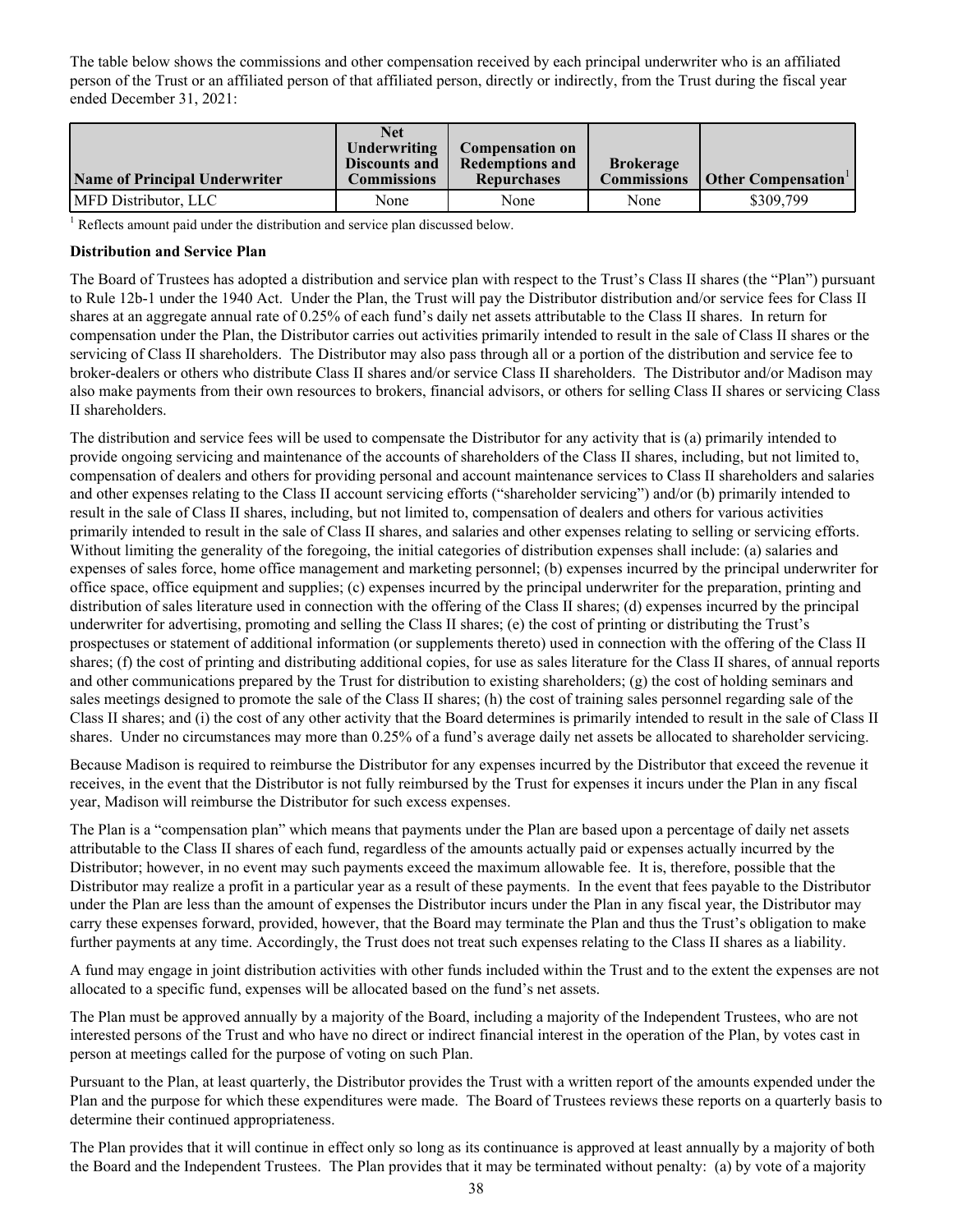<span id="page-42-0"></span>of the Independent Trustees; (b) by a vote of a majority of the votes attributable to a fund's outstanding Class II shares upon 60 days' written notice to the Distributor; and (c) automatically in the event of assignment. The Plan further provides that it may not be amended to increase the maximum amount of the fees for the services described therein without the approval of a majority of the votes attributable to the outstanding Class II shares of the applicable fund which has voting rights with respect to the Plan. And finally, the Plan provides that no material amendment to the Plan will, in any event, be effective unless it is approved by a majority vote of both the Board and the Independent Trustees. The holders of Class II shares have exclusive voting rights with respect to the Plan.

In adopting the Plan, the Board concluded that, in its judgment, there is a reasonable likelihood that the Plan will benefit the holders of the Class II shares of the Trust by increasing overall assets of those funds with Class II shares. The Board of Trustees determined that shareholders will benefit from an increase in fund assets in several ways, including: (i) providing the Investment Adviser greater presence in the marketplace; (ii) reducing the potential adverse impact of redemptions on the Investment Adviser to carry out each fund's investment strategy; (iii) increasing each fund's economies of scale by spreading fixed costs over a larger shareholder base; (iv) simplifying compliance with the diversification rules of the1940 Act and the Code; and (v) improving the image of the funds, making them more marketable.

The table below shows the dollar amounts spent by the Trust under the Plan for the fiscal year ended December 31, 2021 for each of the following items:

|                                                                         | <b>Class II Plan</b> |
|-------------------------------------------------------------------------|----------------------|
| Advertising                                                             |                      |
| Printing and mailing of prospectuses to other than current shareholders |                      |
| Compensation to underwriters                                            |                      |
| Compensation to selling dealers/insurance companies                     | \$309,799            |
| Compensation to sales personnel                                         |                      |
| Interest, carrying, or other financing charges                          |                      |
| <b>Total</b>                                                            | \$309,799            |

## **BROKERAGE**

Madison is responsible for: (1) decisions to buy and sell securities for each of the funds, (2) the selection of brokers and dealers to effect such transactions and (3) the negotiation of brokerage commissions, if any, charged on such transactions.

In general, Madison seeks to obtain prompt and reliable execution of orders at the most favorable prices or yields when purchasing and selling fund securities. In determining the best execution, Madison may take into account a dealer's operational and financial capabilities, the type of transaction involved, the dealer's general relationship with Madison and any statistical, research or other services the dealer provides it, including payment for Madison's use of research services. This may include brokerage and research provided by third parties that is paid for by so-called "soft dollars" earned as a result of fund brokerage transactions (to the extent permitted by law or regulation). Research and statistical information regarding securities may be used by Madison for the benefit of all members of the mutual funds and other clients of MIH, Madison and their affiliates. Therefore, the funds may not be Madison's only client that benefits from its receipt of research and brokerage from the brokers and dealers the funds use for their trading needs. However, as a policy matter, Madison will not pay higher commissions to any particular broker that provides it soft dollar brokerage or research benefits than Madison would pay to any other full-service institutional broker that did not provide such benefits (although "full service" commission rates are generally higher than "execution only" commission rates). Madison considers brokerage and research benefits earned through soft dollars in determining whether it is obtaining best execution of securities transactions for the funds. In the event that any non-price factors are taken into account and the execution price paid is increased, it would only be in reasonable relation to the benefit of such non-price factors to the Trust as Madison determines in good faith.

What is the "research" that is paid for with soft dollars? Research refers to services and/or products provided by a broker, the primary use of which must directly assist Madison in its "investment decision-making process" and not in the management of Madison. The term "Investment Decision-Making Process" refers to the quantitative and qualitative processes and related tools Madison uses in rendering investment advice to the funds and its other clients, including financial analysis, trading and risk analysis, securities selection, broker selection, asset allocation, and suitability analysis.

Research may be proprietary or third party. Proprietary research is provided directly from a broker (for example, research provided by broker analysts and employees about a specific security or industry or region, etc.). Third party research is provided by the payment by a broker, in full or in part, for research services provided by third parties. Both types of research may involve electronically and facsimile provided research and electronic portfolio management services and computer software supporting such research and services.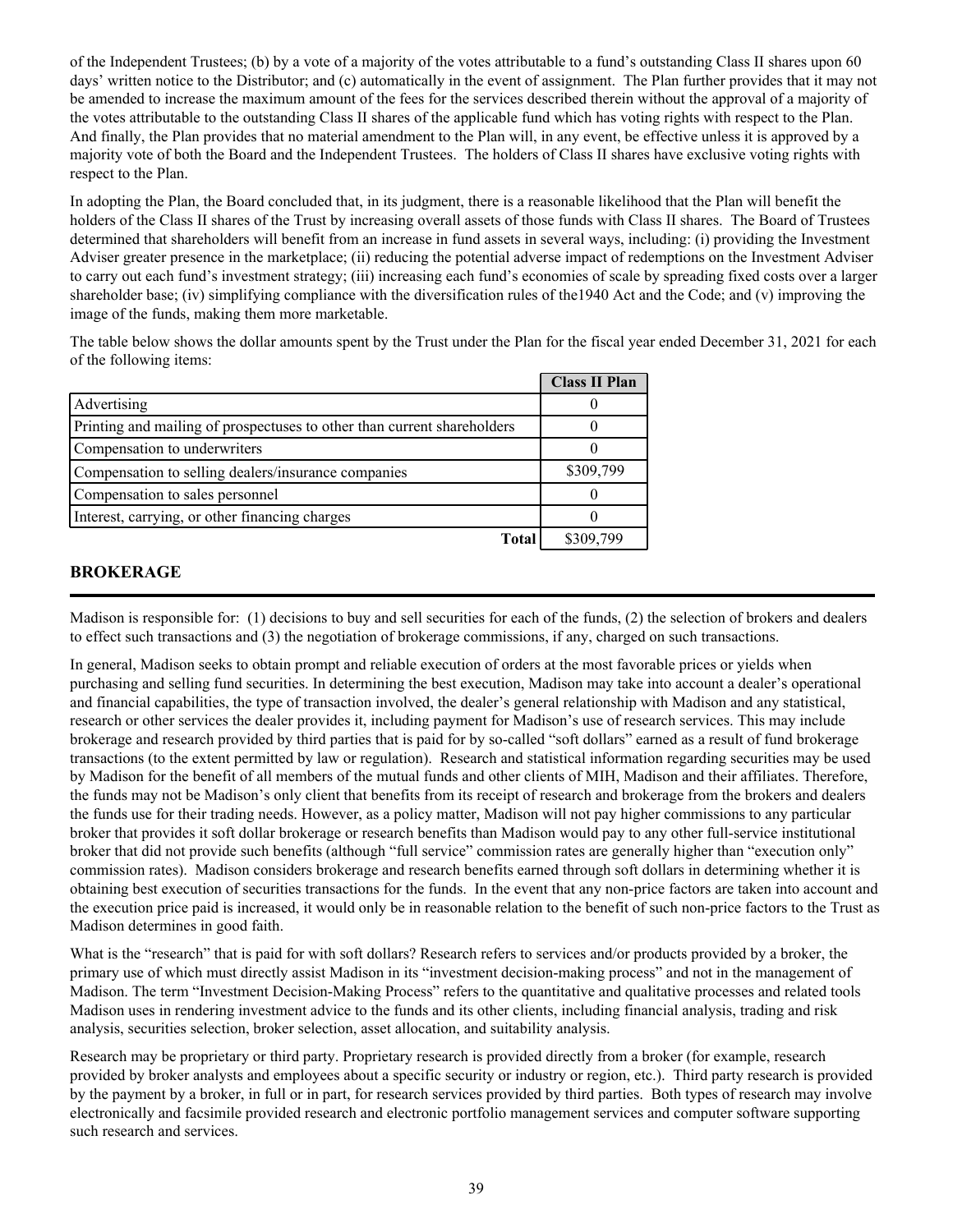Typical third party research providers may include, but are not limited to, Bloomberg, Factset, Research Direct, Baseline, Bondedge, Tegus, Bank Credit Analysis, S&P CreditWeek, etc. For example, research may include a tool that helps Madison decide what might happen to the price of a particular bond following a specific change in interest rate. This analytical tool may be considered research because it affects Madison's decision making process regarding that bond.

Madison may receive from brokers products or services which are used by Madison both for research and for administrative, marketing or other non-research purposes. In such instances, Madison makes a good faith effort to determine the relative proportion of its use of such product/service that is for research. Only that portion of the research aspect of the cost of obtaining such product/service may be paid for using soft dollars. Madison pays the remaining portion of the cost of obtaining the product or service in cash from its own resources.

Although Madison believes that all its clients and those of its affiliates, including the funds, benefit from the research received by it from brokers, Madison may not necessarily use such research or brokerage services in connection with the accounts that paid commissions to or otherwise traded with the brokers providing such research or services in any given period.

Brokers or dealers who execute portfolio transactions for the funds may also sell fund shares; however, any such sales will not be either a qualifying or disqualifying factor in selecting brokers or dealers. Such activity is not considered when making portfolio brokerage decisions.

In addition to transactions on which Madison pays commissions, Madison may also engage in portfolio transactions directly with a dealer acting as a principal. As a result, the transaction will not involve payment of commissions. However, any purchases from an underwriter or selling group could involve payments of fees and concessions to the underwriting or selling group.

With respect to the **Target Allocation** and **Target Date Funds**, shares of underlying funds, except for ETFs, will be purchased in principal transactions directly from the issuer of the underlying fund and brokers will not be used. The **Target Allocation** and **Target Date Funds** will not incur any commissions or sales charges when they purchase shares of the underlying funds, except for ETFs, as they are traded on securities exchanges.

Madison's policy and procedures with respect to brokerage is and will be reviewed by the Board of Trustees from time to time. Because of the possibility of further regulatory developments affecting the securities exchanges and brokerage practices generally, the foregoing policies and practices may be changed, modified or eliminated without prior notice to shareholders.

| Fund                                        | 2021         | 2020         | 2019         |
|---------------------------------------------|--------------|--------------|--------------|
| Conservative Allocation <sup>1</sup>        | 48,758<br>\$ | \$<br>58,776 | \$<br>44,801 |
| Moderate Allocation1                        | 76,015       | 95,076       | 91,895       |
| Aggressive Allocation <sup>1</sup>          | 29,744       | 38,417       | 38,081       |
| Core Bond                                   | 120          | 240          | 705          |
| High Income                                 |              |              | 236          |
| Diversified Income                          | 42,324       | 39,682       | 43,676       |
| Large Cap Value <sup>1</sup>                | 70,026       | 198,182      | 332,145      |
| Large Cap Growth <sup>1</sup>               | 26,012       | 53,161       | 52,866       |
| Mid Cap                                     | 65,483       | 51,177       | 59,804       |
| International Stock <sup>2</sup>            | 52,600       | 15,733       | 18,556       |
| Madison Target Retirement 2020 <sup>3</sup> | 72,954       | 102,304      | 86,813       |
| Madison Target Retirement 2030 <sup>3</sup> | 176,969      | 213,793      | 128,081      |
| Madison Target Retirement 2040 <sup>3</sup> | 102,269      | 129,567      | 84,897       |
| Madison Target Retirement 2050 <sup>3</sup> | 88,166       | 99,118       | 61,761       |

For each of the three fiscal years ended December 31, the Trust paid aggregate brokerage commissions as follows:

<sup>1</sup> Commissions were lower in 2021 compared to previous years due to lower portfolio turnover, which reduced commissions generated.

 $2^{\circ}$ Commissions were higher in 2021 compared to previous years because the fund was repositioned due to a change in the investment adviser.

<sup>3</sup> Commissions were lower in 2021 compared to 2019 and 2020, because the fund was being repositioned in 2019 and 2020, and commission are paid on a per traded share basis.

During the fiscal year ended December 31, 2021, the Trust paid \$851,439 in brokerage commissions to firms for providing research services involving approximately \$1,708,007,988 of transactions. The provision of third party research services was not necessarily a factor in the placement of all of this business with such firms; however, as a general matter, trades may be placed on behalf of the funds with firms that provide research, subject to seeking to achieve best execution and compliance with applicable laws and regulations.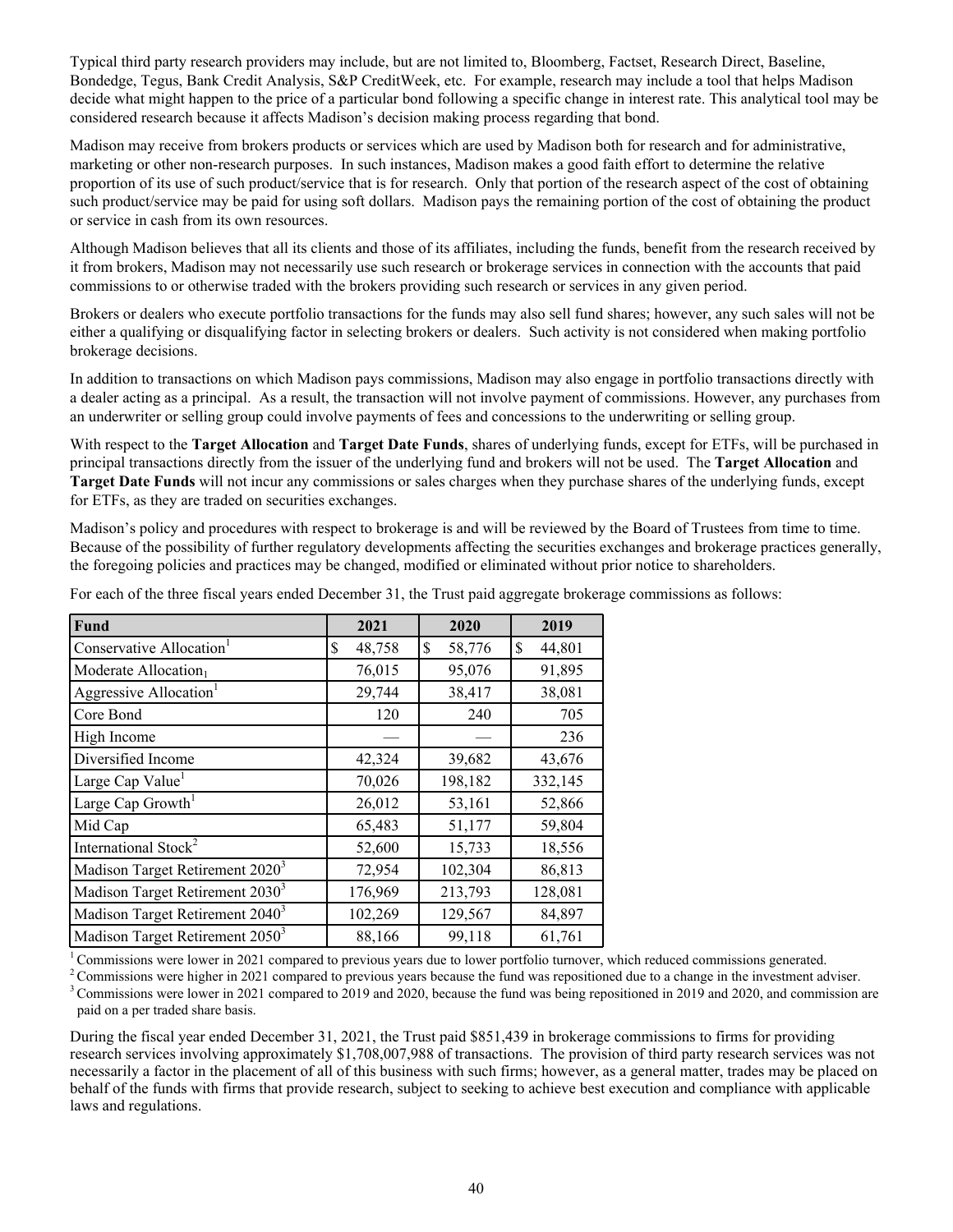<span id="page-44-0"></span>The following table indicates for each fund, as applicable, the value of such fund's aggregate holdings of the securities of its regular brokers or dealers or their parents that derive more than 15% of gross revenues from securities-related activities for the fiscal year ended December 31, 2021:

| Fund                                | Name of Regular Broker or<br><b>Dealer of Parent (Issuer)</b> | <b>Type of Security</b><br>Owned | Value Owned as of<br>December 31, 2021 |
|-------------------------------------|---------------------------------------------------------------|----------------------------------|----------------------------------------|
| <b>Conservative Allocation</b>      | JP Morgan Chase & Co.                                         | Equity                           | \$380,382                              |
| <b>Conservative Allocation</b>      | Robert W. Baird & Co. Inc.                                    | Equity                           | \$17,622,589                           |
| <b>Conservative Allocation</b>      | State Street Corp.                                            | Debt                             | \$4,938,269                            |
| Moderate Allocation                 | JP Morgan Chase & Co.                                         | Equity                           | \$815,019                              |
| Moderate Allocation                 | Robert W. Baird & Co. Inc.                                    | Equity                           | \$6,982,144                            |
| Moderate Allocation                 | State Street Corp.                                            | Debt                             | \$8,570,212                            |
| <b>Aggressive Allocation</b>        | JP Morgan Chase & Co.                                         | Equity                           | \$385,119                              |
| <b>Aggressive Allocation</b>        | Robert W. Baird & Co. Inc.                                    | Equity                           | \$687,829                              |
| <b>Aggressive Allocation</b>        | State Street Corp.                                            | Debt                             | \$4,655,566                            |
| Core Bond                           | Goldman Sachs Group Inc.                                      | Debt                             | \$204,944                              |
| Core Bond                           | JP Morgan Chase & Co.                                         | Debt                             | \$2,837,980                            |
| Core Bond                           | Morgan Stanley & Co., Inc.                                    | Debt                             | \$904,287                              |
| Core Bond                           | <b>RBC</b> Capital Markets                                    | Debt                             | \$371,923                              |
| Core Bond                           | State Street Corp.                                            | Debt                             | \$2,111,251                            |
| Core Bond                           | Wells Fargo Securities, LLC                                   | Debt                             | \$271,969                              |
| High Income                         | State Street Corp.                                            | Debt                             | \$377,497                              |
| Diversified Income                  | Bank of America Corp.                                         | Debt                             | \$397,465                              |
| Diversified Income                  | Goldman Sachs Group Inc.                                      | Debt                             | \$300,203                              |
| Diversified Income                  | JP Morgan Chase & Co.                                         | Debt                             | \$2,165,397                            |
| Diversified Income                  | JP Morgan Chase & Co.                                         | Equity                           | \$4,449,635                            |
| Diversified Income                  | Morgan Stanley & Co., Inc.                                    | Debt                             | \$843,167                              |
| Diversified Income                  | State Street Corp.                                            | Debt                             | \$6,253,770                            |
| Diversified Income                  | Wells Fargo Securities, LLC                                   | Debt                             | \$177,976                              |
| Large Cap Value                     | JP Morgan Chase & Co.                                         | Equity                           | \$6,729,875                            |
| Large Cap Value                     | State Street Corp.                                            | Debt                             | \$3,091,771                            |
| Large Cap Growth                    | State Street Corp.                                            | Debt                             | \$7,469,466                            |
| Mid Cap                             | State Street Corp.                                            | Debt                             | \$8,553,691                            |
| <b>International Stock</b>          | State Street Corp.                                            | Debt                             | \$827,593                              |
| Madison Target Retirement 2020 Fund | JP Morgan Chase & Co.                                         | Equity                           | \$127,731                              |
| Madison Target Retirement 2030 Fund | JP Morgan Chase & Co.                                         | Equity                           | \$1,067,836                            |
| Madison Target Retirement 2040 Fund | JP Morgan Chase & Co.                                         | Equity                           | \$817,387                              |
| Madison Target Retirement 2050 Fund | JP Morgan Chase & Co.                                         | Equity                           | \$683,102                              |

# **PROXY VOTING POLICIES, PROCEDURES AND RECORDS**

The Trust, on behalf of each of the funds, has adopted the proxy voting policies and procedures of Madison, the summary of which may be found in  $\Delta$  hereto. The policies and procedures are used to determine how to vote proxies relating to the funds' portfolio securities. Included in the policies and procedures are procedures that are used on behalf of the funds when a vote presents a conflict of interest between the interests of: (1) the funds' shareholders and (2) Madison and the Distributor.

Form N-PX, which contains the proxy voting records for each of the funds for the most recent twelve-month period ended June 30, is available to shareholders upon request at no cost by calling 1-800-767-0300 on the SEC's web site at www.sec.gov.

# **SELECTIVE DISCLOSURE OF PORTFOLIO HOLDINGS**

The funds' portfolio holdings must be adequately protected to prevent the misuse of that information by a third party to the potential detriment of the shareholders. Accordingly, the funds have adopted, and the Board of Trustees has approved, policies and procedures designed to ensure that the disclosure of the funds' portfolio holdings is in the best interest of the funds'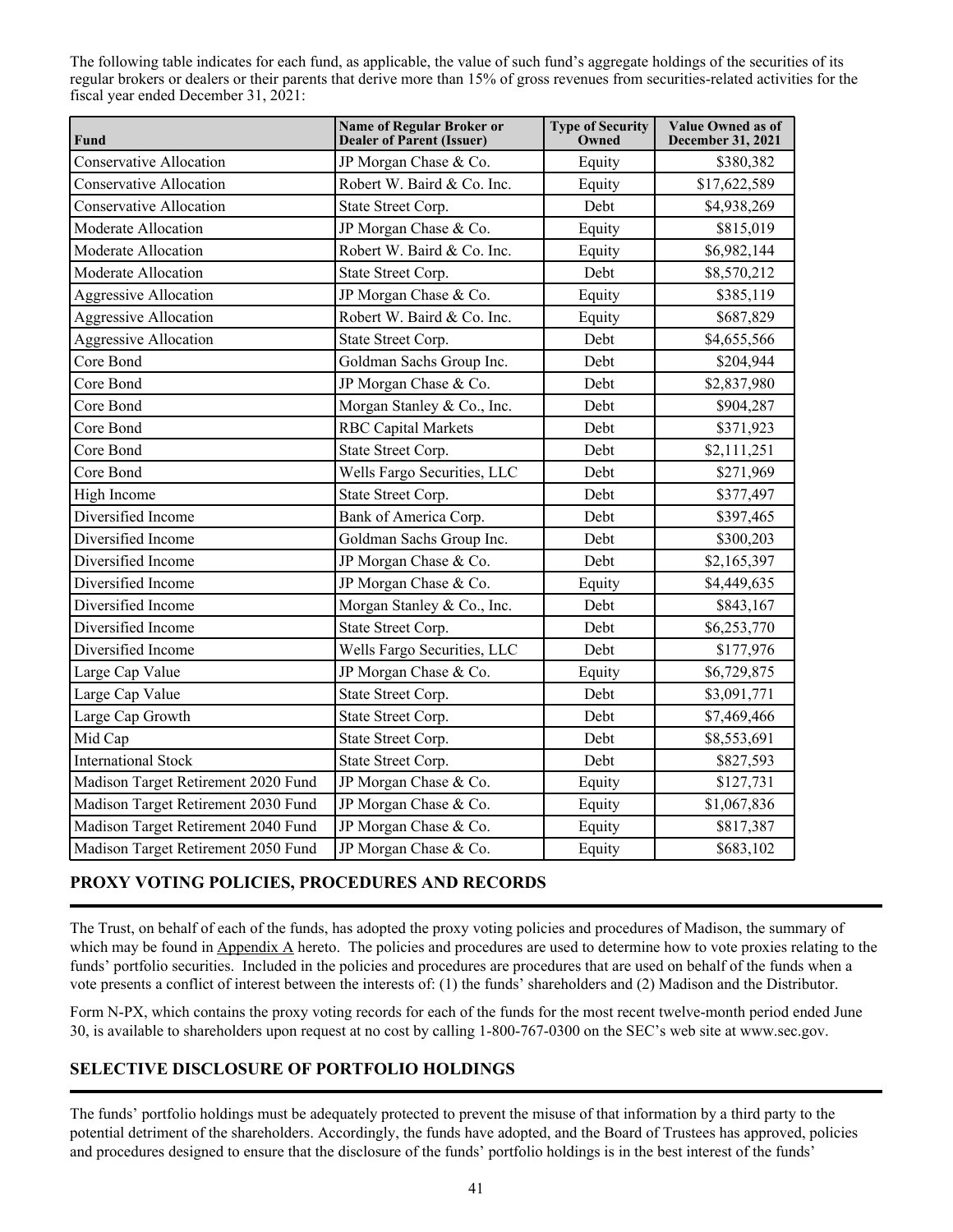<span id="page-45-0"></span>shareholders in the manner described in the summary of the policies and procedures noted below. Various non-fund advisory clients of Madison may hold portfolio securities substantially similar to those held by the funds. Although Madison has also adopted policies and procedures regarding the selective disclosure of the contents of those other clients' portfolios and representative account portfolios, those policies and procedures may contain different procedures and limitations than the policies and procedures that apply to the disclosure of the funds' portfolio holdings.

Each fund provides fund holdings information as required in regulatory filings and shareholder reports and may disclose fund holdings information in response to requests by governmental authorities. Regulatory filings with fund holdings information are made approximately days after the end of each fiscal quarter. Such information is also posted to the funds' website: www.ultraseriesfund.com, at the same time. The Trust may distribute, on a monthly basis, portfolio holdings to mutual fund evaluation services such as Morningstar or Lipper Analytical Services; consultants to retirement plans such as Mercer; due diligence departments of broker-dealers and wirehouses that regularly analyze the portfolio holdings of mutual funds before their public disclosure; and broker-dealers that may be used by the Trust, for the purpose of efficient trading and receipt of relevant research.

The funds' portfolio holdings information may be disseminated more frequently, or as of different periods, than as described above only when legitimate business purposes of the funds are served and the potential and actual conflicts of interest between the interests of fund shareholders and those of the funds' affiliates are reviewed and considered. Selective disclosures could be considered to serve the legitimate business purposes of the funds if (1) done to further the interests of the funds and (2) the disclosure is not expected to result in harm to the funds (such harm could occur by permitting third parties to trade ahead of, or front run, the funds or to effect trades in shares of the funds with information about portfolio holdings that other potential investors do not have). For example, the funds may provide portfolio holdings information to certain vendors that provide services that are important to the operations of the funds, or that assist Madison in providing services to the funds or in conducting its investment management business activities in general. Potential and actual conflicts of interest between the funds and their affiliates must also be reviewed and considered. There may be situations where the disclosure facilitates portfolio management activities or the potential growth of the funds, which could legitimately serve the common interests of both the funds and Madison. However, selective disclosures will not be made for the benefit of Madison or its affiliates unless the disclosure would be in the interests of the funds or, at a minimum, result in no harm to the funds. The funds may also disclose any and all portfolio information to their service providers and others who generally need access to such information in the performance of their contractual duties and responsibilities and are subject to duties of confidentiality, including a duty not to trade on non-public information, imposed by law and/or contract. These service providers include the funds' custodians, auditors, investment advisers, administrator, printers, proxy voting services and each of their respective affiliates and advisers. In connection with providing investment advisory services to its clients, Madison may utilize nonproprietary portfolio analytic tools offered by third party service providers to analyze portfolio composition. Madison also provides portfolio information to Morningstar and Lipper (after at least a 30 day lag unless publicly disclosed sooner as described above) for mutual fund analysis.

Neither the Trust, nor Madison or its affiliates, may receive any compensation in connection with an arrangement to make available information about the funds' portfolio holdings. Notwithstanding the above, if, in the discretion of the Trust's Chief Compliance Officer and the applicable portfolio manager(s) for any series of the Trust, more frequent and earlier public dissemination of portfolio holdings (to the Trust's website) would not harm the Trust and would serve to further the interest of its shareholders (by, for example, encouraging additional investments in the applicable series of the Trust), then such holdings may be made public. Any exceptions to the above disclosure rules must be pre-approved by the Trust's Chief Compliance Officer. There can be no assurance that the funds' policies and procedures on disclosure of portfolio holdings will protect the funds from misuse of such information by individuals or entities that come into possession of the information. The Trust's Chief Compliance Officer monitors compliance with the aforementioned policies and procedures and reports any violations to the Board. The Board will review any disclosure of fund portfolio holdings outside of the permitted disclosure described above on a quarterly basis to ensure the disclosure of information about portfolio holdings is in the best interest of fund shareholders and to address any conflicts between the interests of the fund shareholders and those of Madison, or any other fund affiliate.

## **CODE OF ETHICS**

The Trust, Madison and the Distributor have adopted a joint code of ethics under Rule 17j-1 of the 1940 Act that covers the conduct (including the personal securities transactions) of each of their respective officers, trustees and employees.

In general, the code of ethics restrict purchases or sales of securities being purchased or sold, or being considered for purchase or sale, on behalf of the Trust by any person subject to the code, except under a de minimis exception. In addition, the code restrict such persons in their purchases of securities in an initial public offering. The code of ethics also establish certain "blackout periods" during which persons subject to the code, or certain classes of persons, may not effect personal securities transactions. Certain specified transactions are exempt from the provisions of the code of ethics.

The code of ethics generally prohibit employees from engaging in personal securities transactions in any security that a Madison client might trade, except certain de minimis transactions may be permitted. Employees must request preclearance to trade any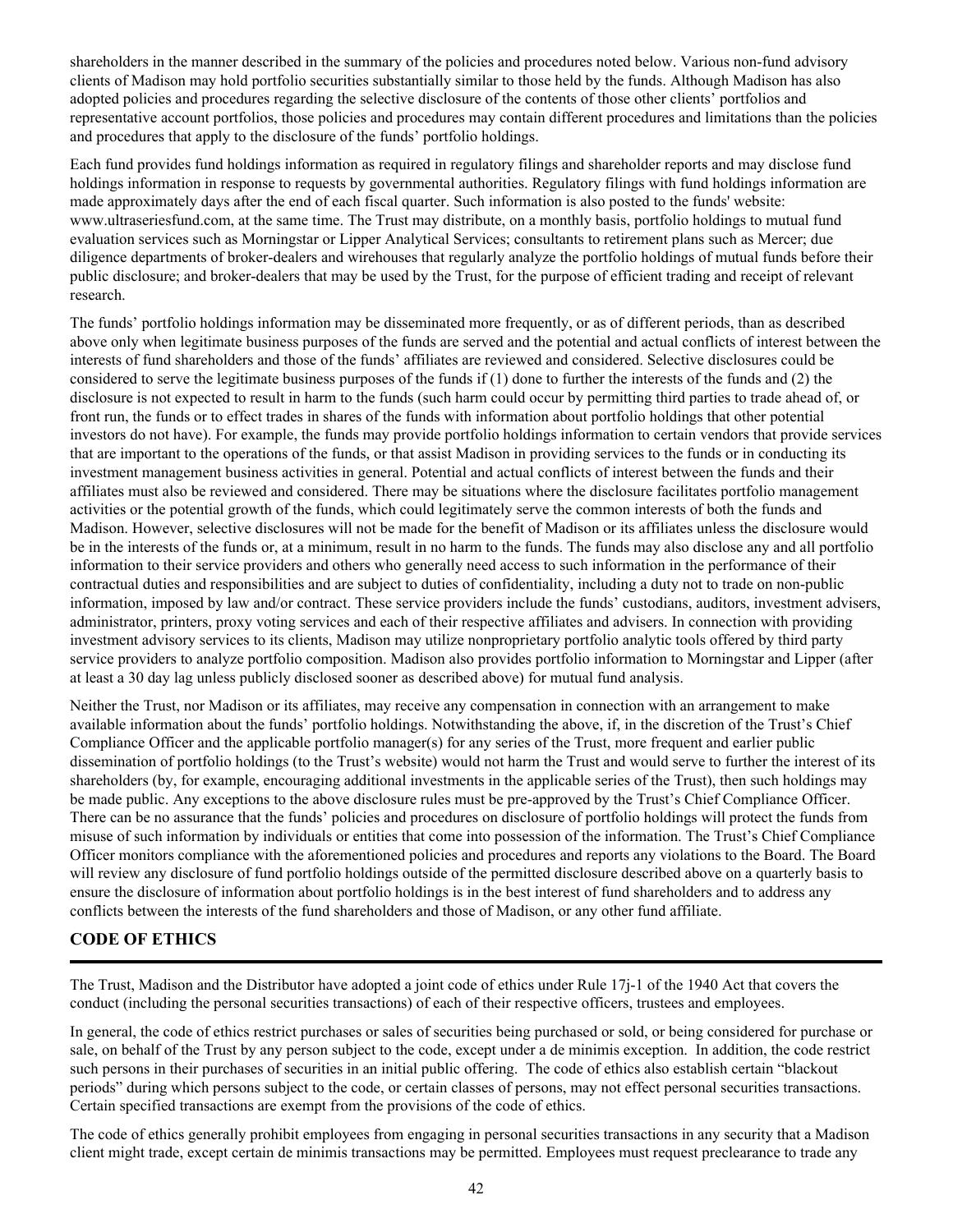<span id="page-46-0"></span>securities that are not otherwise specifically exempted from this preclearance requirement. Securities exempt from preclearance are mutual funds, U.S. Treasury securities and certain securities identified in the code of ethics. Madison (or its affiliates) may manage accounts of its employees in the same manner as other clients pursuant to a particular model or strategy. When managing employee accounts, in order to address potential conflicts of interest, Madison must trade the employee account at the conclusion of trading of all other clients managed pursuant to the same strategy (including any fund portfolio managed pursuant to a particular strategy) and employee accounts must be managed in the same manner as the applicable strategy model without exceptions. Likewise, employees may establish accounts with independent asset managers and are not required to obtain preclearance for transactions in their accounts as long as Madison's employees are prohibited from exercising any discretion over the account.

# **SHARES OF THE TRUST**

#### **Shares of Beneficial Interest**

The Declaration of Trust permits the Board of Trustees to issue an unlimited number of full and fractional shares of beneficial interest of the Trust without par value. Under the Declaration of Trust, the Board of Trustees has the authority to create and classify shares of beneficial interest in separate series, without further action by shareholders. As of the date of this SAI, the Board of Trustees has authorized shares of each of the series or funds described in the prospectuses. Additional series may be added in the future. The Declaration of Trust also authorizes the Board of Trustees to classify and reclassify the shares of the Trust, or new series of the Trust, into one or more classes. As of the date of this SAI, the Board of Trustees has authorized the issuance of two classes of shares of the funds, designated as Class I and Class II. Additional classes of shares may be offered in the future.

The shares of each class of each fund represent an equal proportionate interest in the aggregate net assets attributable to that class of that fund. Holders of Class I and Class II shares have certain exclusive voting rights on matters relating to their respective class of shares. The different classes of a fund may bear different expenses relating to the cost of holding shareholder meetings necessitated by the exclusive voting rights of any class of shares.

Dividends paid by each fund, if any, with respect to each class of shares will be calculated in the same manner, at the same time and on the same day and will be in the same amount, except for differences resulting from the fact that: (i) the distribution and service fees relating to Class II shares will be borne exclusively by that class; and (ii) each class will bear any other class expenses properly allocable to such class of shares, subject to the requirements imposed by the IRS on funds having a multiple-class structure. Similarly, the NAV per share may vary depending on the share class purchased.

In the event of liquidation, shareholders of each class of each fund are entitled to share pro rata in the net assets of the class of the fund available for distribution to these shareholders. Shares entitle their holders to one vote per dollar value of shares and have no preemptive, subscription or conversion rights. When issued, shares are fully paid and non-assessable.

Share certificates will not be issued.

## **Voting Rights**

Pursuant to current interpretations of the 1940 Act, CMFG Life will solicit voting instructions from owners of variable annuity or variable life insurance contracts issued by it with respect to any matters that are presented to a vote of shareholders. Insurance companies not affiliated with the CMFG Life will generally follow similar procedures. On any matter submitted to a vote of shareholders, all shares of the Trust then issued and outstanding and entitled to vote shall be voted in the aggregate and not by series or class, except for matters concerning only a series or class. Certain matters approved by a vote of the shareholders of the Trust may not be binding on a series or class whose shareholders have not approved such matter. This is the case if the matter affects interests of that series or class which are not identical with the interests of all other series and classes, such as a change in investment policy or approval of the Investment Adviser, and failure by the holders of a majority of the outstanding voting securities of the series or class to approve the matter. The holders of each share of each series or class of stock of the Trust shall be entitled to one vote for each full dollar of NAV and a fractional vote for each fractional dollar of NAV attributed to the shareholder.

The Trust is not required to hold annual meetings of shareholders and does not plan to do so. The Board of Trustees may call special meetings of shareholders for action by shareholder vote as may be required by the 1940 Act or the Declaration of Trust. The Board of Trustees has the power to alter the number and the terms of office of the trustees, and may lengthen their own terms or make their terms of unlimited duration and appoint their successors, provided always at least a majority of the Trustees have been elected by the shareholders of the Trust. The Declaration of Trust provides that shareholders may remove a trustee by a vote of two-thirds of the outstanding shares (by NAV) and the Declaration of Trust sets out procedures to be followed.

#### **Limitation of Shareholder Liability**

Under Massachusetts law, shareholders could, under certain circumstances, be held personally liable for the obligations of the Trust. However, the Declaration of Trust provides that no shareholder shall be subject to any personal liability in connection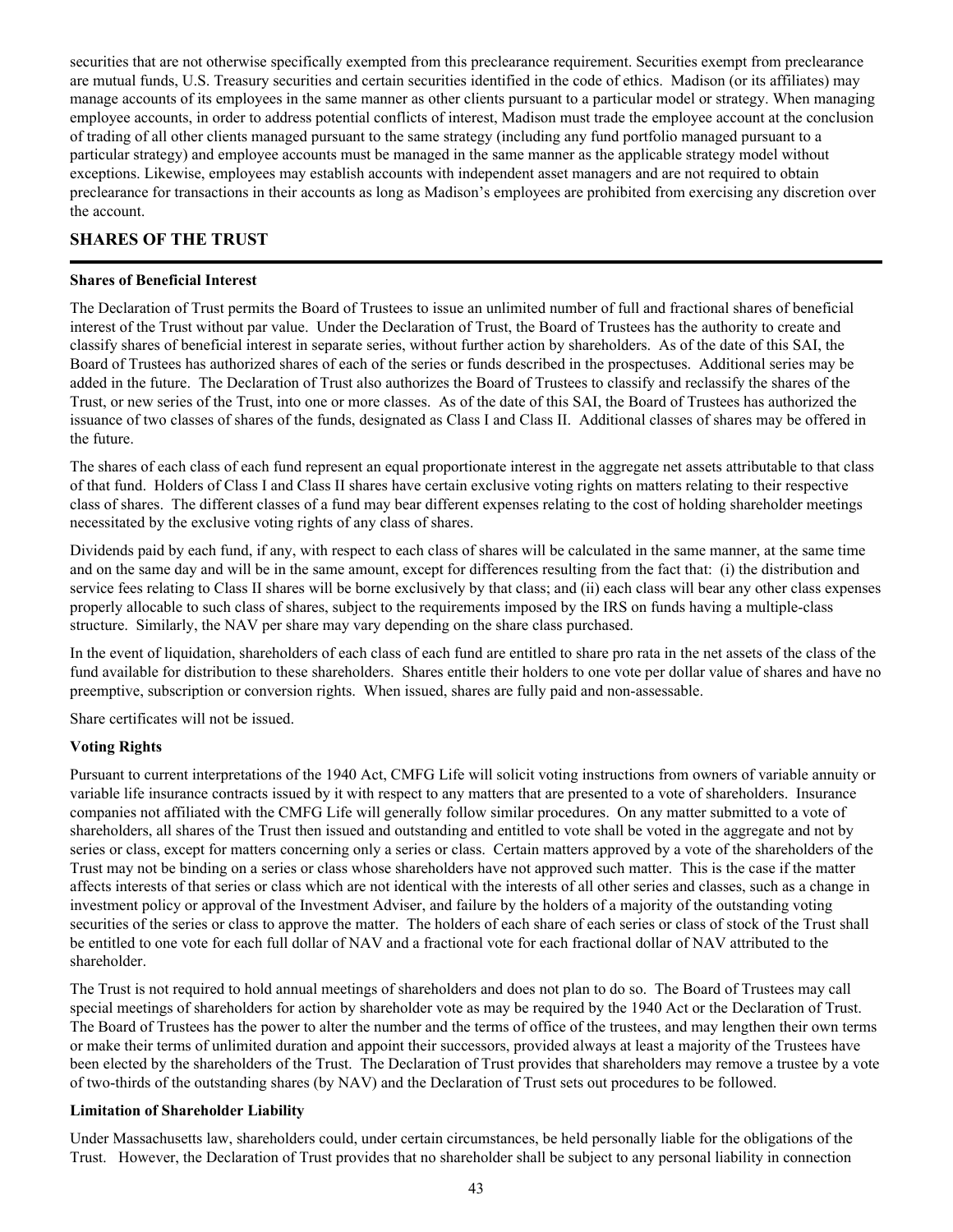<span id="page-47-0"></span>with Trust property or the affairs of the Trust. It also requires the Trust to indemnify and hold each shareholder harmless from and against all claims and liabilities to which a shareholder may become subject by reason of being or having been a shareholder, and shall reimburse such shareholder for all legal and other expenses reasonably incurred by her or him in connection with any such claim or liability. Additionally, the Board of Trustees must maintain insurance for the protection of, among other things, the shareholders in such amount as the Board deems adequate to cover all foreseeable tort liability to the extent such insurance is available at reasonable rates. Therefore, the risk of a shareholder's incurring financial loss on account of shareholder liability is generally limited to circumstances in which the Trust and/or its insurance carrier(s) would be unable to meet these obligations.

### **Limitation of Trustee and Officer Liability**

The Declaration of Trust further provides that the Trust shall indemnify each of its trustees and officers against liabilities and expenses reasonably incurred by them, in connection with, or arising out of, any action, suit or proceeding, threatened against or otherwise involving such trustee or officer, directly or indirectly, by reason of being or having been a trustee or officer of the Trust. The Declaration of Trust does not authorize the Trust to indemnify any trustee or officer against any liability to which he or she would otherwise be subject by reason of or for willful misfeasance, bad faith, gross negligence or reckless disregard of such person's duties.

### **Limitation of Interseries Liability**

All persons dealing with a fund must look solely to the property of that particular fund for the enforcement of any claims against that fund, as neither the trustees, officers, agents nor shareholders assume any personal liability for obligations entered into on behalf of a fund or the Trust. No fund is liable for the obligations of any other fund. Since the funds use combined prospectuses, however, it is possible that one fund might become liable for a misstatement or omission in a prospectus regarding another fund with which its disclosure is combined.

### **Conflicts of Interest**

Because shares of the Trust (other than shares of the Target Date Funds which are only sold to the CMFG Life separate accounts that exclusively support variable annuity contracts that qualify as pension plan contracts under Section 818(a) of the Code) are sold to CMFG Life separate accounts, qualified retirement plans sponsored by affiliates of CMFG Life, unaffiliated insurance company separate accounts and qualified retirement plans, it is possible that material conflicts could arise among and between the interests of: (1) variable annuity contract owners (or participants under group variable annuity contracts) and variable life insurance contract owners, or (2) owners of variable annuity and variable life insurance contracts of affiliated and unaffiliated insurance companies and (3) participants in affiliated and unaffiliated qualified retirement plans. Such material conflicts could include, for example, differences in federal tax treatment of variable annuity contracts versus variable life insurance contracts. The Trust does not currently foresee any disadvantage to one category of investors vis-à-vis another arising from the fact that the Trust's shares support different types of variable insurance contracts. However, the Board of Trustees will continuously monitor events to identify any potential material conflicts that may arise between the interests of different categories or classes of investors and to determine what action, if any, should be taken to resolve such conflicts. Such action may include redeeming shares of the Trust held by one or more of the separate accounts or qualified retirement plans involved in any material irreconcilable conflict.

# **NET ASSET VALUE OF SHARES**

The NAV per share for all classes of shares is calculated as of the close of regular trading on the New York Stock Exchange ("NYSE") (usually 4:00 p.m., Eastern Time) on each day on which the New York Stock Exchange is open for trading. NAV per share is determined by dividing each fund's total net assets by the number of shares of such fund outstanding at the time of calculation. Total net assets are determined by adding the total current value of portfolio securities (including shares of other investment companies), cash, receivables, and other assets and subtracting liabilities. Since the assets of each **Target Allocation**  and **Target Date Funds** consist primarily of shares of underlying funds, the NAV of each **Target Allocation** and **Target Date Funds** is determined based on the NAVs of the underlying funds. Shares will be sold and redeemed at the NAV per share next determined after receipt in good order of the purchase order or request for redemption.

#### **Portfolio Valuation**

Equity securities, including closed-end investment companies, ADRs, GDRs, SDRs and ETFs listed on any U.S. or foreign stock exchange or quoted on the National Association of Securities Dealers Automated Quotation System ("NASDAQ") are valued at the last quoted sale price or official closing price on that exchange or NASDAQ on the valuation day (provided that, for securities traded on NASDAQ, the funds utilize the NASDAQ Official Closing Price ("NOCP")). If no sale occurs, equities traded on a U.S. exchange, foreign exchange or on NASDAQ are valued at the bid price. Debt securities purchased (other than short-term obligations) with a remaining maturity of 61 days or more are valued on the basis of last available bid prices or current market quotations provided by dealers or pricing services approved by the Trust. In determining the value of a particular investment, pricing services may use certain information with respect to transactions in such investments, quotations from dealers, pricing matrixes, market transactions in comparable investments, various relationships observed in the market between investments and calculated yield measurements based on valuation technology commonly employed in the market for such investments.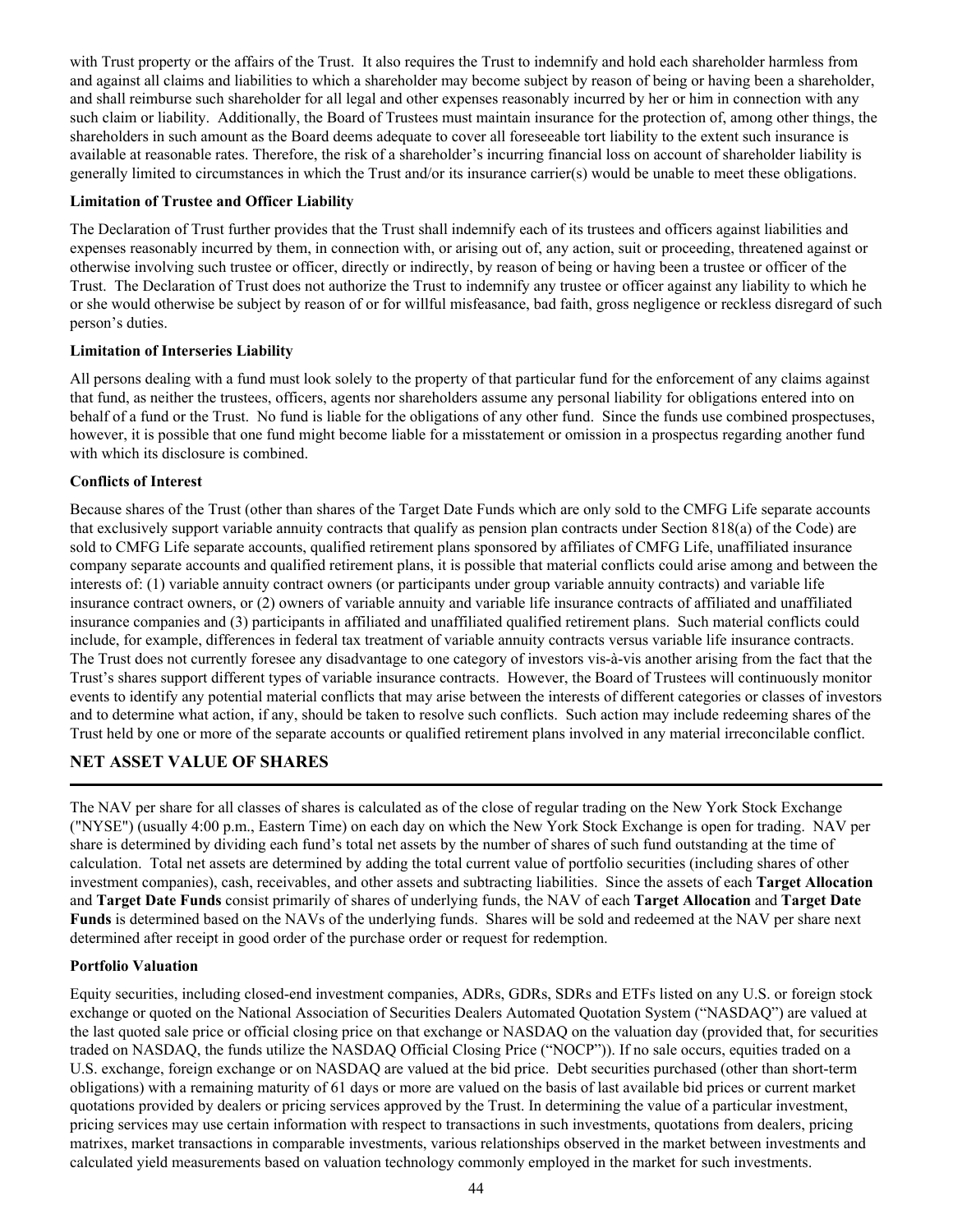<span id="page-48-0"></span>Municipal debt securities are traded via a network among dealers and brokers that connect buyers and sellers. Liquidity in the taxexempt market has been reduced as a result of overall economic conditions and credit tightening. There may be little trading in the secondary market for particular bonds and other debt securities, making them more difficult to value or sell. Asset-backed and mortgage-backed securities are valued by independent pricing services using models that consider estimated cash flows of each tranche of the security, establish a benchmark yield and develop an estimated tranche specific spread to the benchmark yield based on the unique attributes of the tranche.

Investments in shares of open-end mutual funds, including money market funds, are valued at their daily NAV which is calculated as of the close of regular trading on the NYSE (usually 4:00 p.m. Eastern Standard Time) on each day on which the NYSE is open for business. NAV per share is determined by dividing each fund's total net assets by the number of shares of such fund outstanding at the time of calculation. Because the assets of the **Target Allocation** and **Target Date Funds** consist primarily of shares of underlying funds, the NAV of each of these funds is determined based on the NAVs of the underlying funds. Total net assets are determined by adding the current value of portfolio securities, cash, receivables, and other assets and subtracting liabilities. Short-term instruments having maturities of 60 days or less are valued on an amortized cost basis, which approximates market value.

Over-the-counter securities not listed or traded on NASDAQ are valued at the last sale price on the valuation day. If no sale occurs on the valuation day, an over-the-counter security is valued at the last bid price. Exchange-traded options are valued at the mean of the best bid and ask prices across all option exchanges. Financial futures contracts generally are valued at the settlement price established by the exchange(s) on which the contracts are primarily traded. The Trust's Pricing Committee (the "Committee") shall estimate the fair value of futures positions affected by the daily limit by using its valuation procedures for determining fair value, when necessary. Spot and forward foreign currency exchange contracts are valued based on quotations supplied by dealers in such contracts. Overnight repurchase agreements are valued at cost, and term repurchase agreements (i.e., those whose maturity exceeds seven days), swaps, caps, collars and floors are valued at the average of the closing bids obtained daily from at least one dealer.

The value of all assets and liabilities expressed in foreign currencies will be converted into U.S. dollar values using the thencurrent exchange rate at the close of regular trading on the NYSE.

 All other securities for which either quotations are not readily available, no other sales have occurred, or in the opinion of the Investment Adviser, do not reflect the current market value, are appraised at their fair values as determined in good faith by the Committee and under the general supervision of the Board of Trustees. When fair value pricing of securities is employed, the prices of securities used by the funds to calculate NAV may differ from market quotations or NOCP. Because the **Target Allocation** and **Target Date Funds** primarily invest in underlying funds, government securities and short-term paper, it is not anticipated that the Investment Adviser will need to "fair value" any of the investments of these funds. However, an underlying fund may need to "fair value" one or more of its investments, which may, in turn, require a **Target Allocation** or **Target Date Funds** to do the same because of delays in obtaining the underlying fund's NAV.

A fund's investments (or underlying fund) will be valued at fair value if, in the judgment of the Committee, an event impacting the value of an investment occurred between the closing time of a security's primary market or exchange (for example, a foreign exchange or market) and the time the fund's share price is calculated as of the close of regular trading on the NYSE. Significant events may include, but are not limited to, the following: (1) significant fluctuations in domestic markets, foreign markets or foreign currencies; (2) occurrences not directly tied to the securities markets such as natural disasters, armed conflicts or significant government actions; and (3) major announcements affecting a single issuer or an entire market or market sector. In responding to a significant event, the Committee would determine the fair value of affected securities considering factors including, but not limited to: fundamental analytical data relating to the investment; the nature and duration of any restrictions on the disposition of the investment; and the forces influencing the market(s) in which the investment is purchased or sold. The Committee may rely on an independent fair valuation service to adjust the valuations of foreign equity securities based on specific market-movement parameters established by the Committee and approved by the Trust.

The Committee is comprised of the following employees of Madison and/or its affiliates: Greg Hoppe (CFO of the funds), Mike Sanders (Head of Fixed Income and Portfolio Manager), Drew Justman (Portfolio Manager and Equity Analyst), Patrick Tan (Portfolio Manager and International Equity Analyst), Jeff Matthias (Portfolio Manager), Brian Milligan (Senior Equity Analyst), and Alan Shepard (Portfolio Manager and Fixed Income Analyst).

## **DISTRIBUTIONS AND TAXES**

#### **Distributions**

It is the intention of the Trust to distribute substantially all of the investment company taxable income and net capital gains if any, of each fund, thereby avoiding the imposition of any fund-level income or excise tax, as described below. Distributions shall be made in the following manner: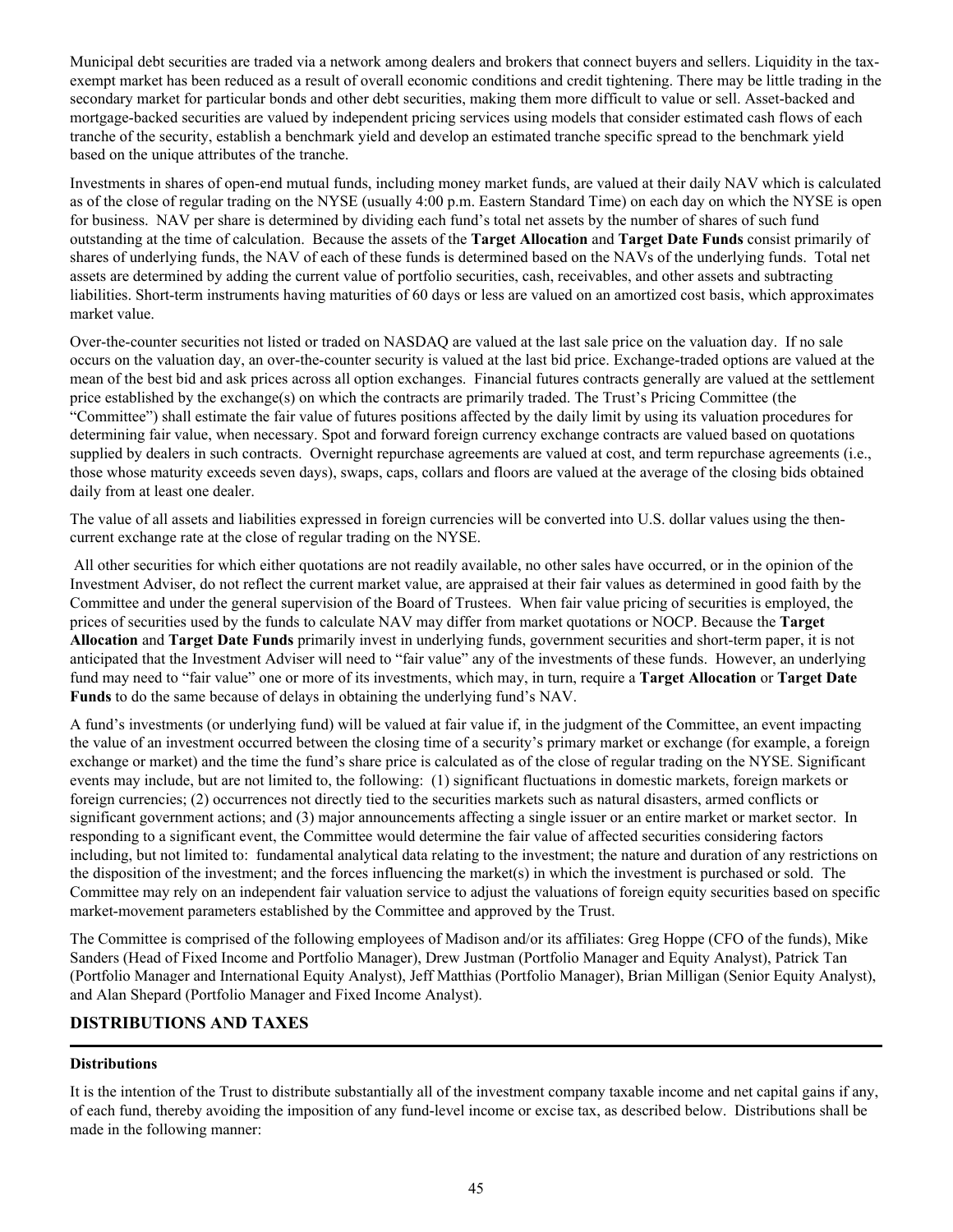- <span id="page-49-0"></span>(i) Distributions of investment company taxable income, if any, with respect to the **Core Bond, High Income, Diversified Income, Large Cap Value, Large Cap Growth, Mid Cap, International Stock, Target Allocation** and **Target Date Funds** will be declared and reinvested annually in additional full and fractional shares of the respective fund, unless otherwise directed; and
- (ii) All net realized short-term and long-term capital gains of each fund, if any, will be declared and distributed at least annually, but in any event, no more frequently than allowed under SEC rules, to the shareholders of each fund to which such gains are attributable.

### **Federal Tax Status of the Funds**

*Qualification as Regulated Investment Company.* Each fund will be treated as a separate entity for federal income tax purposes so that income earned and capital gains and losses realized by the Trust's other portfolios will be separate from those realized by each fund.

Each fund intends to meet the requirements of Subchapter M of the Code applicable to regulated investment companies. In the event a fund fails to qualify as a "regulated investment company" under Subchapter M (and is ineligible for, or chooses not to take advantage of, available remediation provisions), it will be treated as a regular corporation for federal income tax purposes. Accordingly, such fund would be subject to federal income taxes on the full amount of its taxable income and gains, and any distributions that such fund makes would not qualify for the dividends paid deduction. This could increase the cost of investing in such fund for shareholders and could make it more economical for shareholders to invest directly in securities held by such fund instead of investing indirectly in securities through such fund. Given these risks, compliance with the above requirements is carefully monitored by Madison and each fund intends to comply with these requirements as they exist or as they may be modified from time to time.

A fund must meet several requirements to maintain its status as a regulated investment company*.* These requirements include the following: (1) at least 90% of its gross income for each taxable year must be derived from (a) dividends, interest, payments with respect to loaned securities, gains from the sale or disposition of securities (including gains from related investments in foreign currencies), and other income (including gains from options or forward contracts) derived with respect to its business of investing in such securities or currencies, and (b) net income derived from an interest in a "qualified publicly traded partnership;" and (2) at the close of each quarter of the fund's taxable year, (a) at least 50% of the value of the fund's total assets must consist of cash, cash items, securities of other regulated investment companies*,* U.S. Government securities and other securities (provided that no more than 5% of the value of the fund may consist of such other securities of any one issuer, and the fund may not hold more than 10% of the outstanding voting securities of any issuer), and (b) the fund must not invest more than 25% of its total assets in the securities of any one issuer (other than U.S. Government securities or the securities of other regulated investment companies), the securities of two or more issuers that are controlled by the fund and that are engaged in the same or similar trades or businesses or related trades or businesses, or the securities of one or more "qualified publicly traded partnerships."

A regulated investment company generally must distribute in each calendar year an amount equal to at least the sum of: (1) 98% of its ordinary taxable income for the year, (2) 98.2% of its capital gain net income for the 12-month period ended on October 31 of that calendar year and (3) any ordinary income or net capital gain income not distributed in prior years. To the extent that a regulated investment company fails to do this, it is subject to a 4% nondeductible federal excise tax on undistributed earnings. However, the excise tax does not apply to a regulated investment company, such as the funds, whose only shareholders during the year are segregated asset accounts of life insurance companies supporting variable life insurance contracts or variable annuity contracts, or parties that contributed in aggregate \$250,000 or less in seed money to the fund. The funds therefore, should not be subject to the excise tax.

Each fund generally will endeavor to distribute (or be deemed to distribute) to its respective shareholders all of such fund's investment company taxable income and net capital gain, if any, for each taxable year so that such fund will not incur federal income or excise taxes on its earnings. However, no assurances can be given that these anticipated distributions will be sufficient to eliminate all taxes.

*Section 817(h) Diversification Requirements*. Each fund, except the **Target Date Funds**, also intends to comply with Section 817(h) of the Code and the regulations issued thereunder, which impose certain investment diversification requirements on life insurance companies' separate accounts that are used to support variable life insurance contracts and variable annuity contracts. A separate account may meet these requirements by investing solely in the shares of a regulated investment company registered under the 1940 Act as an open-end management investment company (such as the funds) provided that such regulated investment company satisfies the diversification requirements (as well as certain other requirements) of Section 817(h) of the Code and the regulations issued there under. These requirements are in addition to the diversification requirements of Subchapter M and of the 1940 Act, and may affect the securities in which a fund may invest. In order to comply with future requirements of Section 817(h) (or related provisions of the Code), a fund may be required, for example, to alter its investment objectives.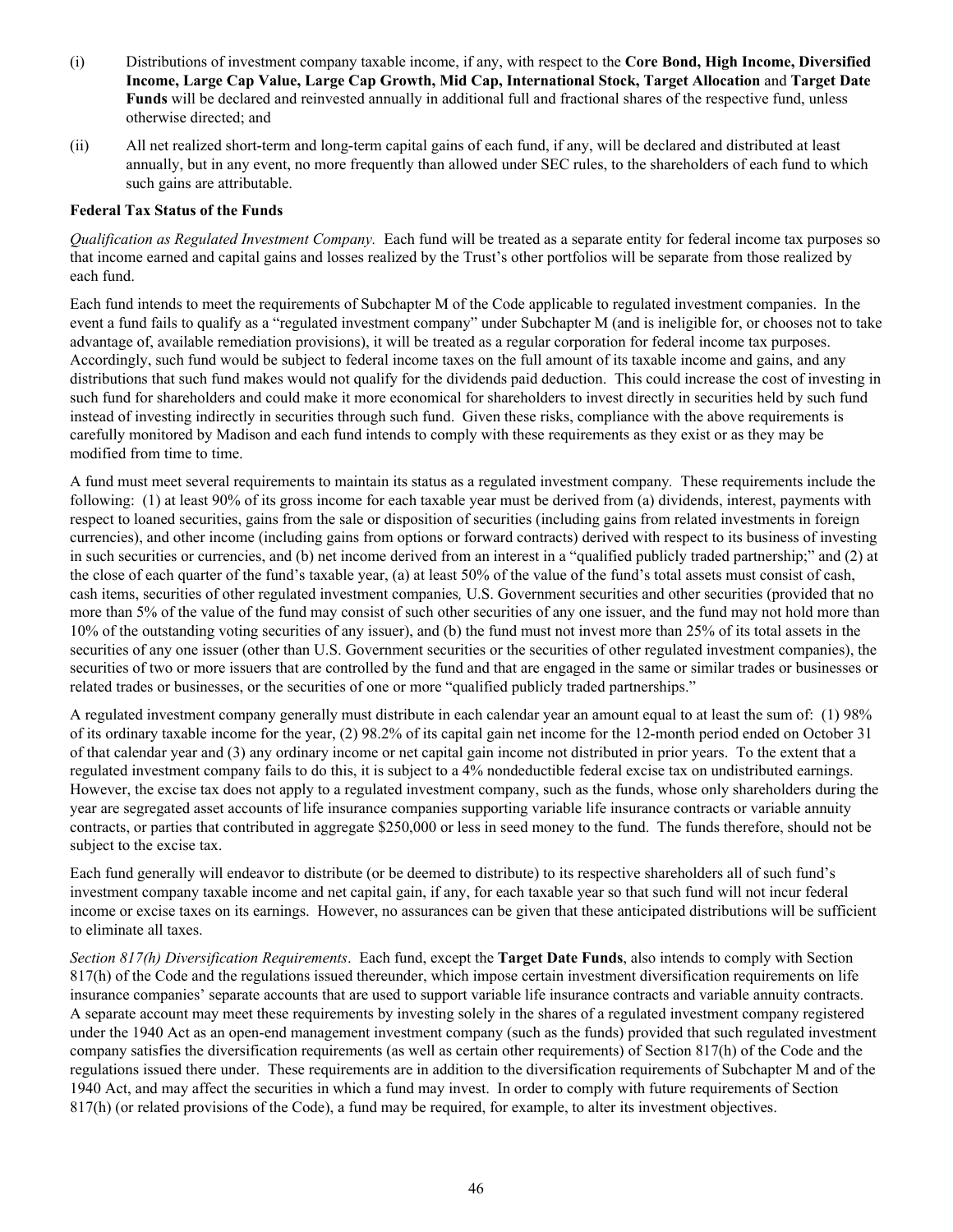The Section 817(h) requirements place certain limitations on the assets of each separate account (or underlying regulated investment company) that may be invested in securities of a single issuer. Specifically, the regulations provide that, except as permitted by a "safe harbor" described below, as of the end of each calendar quarter, or within 30 days thereafter:

- no more than 55% of a fund's total assets may be represented by any one investment
- no more than 70% by any two investments
- no more than 80% by any three investments
- no more than 90% by any four investments

Section 817(h) also provides, as a safe harbor, that a separate account (or underlying regulated investment company) will be treated as being adequately diversified if the diversification requirements under Subchapter M are satisfied and no more than 55% of the value of the account's total assets are cash and cash items, government securities, and securities of other regulated investment companies. For purposes of Section 817(h), all securities of the same issuer, all interests in the same real property project, and all interests in the same commodity are treated as a single investment. In addition, each U.S. Government agency or instrumentality is treated as a separate issuer, while the securities of a particular foreign government and its agencies, instrumentalities, and political subdivisions are considered securities issued by the same issuer.

### **The Target Dates Funds do not intend to satisfy the diversification requirements of Section 817(h). Therefore, shares in the Target Dates Funds should only be purchased by separate accounts of insurance companies that support variable life insurance and annuity contracts that qualify as pension plan contracts under Section 818(a) as such contracts are not subject to the diversification requirements of Section 817(h).**

*Compliance with Applicable Requirements***.** If, for any taxable year, a fund fails to qualify as a regulated investment company or fails to satisfy the 90% distribution requirement, then all of its taxable income becomes subject to federal, and possibly state, income tax at regular corporate rates (without any deduction for distributions to its shareholders). In addition, if, for any taxable year, a fund fails to qualify as a regulated investment company, or if a fund, other than the **Target Dates Funds**, otherwise fails to comply with the diversification (or other) requirements of Section 817(h) of the Code and the regulations thereunder (a "Failed Fund"), owners of variable life insurance contracts and variable annuity contracts supported by the fund would generally be taxed on the investment earnings under their contracts and thereby lose the benefit of tax deferral. However, to the extent that shares in a Failed Fund support a life insurance or annuity contract that qualifies as a pension plan contract under Section 818(a) of the Code, the investment earnings should nonetheless still qualify for tax deferral as a result of the special tax treatment afforded the owners of pension plan contracts. Accordingly, compliance with the above requirements is carefully monitored by the Investment Adviser and each fund intends to comply with these requirements as they exist or as they may be modified from time to time. Compliance with the tax requirements described above may result in lower total return for a fund than would otherwise be the case, since, to comply with the above requirements, the investments utilized (and the time at which such investments are entered into and closed out) may be different from what the Investment Adviser might otherwise select.

*Capital Loss Carryforward.* As of December 31, 2021, the following fund had capital loss "carryforwards" as indicated below. To the extent provided in the Code and regulations thereunder, a fund may carry forward such capital losses to offset realized capital gains in future years. To the extent that these losses are used to offset future capital gains, it is probable that the gains so offset will not be distributed to shareholders.

|             | <b>No Expiration Date</b>      |             |  |  |
|-------------|--------------------------------|-------------|--|--|
| Fund        | <b>Short-Term</b><br>Long-Term |             |  |  |
| High Income | \$479,206                      | \$1,861,309 |  |  |

Certain losses incurred after October 31 and within the taxable year are deemed to arise on the first day of the funds' next taxable year, if the funds so elect. For the year ended December 31, 2021, none of the funds elected to defer post-October specified losses.

*Investments in Foreign Securities.* If a fund purchases foreign securities, interest and dividends received by the fund may be subject to income withholding or other taxes imposed by foreign countries and U.S. possessions that could reduce the return on these securities. Tax treaties and conventions between the United States and certain foreign countries, however, may reduce or eliminate the amount of foreign taxes to which a fund would be subject. Also, many foreign countries do not impose taxes on capital gains in respect of investments by foreign investors. The effective rate of foreign tax cannot be predicted since the amount of fund assets to be invested within various countries is uncertain. However, the Trust intends to operate so as to qualify for treaty-reduced tax rates when applicable.

If more than 50% of the value of a fund's total assets at the close of its taxable year consists of securities of foreign corporations, it will be eligible to, and may, file an election with the IRS that would enable its shareholders, in effect, to receive the benefit of the foreign tax credit with respect to any foreign and U.S. possessions income taxes paid by it. Pursuant to the election, a fund would treat those taxes as dividends paid to its shareholders and each shareholder would be required to (1) include in gross income, and treat as paid by it, its proportionate share of those taxes, (2) treat its share of those taxes and of any dividend paid by the fund that represents income from foreign or U.S. possessions sources as its own income from those sources, and (3) either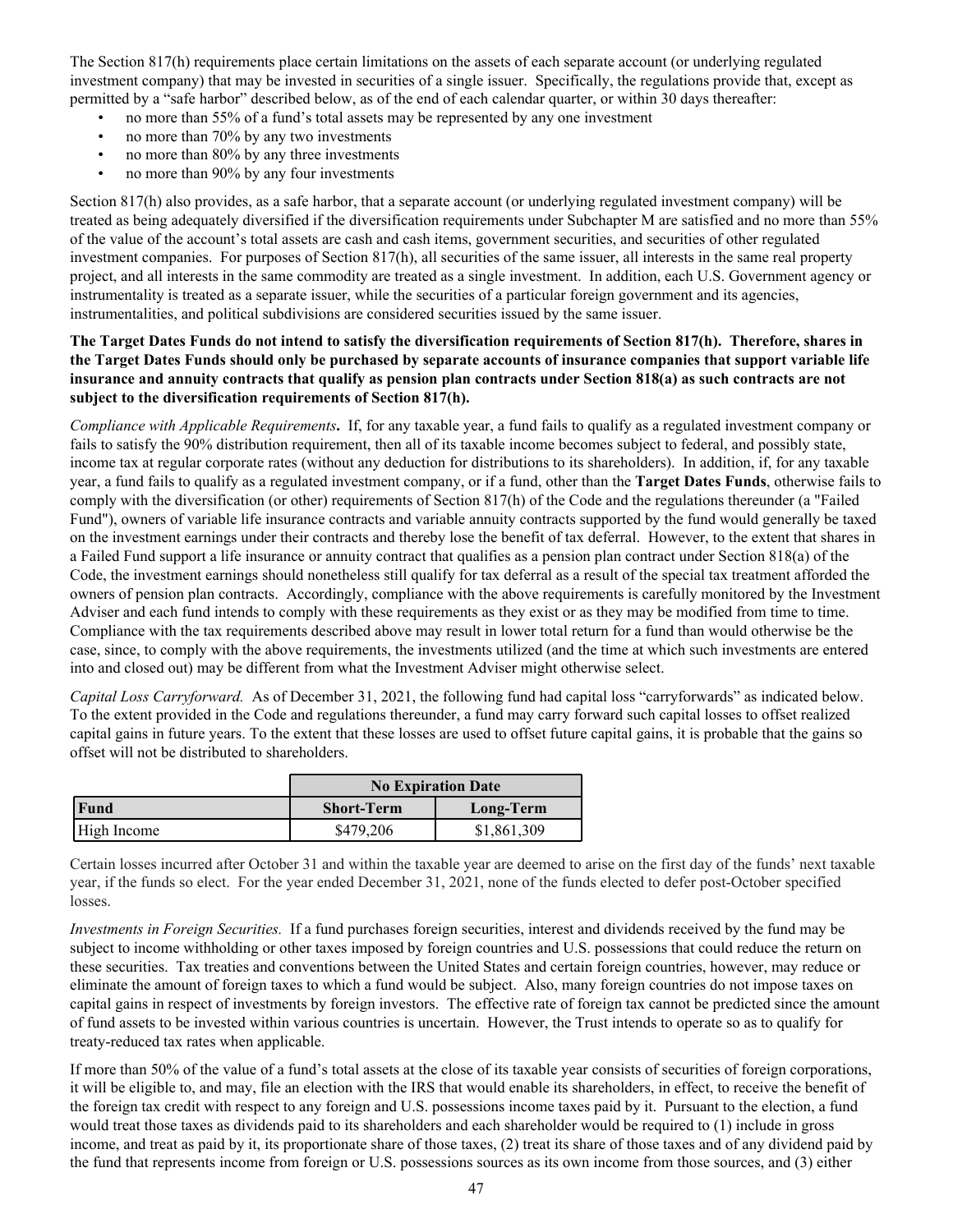<span id="page-51-0"></span>deduct the taxes deemed paid by it in computing its taxable income or, alternatively, use the foregoing information in calculating the foreign tax credit against its federal income tax. Each fund will report to its shareholders shortly after each taxable year their respective share of its income from sources within, and taxes paid to, foreign countries and U.S. possessions if it makes this election. The Code may limit a shareholder's ability to claim a foreign tax credit. Shareholders who elect to deduct their portion of the fund's foreign taxes rather than take the foreign tax credit must itemize deductions on their income tax returns. The **International Stock Fund** anticipates that it may qualify for and make this election in most, but not necessarily all, of its taxable years.

*Investments with Original Issue Discount.* Each fund that invests in certain payment-in-kind instruments, zero coupon securities or certain deferred interest securities (and, in general, any other securities with original issue discount or with market discount if the fund elects to include market discount in current income) must accrue income on such investments prior to the receipt of the corresponding cash. However, because each fund must meet the 90% distribution requirement to qualify as a regulated investment company, a fund may have to dispose of its portfolio investments under disadvantageous circumstances to generate cash, or may have to leverage itself by borrowing the cash, to satisfy distribution requirements.

*Federal Tax Treatment of Options and Foreign Currency Transactions.* Certain option transactions have special tax results for the funds. Expiration of a call option written by a fund will result in short-term capital gain. If the call option is exercised, the fund will realize a gain or loss from the sale of the security covering the call option and, in determining such gain or loss, the option premium will be included in the proceeds of the sale.

If a fund writes options other than "qualified covered call options," as defined in Section 1092 of the Code, or purchases puts, any losses on such options transactions, to the extent they do not exceed the unrealized gains on the securities covering the options, may be subject to deferral until the securities covering the options have been sold.

A fund's investment in Section 1256 contracts, such as most foreign currency forward contracts traded in the interbank market and options on most stock indices, are subject to special tax rules. All Section 1256 contracts held by a fund at the end of its taxable year are required to be marked to their market value, and any unrealized gain or loss on those positions will be included in the fund's income as if each position had been sold for its fair market value at the end of the taxable year. The resulting gain or loss will be combined with any gain or loss realized by a fund from positions in Section 1256 contracts closed during the taxable year. Provided such positions were held as capital assets and were not part of a "hedging transaction" nor part of a "straddle," 60% of the resulting net gain or loss will be treated as long-term capital gain or loss, and 40% of such net gain or loss will be treated as short-term capital gain or loss, regardless of the period of time the positions were actually held by a fund.

The preceding rules regarding options and foreign currency transactions may cause a fund to recognize income without receiving cash with which to make distributions in amounts necessary to satisfy the 90% distribution requirement described above. To mitigate the effect of these rules and prevent disqualification of a fund as a regulated investment company, the Trust seeks to monitor transactions of each fund, seeks to make the appropriate tax elections on behalf of each fund and seeks to make the appropriate entries in each fund's books and records when the fund acquires any option, futures contract or hedged investment.

The federal income tax rules applicable to interest rate swaps, caps and floors are unclear in certain respects, and a fund may be required to account for these transactions in a manner that, in certain circumstances, may limit the degree to which it may utilize these transactions.

#### **Contract Owner Taxation**

For information concerning the federal income tax consequences to the owners of variable life insurance contracts and variable annuity contracts, see the prospectuses or disclosure statements for such contracts.

**This section is not intended to be a full discussion of tax laws and the effect of such laws on a fund or an investor. There may be other federal, state, local or foreign tax considerations applicable to a particular fund or investor. Investors are urged to consult their own tax advisors.**

## **INDEPENDENT REGISTERED PUBLIC ACCOUNTING FIRM**

The Board of Trustees has appointed Deloitte & Touche LLP, independent registered public accounting firm, located at 111 South Wacker Drive, Chicago, Illinois 60606 to perform the annual audits of the funds.

## **FINANCIAL STATEMENTS**

The funds' audited financial statements, including the schedules of investments, statements of assets and liabilities, statements of operations, statements of changes in net assets, and financial highlights included in the funds' 2021 annual report to shareholders, are incorporated herein by reference.Copies of the annual report may be obtained free of charge by writing to CMFG Life Insurance Company, 2000 Heritage Way, Waverly, Iowa 50677; visiting the website at www.ultraseriesfund.com; or by calling 1-800-798-5500.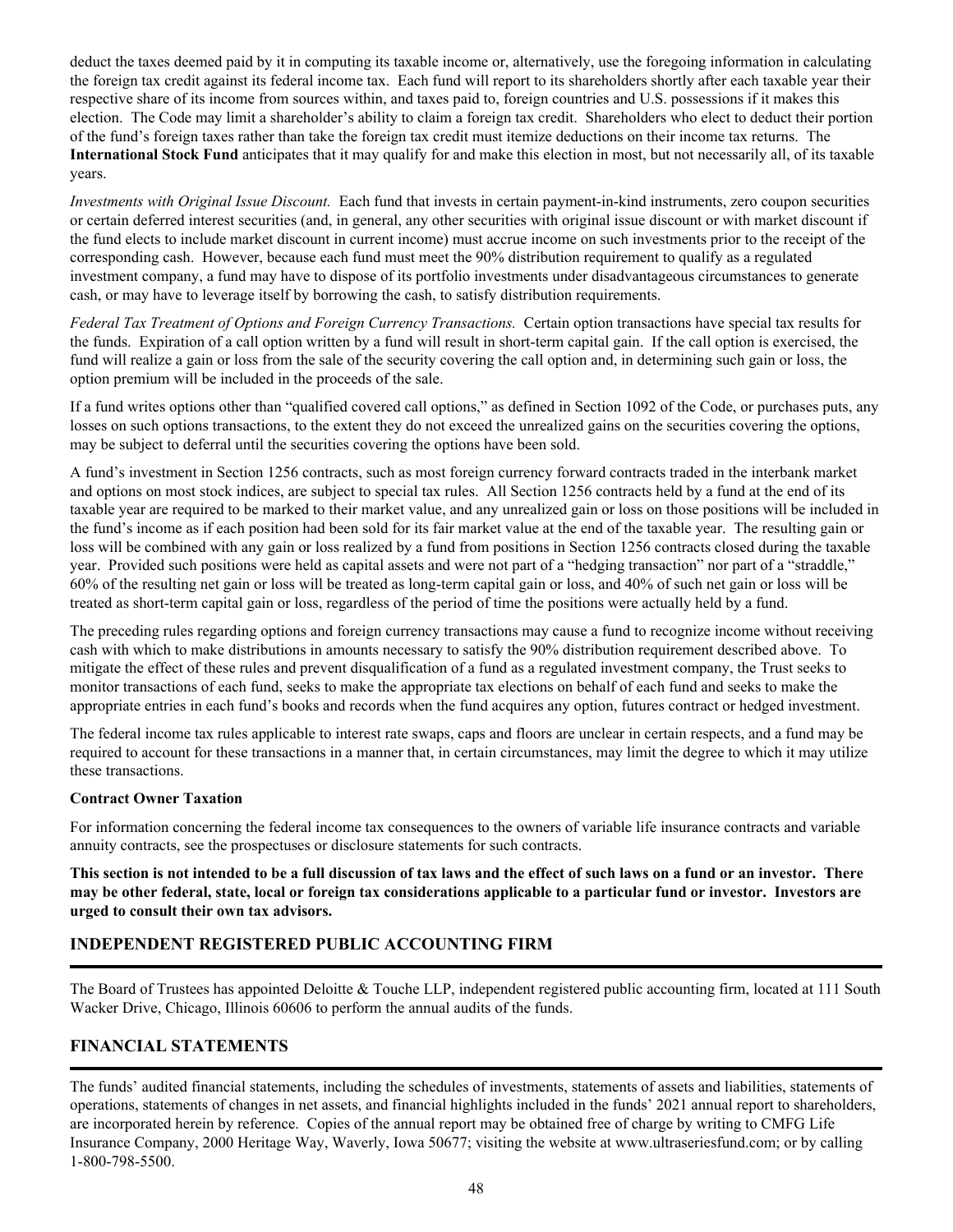#### **APPENDIX A - SUMMARY OF PROXY VOTING POLICIES AND PROCEDURES**

<span id="page-52-0"></span>Each of the funds has adopted the proxy voting policies and procedures of its investment adviser, Madison Asset Management, LLC ("Madison").

A summary of the proxy voting policies and procedures or the proxy voting policies and procedures for Madison are found below, and constitute the proxy voting policies and procedures of Ultra Series Fund (the "Trust").

#### **MADISON ASSET MANAGEMENT, LLC PROXY VOTING POLICIES AND PROCEDURES**

#### **I**. **INTRODUCTION**

In accordance with Rule 206(4)-6 of the Investment Advisers Act of 1940, as amended, Madison Investment Holdings, Inc. and affiliates ("Madison" or the "Firm") has adopted the following proxy voting policies and procedures (the "Policy"). This Policy applies to Madison and anyone acting on its behalf and at its designation, in connection with the voting of proxies. This Policy consists of the policies, procedures and requirements set forth below and will be periodically reviewed and amended as needed. Capitalized terms used but not otherwise defined herein have the meanings ascribed to them in Madison's Compliance Manual.

#### **II**. **DEFINITIONS**

**Proxy** or **Proxies** as used in this Policy includes the submission of a security holder vote by Proxy instrument, in person at a meeting of security holders or by written consent.

#### **III**. **POLICY**

This Policy applies to Madison and each of its officers and anyone acting on its behalf and at its designation, in connection with the voting of proxies. This Policy consists of the policies, procedures and requirements set forth below and will be periodically reviewed and amended as needed. It is Madison's general policy to vote Proxies in the best interest of its clients. Accordingly, Madison will vote all Proxies in a manner intended to promote the client's investment objectives and to maximize investment returns, while following the investment restrictions and policies of each client, generally, as set forth in the governing documents of the relevant client. Madison will typically vote a security's proxy in accordance with the recommendations of that security's Board of Directors' recommendations, including, but not limited to:

- Changes in corporate governance;
- Changes in corporate structure;
- Appointment of auditors;
- Social responsibility programs;
- Compensation plans for executives; and
- Mergers and acquisitions, as applicable.

Madison will typically vote against shareholder proposals, however, Madison seeks the best of interests of its clients, and is not bound by the recommendations of a security's Board of Directors or the recommendations of any third-party proxy research and voting service.

Madison will use the services of an independent third party (e.g. Glass Lewis or Broadridge) for research, recommendations, and voting services. In the use of such services, Madison will typically vote the actual proxies on behalf of its clients. As discussed herein, where there is a material conflict of interest with a client or material conflict of interest with a client's portfolio holdings, Madison will typically defer to the voting recommendations of the third party proxy research provider, and vote that proxy in accordance with the instructions of the third party proxy voting service provider.

In the event Madison has proxies to vote, there may be instances when the Firm refrains from voting a Proxy, such as when Madison determines that the cost of voting the Proxy exceeds the expected benefit to the client and would not be in the client's best interest. For example, the cost of voting certain foreign proxies may exceed the benefit to clients. Madison cannot anticipate every situation, and certain issues are better handled on a case-by-case basis. Proxy voting decisions are generally made by the relevant Madison Portfolio Management teams with knowledge of the security and coordinated by Madison operations personnel.

In cases where a proxy will not be voted or, as described below, voted against the Board of Directors' recommendation, Madison's policy is to make a notation to the file containing the records for such security explaining the Firm's action or inaction, as the case may be. The majority of clients have elected that Madison vote the proxies on their behalf. The Firm votes client proxies in one of two ways. Proxy votes are either cast through Proxy Edge, a service which provides notification of proxy meetings and establishes voting through their electronic platform, or votes are made through proxyvote.com for those accounts which have not yet been set up on Proxy Edge.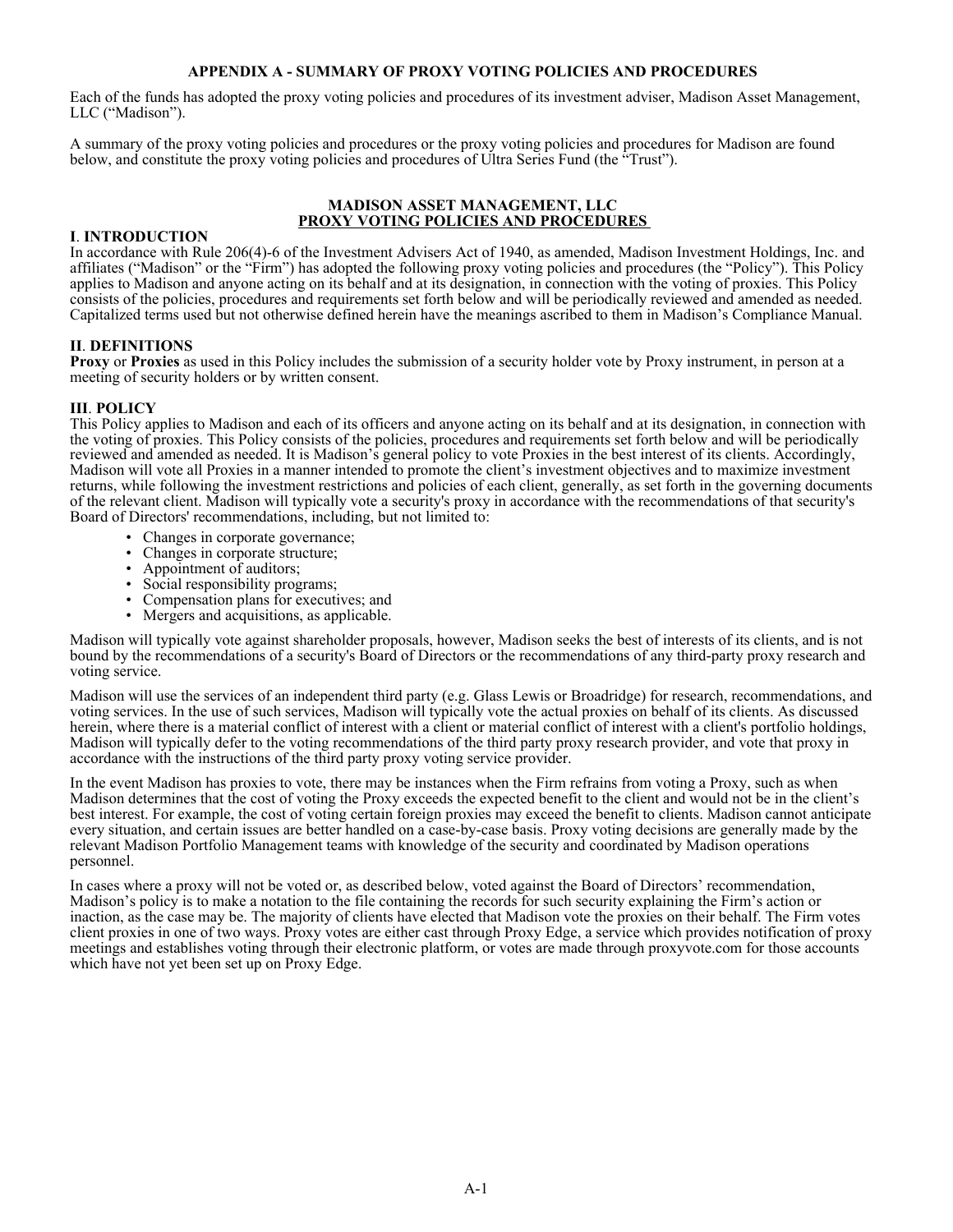### **IV. ADMINISTRATION**

The CCO will be responsible for the following:

- 1. Overall compliance with this Policy; and
- 2. Reviewing and updating the Policy, as appropriate.

#### **V. MATERIAL CONFLICTS OF INTEREST**

In the event Madison determines there is or may be a material conflict of interest between Madison and a client or client's portfolio holdings when voting Proxies, Madison will seek to resolve the issue in the best interest of its client. Madison will address such actual or potential material conflicts of interest using one of the following procedures:

- 1. Madison may vote the Proxy using the established objective policies described herein;
- 2. Madison may engage a third party to recommend a vote with respect to the Proxy based on application of the policies set forth herein or Madison may bring the Proxy to senior management of the Firm to make a determination; or
- 3. Madison may employ such other method as is deemed appropriate under the circumstances, given the nature of the conflict.

Although it is not likely, in the event there is a conflict of interest between Madison and a client in connection with a material proxy vote, Madison will typically employ the services of an independent third party proxy services firm to make the proxy voting decision in accordance with Rule 206(4)-6 under the Investment Advisers Act of 1940, as amended.

In the absence of any conflict, if any member of the relevant Portfolio Management team determines that it would be in the clients' best interests to vote against management recommendations (or, for Madison Scottsdale, any particular portfolio manager makes such determination), then the decision should be brought to the attention of the management team, or any subcommittee appointed by the management team from among its members, to ratify the decision to stray from the general policy of voting with management. Such ratification need not be in writing.

#### **VI. DISCLOSURES**

Madison will make the following disclosures to clients:

- 1. Upon request by a client, a copy of the Policy; and
- 2. Upon request by a client, the Proxy voting record for Proxies voted on behalf of the client.

#### **VII. RECORDKEEPING**

Madison will keep the following records, if applicable:

- 1. A copy of the Policy;
- 2. A copy of each Proxy statement received with respect to client portfolio securities, except when a Proxy statement is available on the SEC's EDGAR public filing system, Madison may rely on that filing in lieu of keeping its own copy;
- 3. A record of each Proxy vote cast by Madison on behalf of a client;
- 4. A record of each Proxy vote Madison refrained from voting on behalf of a client;
- 5. A copy of any document prepared by Madison that was material to a Proxy voting decision; and 6. A copy of each written client request for information regarding how Madison voted Proxies on behalf of clients and any written response by Madison to any client requests shall be maintained in such client's file.

Madison has retained the services of Proxy Edge to maintain the records of the proxy votes cast on behalf of clients. To the extent the Firm votes any proxies outside of this service, then copies of the voted proxy must be maintained in the applicable client or research file, as the case may be.

#### **VIII. AMENDMENTS**

This Policy may be amended from time to time by the CCO.

January 2022